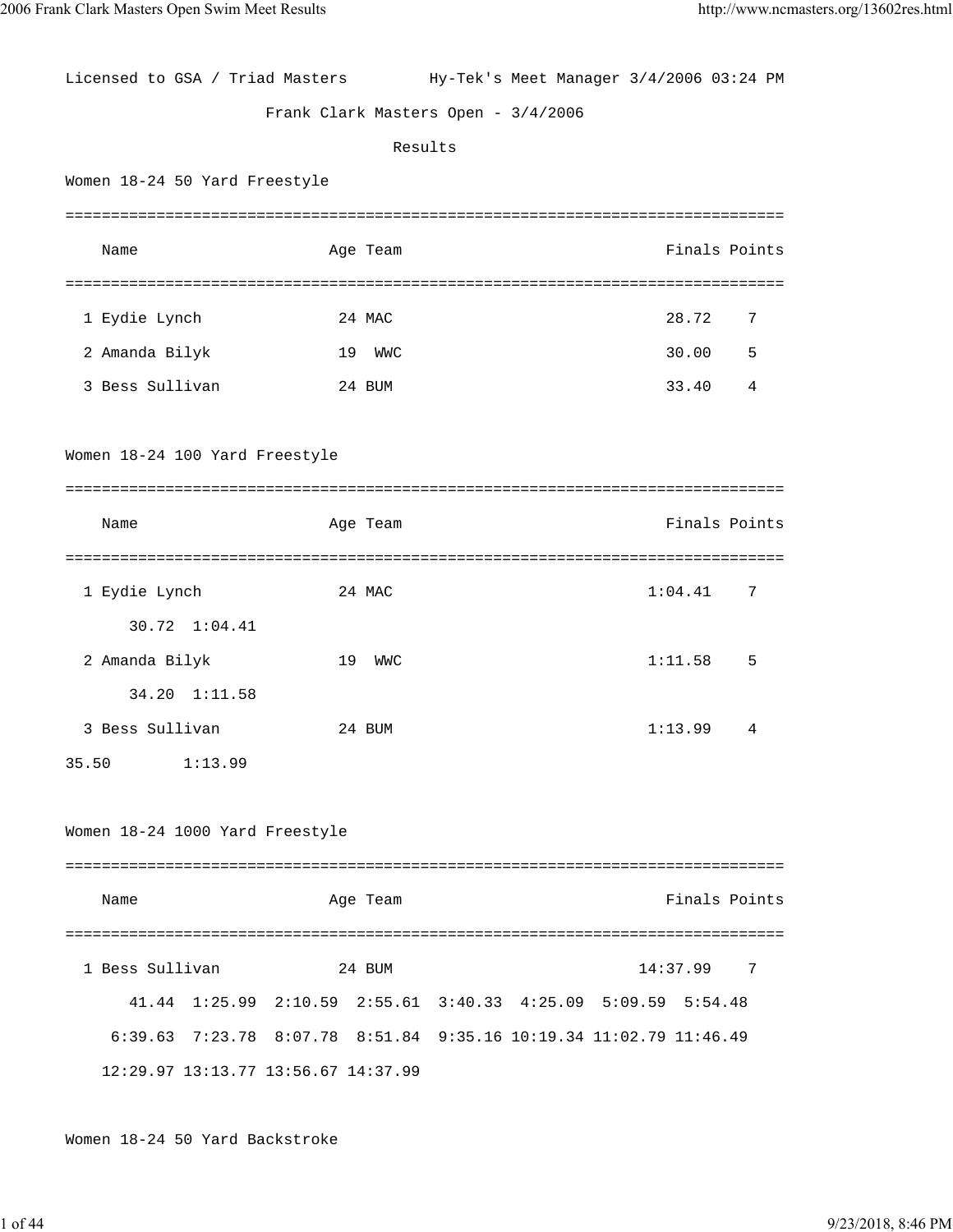| Name                                     | Age Team         | Finals Points                      |
|------------------------------------------|------------------|------------------------------------|
| 1 Eydie Lynch                            | 24 MAC           | 34.77<br>7                         |
| 2 Amanda Bilyk                           | 19<br>WMC        | 36.80<br>5                         |
| Women 18-24 100 Yard Breaststroke        |                  |                                    |
| Name                                     | Age Team         | Finals Points                      |
|                                          | ================ |                                    |
| 1 Amanda Bilyk                           | 19<br>WWC        | 1:31.99<br>7                       |
| 44.40 1:31.99                            |                  |                                    |
| Women 18-24 50 Yard Butterfly            |                  |                                    |
|                                          |                  |                                    |
| Name                                     | Age Team         | Finals Points                      |
| =====================<br>1 Bess Sullivan | 24 BUM           | ====================<br>38.58<br>7 |
| Women 18-24 100 Yard IM                  |                  |                                    |
| Name                                     | Age Team         | Finals Points                      |
|                                          |                  |                                    |
| 1 Eydie Lynch                            | 24 MAC           | 1:15.91<br>7                       |
| 35.06 1:15.91                            |                  |                                    |
| 2 Amanda Bilyk                           | 19<br><b>WMC</b> | 1:21.81<br>5                       |
| 39.78 1:21.81                            |                  |                                    |
| 3 Bess Sullivan                          | 24 BUM           | 1:25.36<br>4                       |
| 40.46 1:25.36                            |                  |                                    |
| Women 25-29 50 Yard Freestyle            |                  |                                    |
| Name                                     | Age Team         | Finals Points                      |

2 of 44 9/23/2018, 8:46 PM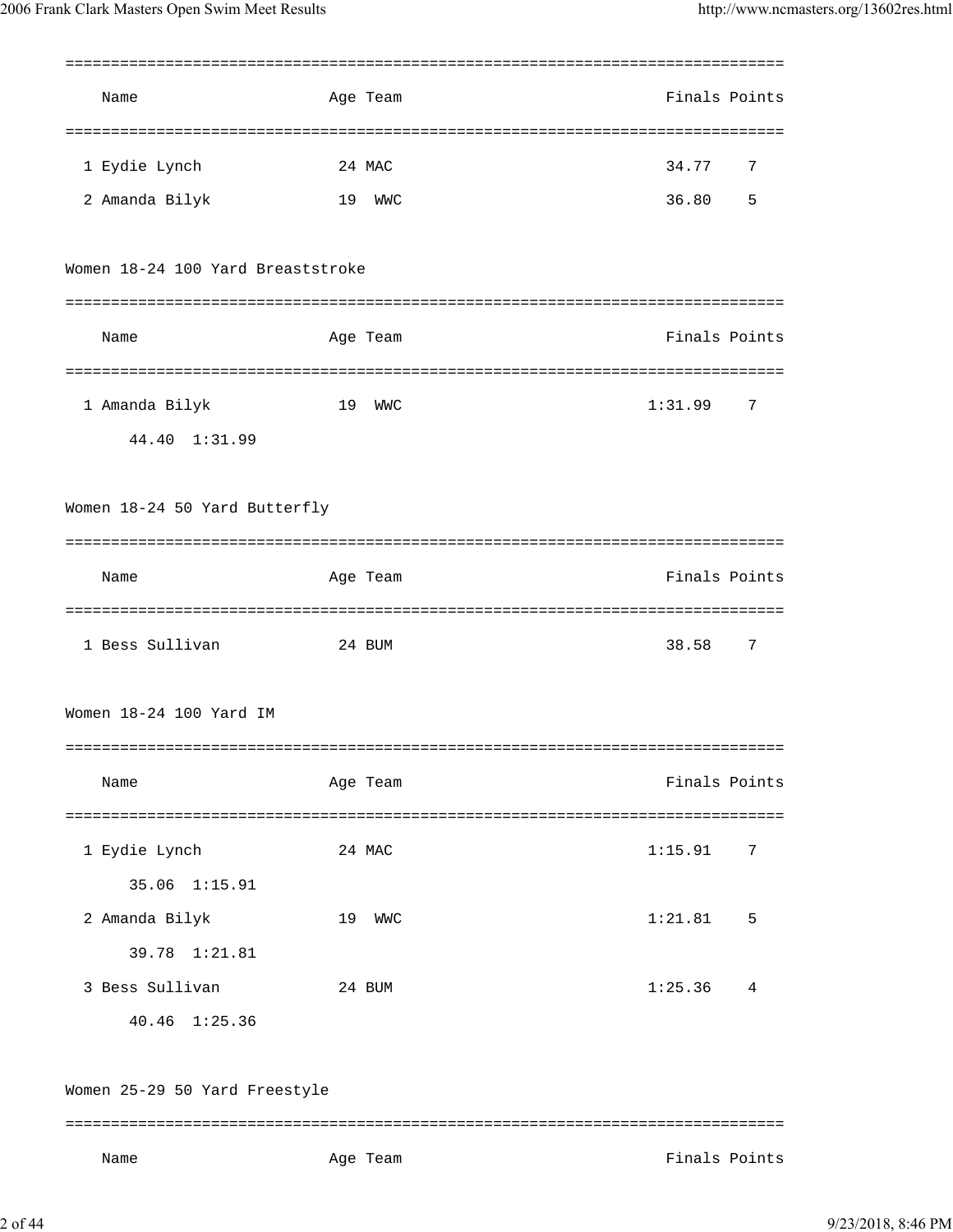| 1 Karen Fritchie                    | 28 DAMA                                                         |  | 27.53         | 7              |
|-------------------------------------|-----------------------------------------------------------------|--|---------------|----------------|
| 2 Cynthia Nagle                     | 27 THAT                                                         |  | 29.95         | 5              |
| 3 Meri Amweg                        | 26 TMS                                                          |  | 31.24         | 4              |
|                                     |                                                                 |  |               |                |
| Women 25-29 200 Yard Freestyle      |                                                                 |  |               |                |
|                                     |                                                                 |  |               |                |
| Name                                | Age Team                                                        |  | Finals Points |                |
|                                     |                                                                 |  |               |                |
| 1 Danielle Newton                   | 27 DAMA                                                         |  | 2:33.11       | 7              |
|                                     | 33.65 1:11.88 1:52.21 2:33.11                                   |  |               |                |
| 2 Jozica Vodlan                     | 26 CSM                                                          |  | 2:48.08       | 5              |
|                                     | 36.00 1:17.19 2:02.79 2:48.08                                   |  |               |                |
|                                     |                                                                 |  |               |                |
| Women 25-29 500 Yard Freestyle      |                                                                 |  |               |                |
|                                     |                                                                 |  |               |                |
| Name                                | Age Team                                                        |  | Finals Points |                |
|                                     |                                                                 |  |               |                |
| 1 Kate Montieth                     | 28 DAMA                                                         |  | 7:10.27       | 7              |
|                                     | 1:20.38 2:02.91 2:46.45 3:30.58 4:14.39 4:58.61 5:44.07         |  |               |                |
| 6:27.80<br>7:10.27                  |                                                                 |  |               |                |
|                                     |                                                                 |  |               |                |
| Women 25-29 1000 Yard Freestyle     |                                                                 |  |               |                |
|                                     |                                                                 |  |               |                |
| Name                                | Age Team                                                        |  | Finals Points |                |
|                                     |                                                                 |  |               |                |
| 1 Karen Fritchie                    | 28 DAMA                                                         |  | 11:49.95      | $\overline{7}$ |
|                                     | 34.30 1:10.44 1:46.56 2:22.69 2:58.48 3:34.20 4:09.96 4:45.77   |  |               |                |
|                                     | 5:21.64 5:56.94 6:31.76 7:06.97 7:42.23 8:17.81 8:53.21 9:28.61 |  |               |                |
| 10:04.08 10:39.62 11:15.07 11:49.95 |                                                                 |  |               |                |
| 2 Kate Montieth                     | 28 DAMA                                                         |  | 14:29.25      | $-5$           |
|                                     |                                                                 |  |               |                |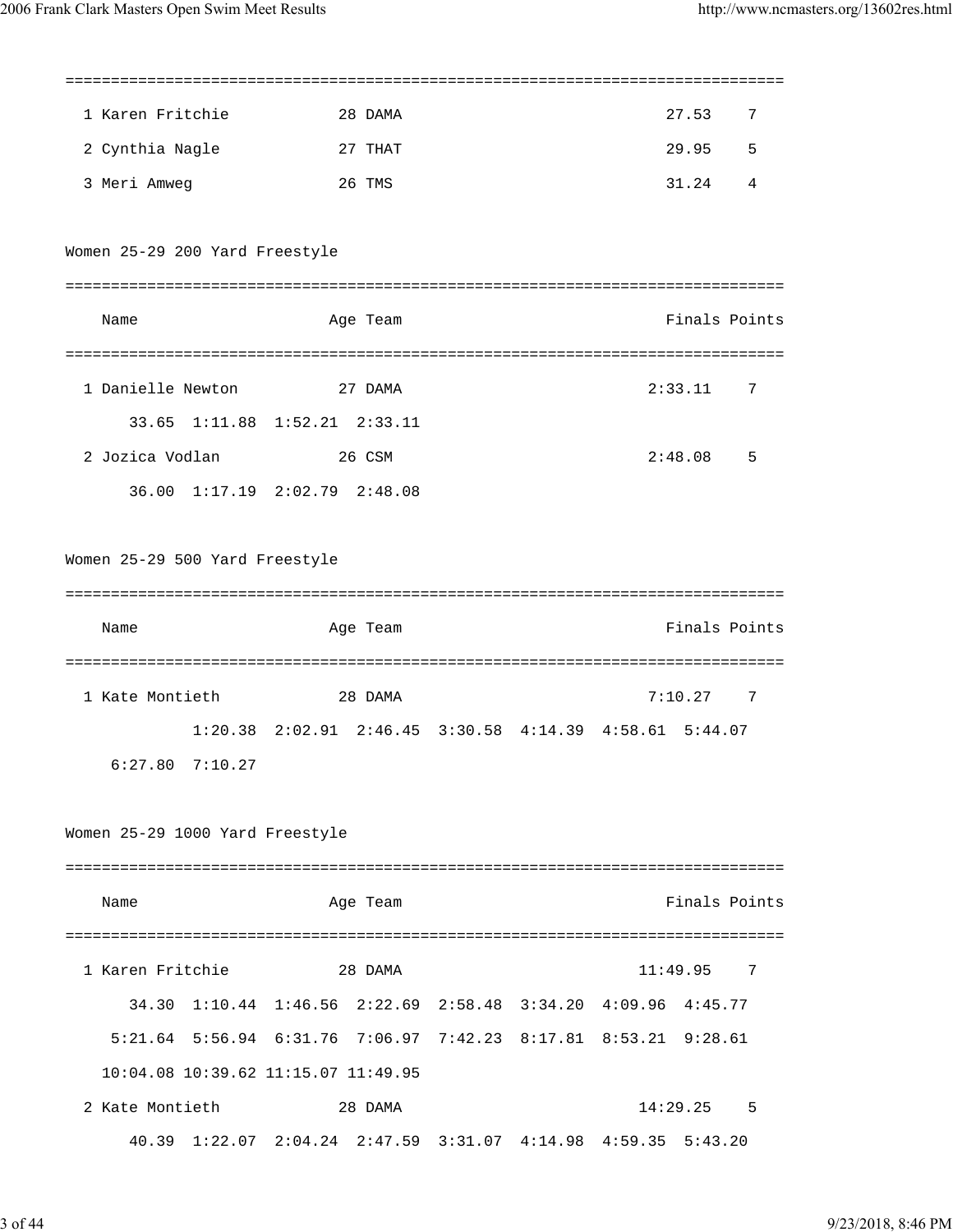6:27.30 7:11.29 7:55.67 8:39.84 9:24.12 10:08.23 10:51.86 11:35.33 12:19.18 13:03.43 13:47.01 14:29.25 3 Danielle Newton 27 DAMA 15:03.61 4 37.88 1:19.48 2:02.82 2:46.88 3:31.83 4:17.33 5:03.03 5:48.61 6:34.44 7:21.34 8:06.72 8:52.56 9:38.69 10:25.97 11:13.12 11:59.98 12:46.94 13:33.77 14:20.22 15:03.61 4 Jozica Vodlan 26 CSM 15:31.46 3 42.33 1:27.61 2:13.20 2:59.26 3:45.65 4:31.94 5:18.48 6:05.29 6:52.69 7:40.76 8:27.97 9:15.15 10:01.95 10:49.64 11:37.09 12:24.52 13:11.93 13:58.72 14:46.06 15:31.46 5 Suzy Beckwith 27 DAMA 15:35.48 2 40.97 1:24.72 2:10.11 2:56.41 3:42.47 4:29.28 5:16.48 6:03.58 6:50.53 7:38.22 8:25.78 9:13.68 10:01.19 10:48.89 11:36.91 12:25.22 13:13.69 14:02.11 14:49.85 15:35.48 Women 25-29 50 Yard Backstroke =============================================================================== Name **Age Team** Age Team **Finals Points** =============================================================================== 1 Townsley Balak 27 RAM 32.74 7 2 Laura Rice 29 WWC 36.38 5 3 Danielle Newton 27 DAMA 38.63 4

## Women 25-29 100 Yard Backstroke

| Name                  | Age Team | Finals Points             |
|-----------------------|----------|---------------------------|
|                       |          |                           |
| 1 Townsley Balak      | 27 RAM   | 1:08.93<br>-7             |
| 33.97 1:08.93         |          |                           |
| 2 Kate Montieth       | 28 DAMA  | 5<br>1:22.92              |
| $40.94$ $1:22.92$     |          |                           |
| 3 Suzy Beckwith       | 27 DAMA  | 1:25.69<br>$\overline{4}$ |
| $42.50 \quad 1:25.69$ |          |                           |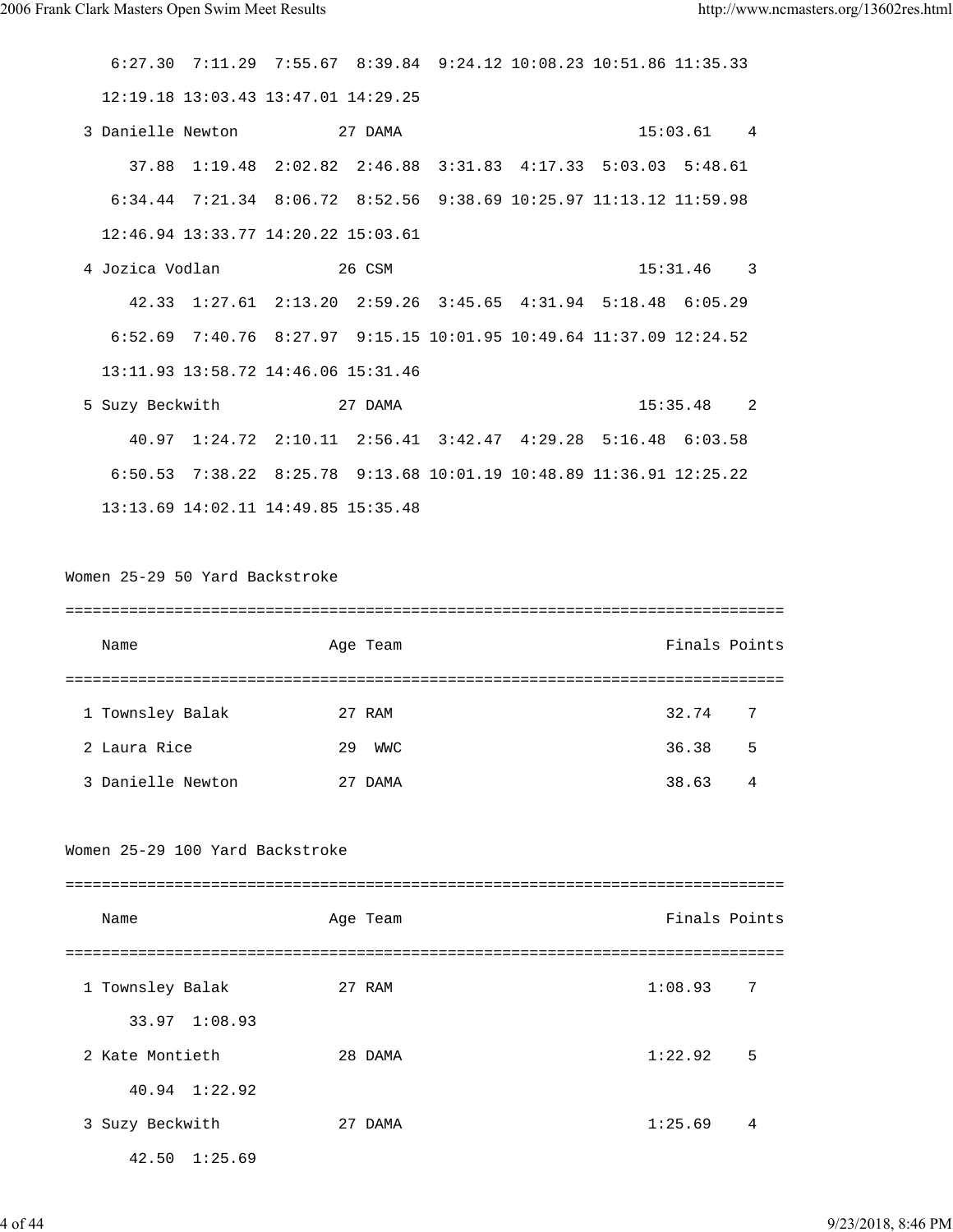| Women 25-29 200 Yard Backstroke   |                  |               |
|-----------------------------------|------------------|---------------|
| Name                              | Age Team         | Finals Points |
|                                   |                  |               |
| 1 Townsley Balak                  | 27 RAM           | 2:27.30<br>7  |
| 35.24 1:11.84 1:50.06 2:27.30     |                  |               |
|                                   |                  |               |
| Women 25-29 50 Yard Breaststroke  |                  |               |
|                                   |                  |               |
| Name                              | Age Team         | Finals Points |
|                                   |                  |               |
| 1 Cynthia Nagle                   | 27 THAT          | 34.70<br>7    |
| 2 Missy Tandlmayer                | 29 TMS           | 37.07<br>5    |
| 3 Meri Amweg                      | 26 TMS           | 39.91<br>4    |
| 4 Danielle Newton                 | 27 DAMA          | 41.39<br>3    |
| 5 Laura Rice                      | 29<br><b>WMC</b> | 41.83<br>2    |
|                                   |                  |               |
| Women 25-29 100 Yard Breaststroke |                  |               |
|                                   |                  |               |
| Name                              | Age Team         | Finals Points |
|                                   |                  |               |
| 1 Cynthia Nagle                   | 27 THAT          | 1:14.46<br>7  |
| 35.09 1:14.46                     |                  |               |
| 2 Missy Tandlmayer                | 29 TMS           | 5<br>1:20.89  |
| 37.87 1:20.89                     |                  |               |
|                                   |                  |               |
| Women 25-29 200 Yard Breaststroke |                  |               |
|                                   |                  |               |
| Name                              | Age Team         | Finals Points |
|                                   |                  |               |
| 1 Cynthia Nagle                   | 27 THAT          | 2:41.53<br>7  |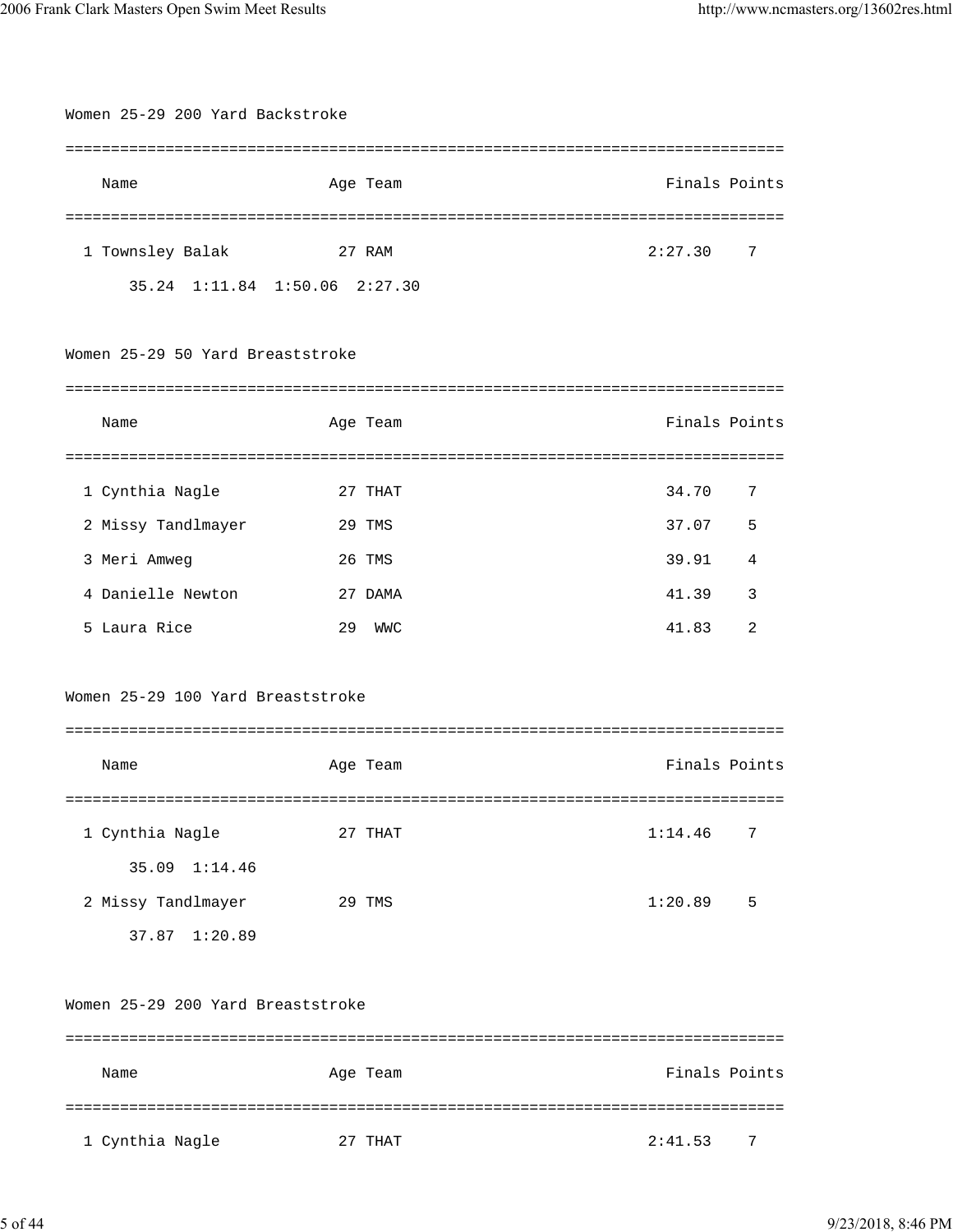36.06 1:16.38 1:58.62 2:41.53

| Women 25-29 50 Yard Butterfly   |                               |                                     |
|---------------------------------|-------------------------------|-------------------------------------|
|                                 |                               |                                     |
| Name                            | Age Team                      | Finals Points                       |
|                                 |                               |                                     |
| 1 Missy Tandlmayer              | 29 TMS                        | 34.82<br>7                          |
| Women 25-29 100 Yard IM         |                               |                                     |
|                                 |                               |                                     |
| Name                            | Age Team                      | Finals Points                       |
|                                 |                               |                                     |
| 1 Missy Tandlmayer              | 29 TMS                        | 1:14.95<br>7                        |
| $35.53$ $1:14.95$               |                               |                                     |
| 2 Meri Amweg                    | 26 TMS                        | 1:17.53<br>5                        |
| 36.93 1:17.53                   |                               |                                     |
| 3 Laura Rice                    | 29<br><b>WMC</b>              | 1:19.90<br>4                        |
| 38.74 1:19.90                   |                               |                                     |
| 4 Suzy Beckwith                 | 27 DAMA                       | 1:26.04<br>$\overline{\phantom{a}}$ |
| 39.96 1:26.04                   |                               |                                     |
| Women 25-29 200 Yard IM         |                               |                                     |
| ============                    |                               |                                     |
| Name                            | Age Team                      | Finals Points                       |
|                                 |                               |                                     |
| 1 Karen Fritchie                | 28 DAMA                       | 2:21.34<br>7                        |
|                                 | 31.51 1:09.67 1:48.98 2:21.34 |                                     |
| 2 Kate Montieth                 | 28 DAMA                       | 3:01.18<br>5                        |
|                                 | 44.71 1:28.53 2:20.25 3:01.18 |                                     |
| Women 30-34 1000 Yard Freestyle |                               |                                     |
| Name                            | Age Team                      | Finals Points                       |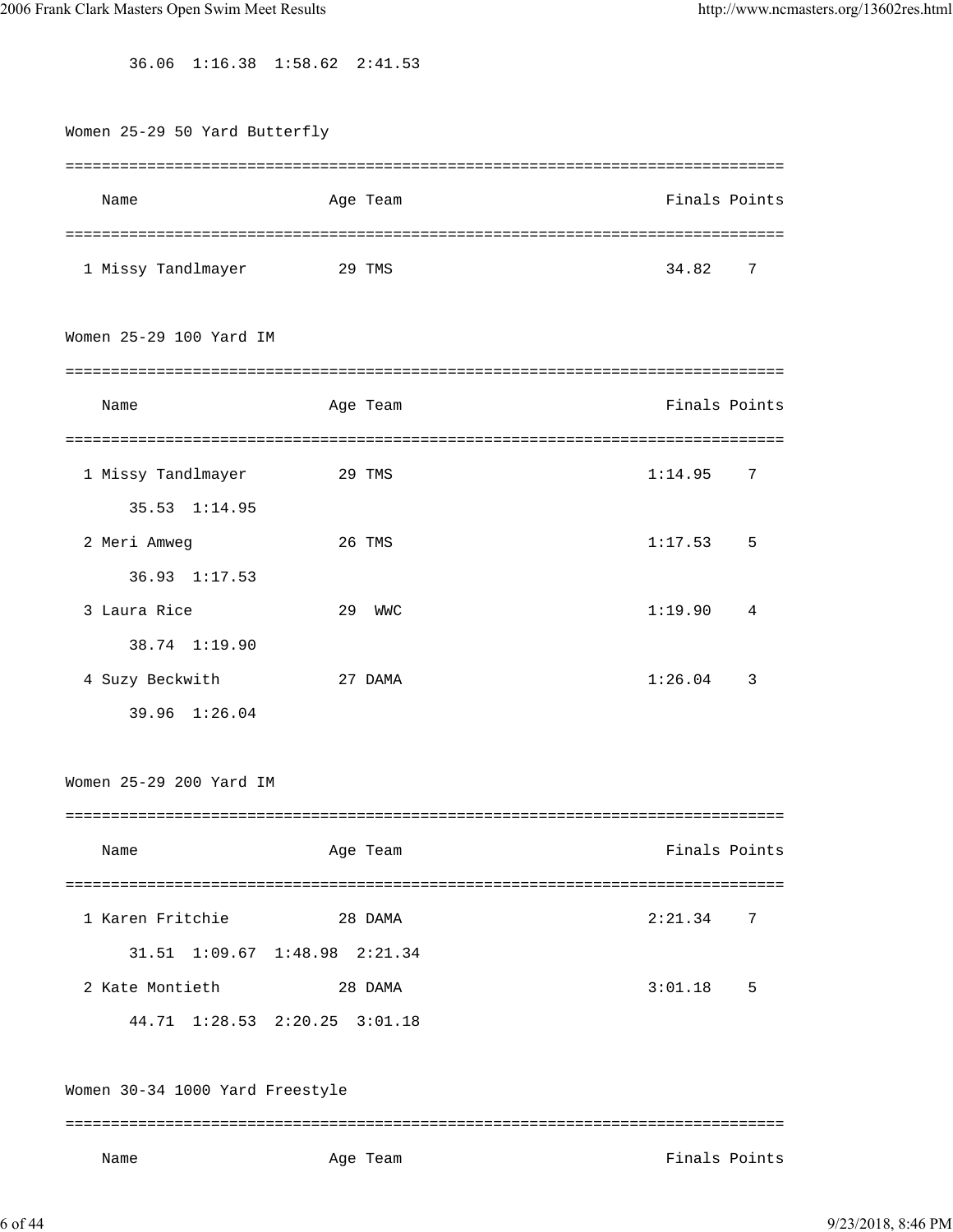|                                   |                                     | =============                                                       |
|-----------------------------------|-------------------------------------|---------------------------------------------------------------------|
| 1 Lisa Barella                    | 31 GCYM                             | 16:10.97<br>$\overline{7}$                                          |
|                                   |                                     | 43.47 1:34.39 2:26.44 3:17.27 4:08.85 4:59.60 5:49.95 6:39.66       |
|                                   |                                     | 7:30.44 8:20.31 9:08.86 9:57.17 10:44.75 11:32.21 12:20.44 13:08.47 |
|                                   | 13:55.80 14:43.03 15:28.42 16:10.97 |                                                                     |
|                                   |                                     |                                                                     |
| Women 30-34 50 Yard Breaststroke  |                                     |                                                                     |
|                                   |                                     | ============                                                        |
| Name                              | Age Team                            | Finals Points                                                       |
|                                   |                                     |                                                                     |
| 1 Lisa Barella                    | 31 GCYM                             | 7<br>40.23                                                          |
|                                   |                                     |                                                                     |
| Women 30-34 100 Yard Breaststroke |                                     |                                                                     |
|                                   |                                     |                                                                     |
| Name                              | Age Team                            | Finals Points                                                       |
|                                   |                                     |                                                                     |
| 1 Lisa Barella                    | 31 GCYM                             | 1:28.95<br>7                                                        |
| 42.11 1:28.95                     |                                     |                                                                     |
|                                   |                                     |                                                                     |
| Women 30-34 200 Yard Breaststroke |                                     |                                                                     |
|                                   |                                     |                                                                     |
| Name                              | Age Team                            | Finals Points                                                       |
|                                   |                                     |                                                                     |
| 1 Lisa Barella                    | 31 GCYM                             | 3:16.55<br>7                                                        |
|                                   | 44.82 1:36.62 2:27.86 3:16.55       |                                                                     |
|                                   |                                     |                                                                     |
| Women 30-34 100 Yard IM           |                                     |                                                                     |
|                                   |                                     |                                                                     |
| Name                              | Age Team                            | Finals Points                                                       |
|                                   |                                     |                                                                     |
| 1 Lisa Barella                    | 31 GCYM                             | 1:33.13<br>7                                                        |
| 49.31 1:33.13                     |                                     |                                                                     |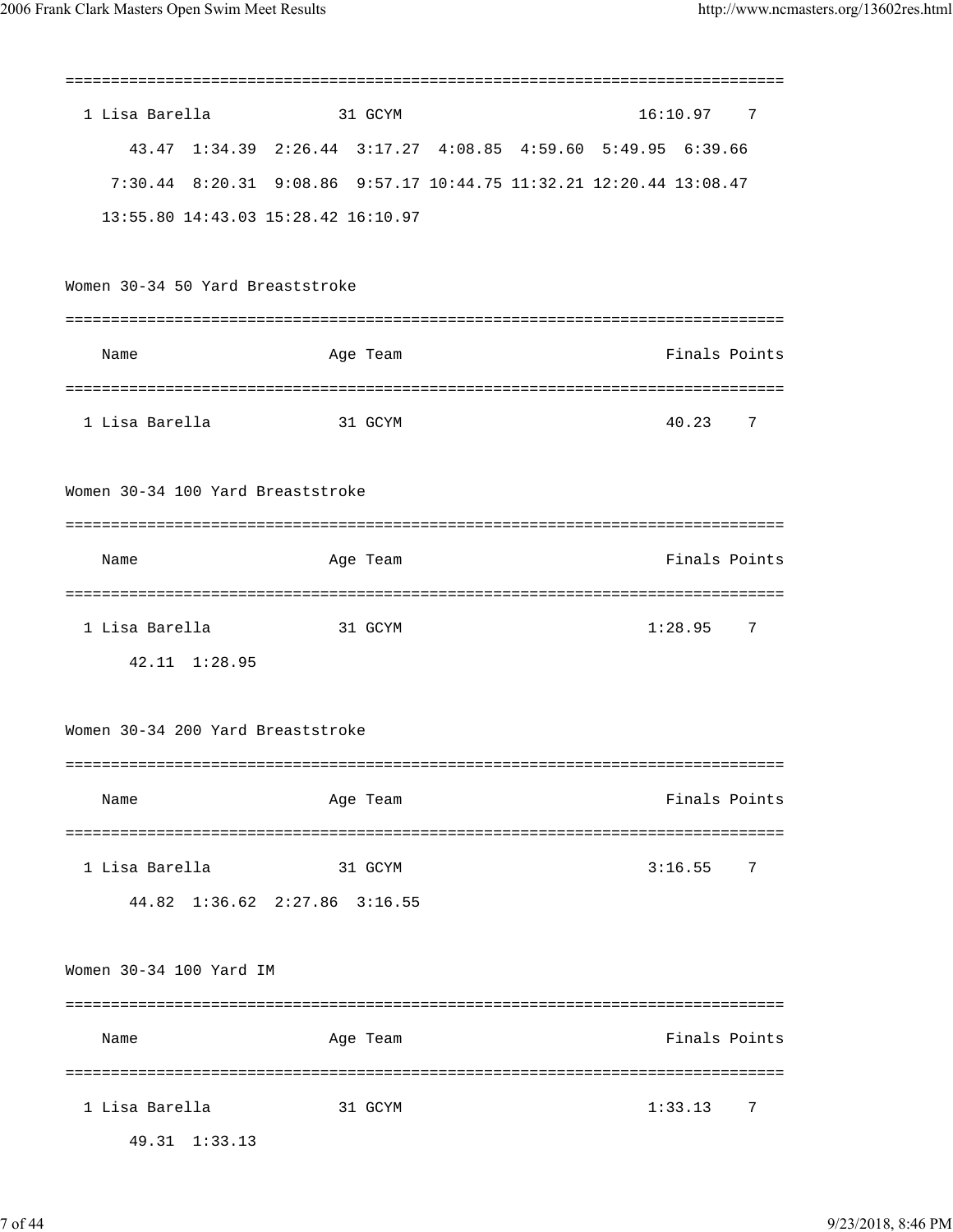| Women 30-34 200 Yard IM         |                                     |                                                                    |
|---------------------------------|-------------------------------------|--------------------------------------------------------------------|
|                                 |                                     |                                                                    |
| Name                            | Age Team                            | Finals Points                                                      |
|                                 | ======================              | ===================================                                |
| 1 Lisa Barella                  | 31 GCYM                             | 3:16.52<br>7                                                       |
|                                 | 46.53 1:41.51 2:29.77 3:16.52       |                                                                    |
|                                 |                                     |                                                                    |
| Women 35-39 100 Yard Freestyle  |                                     |                                                                    |
|                                 |                                     |                                                                    |
| Name                            | Age Team                            | Finals Points                                                      |
|                                 | ===============================     | ==================================                                 |
| 1 Liz Wilkinson                 | 39 GCYM                             | 1:26.71<br>7                                                       |
| $1:26.71$ $1:26.71$             |                                     |                                                                    |
|                                 |                                     |                                                                    |
| Women 35-39 200 Yard Freestyle  |                                     |                                                                    |
|                                 |                                     |                                                                    |
| Name                            | Age Team                            | Finals Points                                                      |
|                                 |                                     |                                                                    |
| -- Dawn Franklin                | 36 DAMA                             | DNF                                                                |
| 37.70 1:26.48                   |                                     |                                                                    |
|                                 |                                     |                                                                    |
| Women 35-39 1000 Yard Freestyle |                                     |                                                                    |
|                                 |                                     |                                                                    |
| Name                            | Age Team                            | Finals Points                                                      |
|                                 |                                     |                                                                    |
| 1 Dawn Franklin                 | 36 DAMA                             | 14:41.98<br>7                                                      |
|                                 |                                     | 39.01 1:21.57 2:05.07 2:48.47 3:32.44 4:16.37 5:00.43<br>5:45.04   |
|                                 |                                     | 6:29.88 7:14.67 7:59.55 8:43.83 9:29.35 10:14.71 11:00.40 11:45.92 |
|                                 | 12:30.98 13:15.70 13:59.67 14:41.98 |                                                                    |
|                                 |                                     |                                                                    |
| Women 35-39 50 Yard Backstroke  |                                     |                                                                    |
|                                 |                                     |                                                                    |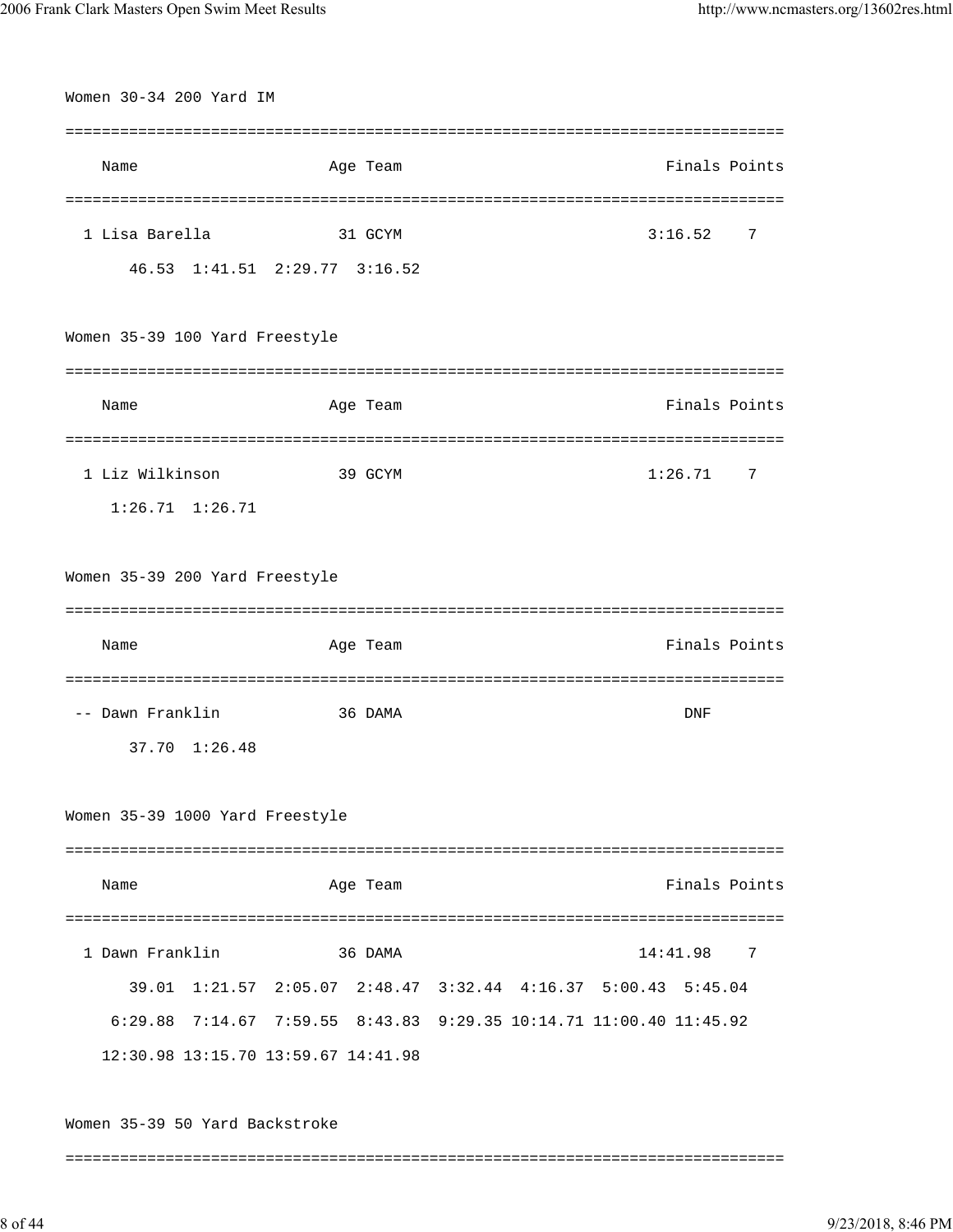| Name                              | Age Team | Finals Points            |
|-----------------------------------|----------|--------------------------|
|                                   |          |                          |
| 1 Jennifer Rock                   | 38 TMS   | 33.71<br>7               |
| 2 Dawn Franklin                   | 36 DAMA  | 5<br>40.87               |
|                                   |          |                          |
| Women 35-39 100 Yard Backstroke   |          |                          |
|                                   |          |                          |
| Name                              | Age Team | Finals Points            |
|                                   |          |                          |
| 1 Dawn Franklin                   | 36 DAMA  | 1:27.42<br>7             |
| $42.83 \quad 1:27.42$             |          |                          |
|                                   |          |                          |
| Women 35-39 100 Yard Breaststroke |          |                          |
|                                   |          |                          |
| Name                              | Age Team | Finals Points            |
|                                   |          |                          |
| 1 Liz Wilkinson                   | 39 GCYM  | 1:45.77<br>7             |
| 51.28 1:45.77                     |          |                          |
|                                   |          |                          |
| Women 35-39 50 Yard Butterfly     |          |                          |
|                                   |          |                          |
| Name                              | Age Team | Finals Points            |
|                                   |          |                          |
| 1 Jennifer Rock                   | 38 TMS   | 30.47<br>$7\phantom{.0}$ |
|                                   |          |                          |
| Women 35-39 100 Yard IM           |          |                          |
|                                   |          |                          |
| Name                              | Age Team | Finals Points            |
|                                   |          |                          |
| 1 Jennifer Rock                   | 38 TMS   | 7<br>1:13.48             |
| 33.97 1:13.48                     |          |                          |
| 2 Liz Wilkinson                   | 39 GCYM  | 1:35.00<br>5             |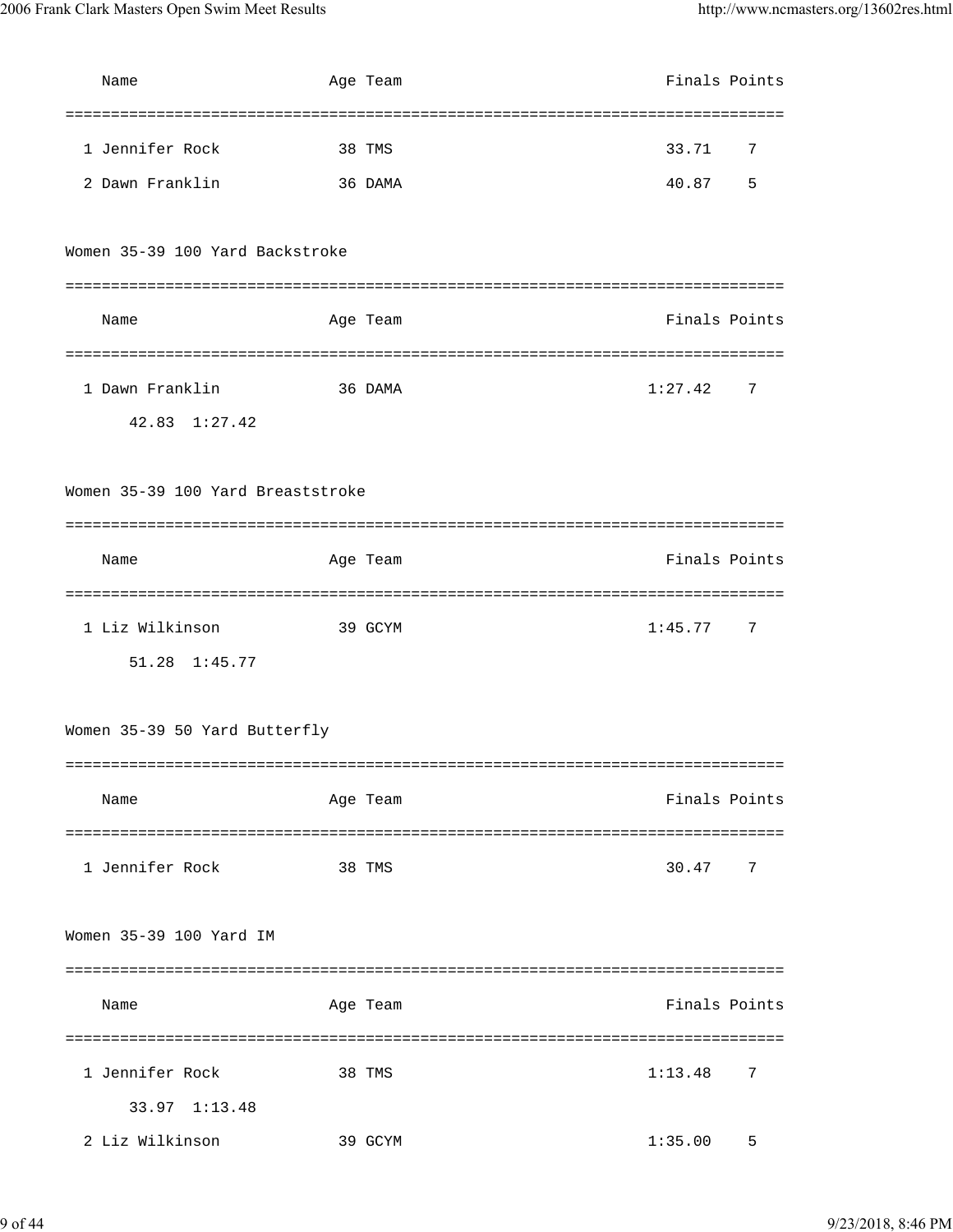46.53 1:35.00

| Women 40-44 50 Yard Freestyle       |                                                                    |                                    |               |
|-------------------------------------|--------------------------------------------------------------------|------------------------------------|---------------|
|                                     |                                                                    |                                    |               |
| Name                                | Age Team                                                           |                                    | Finals Points |
|                                     |                                                                    |                                    |               |
| 1 Karen Buxton                      | 43 UNAT                                                            |                                    | 31.59<br>7    |
| Women 40-44 200 Yard Freestyle      |                                                                    |                                    |               |
| Name                                | Age Team                                                           |                                    | Finals Points |
| 1 Karen Buxton                      | ==========================<br>43 UNAT                              | ================================== | 2:35.06<br>7  |
|                                     | 35.87 1:15.35 1:56.16 2:35.06                                      |                                    |               |
|                                     |                                                                    |                                    |               |
| Women 40-44 1000 Yard Freestyle     |                                                                    |                                    |               |
|                                     |                                                                    |                                    |               |
| Name                                | Age Team                                                           |                                    | Finals Points |
|                                     |                                                                    |                                    |               |
| 1 Frances McEachran                 | 44 GCYM                                                            |                                    | 12:56.19<br>7 |
|                                     | 34.37 1:11.49 1:49.16 2:27.93 3:06.94 3:46.15 4:25.49 5:04.89      |                                    |               |
|                                     | 5:43.93 6:23.55 7:02.98 7:42.69 8:22.26 9:01.95 9:41.64 10:21.43   |                                    |               |
| 11:01.15 11:41.06 12:19.66 12:56.19 |                                                                    |                                    |               |
| 2 Karen Buxton                      | 43 UNAT                                                            |                                    | 14:21.31 5    |
|                                     | 38.13 1:19.43 2:02.48 2:45.60 3:28.35 4:11.85 4:56.28 5:40.11      |                                    |               |
|                                     | 6:23.62 7:08.10 7:52.74 8:36.53 9:20.73 10:04.94 10:48.45 11:32.37 |                                    |               |
|                                     | 12:15.82 12:59.04 13:41.59 14:21.31                                |                                    |               |
|                                     |                                                                    |                                    |               |
| Women 40-44 50 Yard Backstroke      |                                                                    |                                    |               |
| Name                                | Age Team                                                           |                                    | Finals Points |
| 1 Frances McEachran                 | 44 GCYM                                                            |                                    | 33.05<br>7    |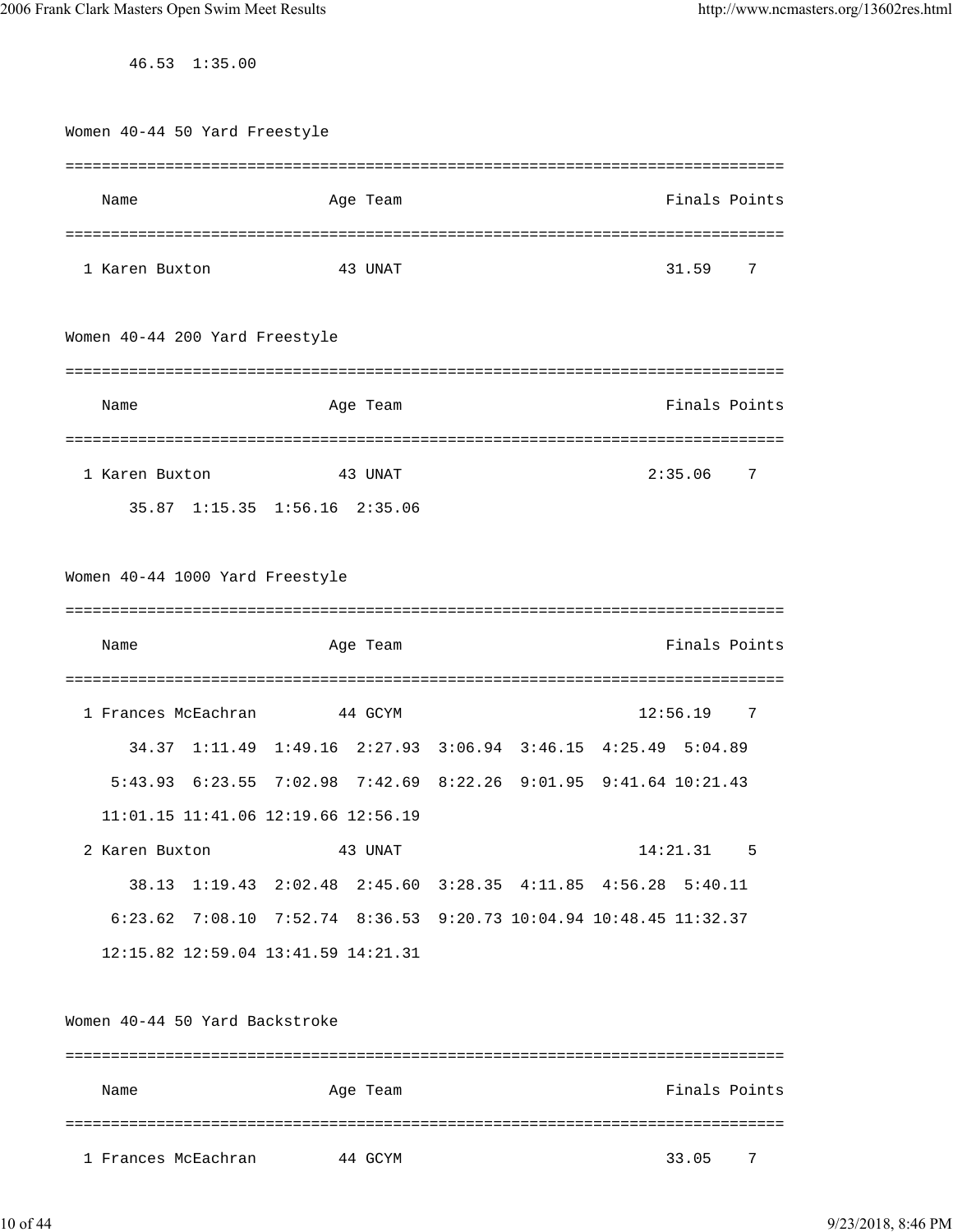| Women 45-49 50 Yard Freestyle  |                               |                |
|--------------------------------|-------------------------------|----------------|
|                                |                               |                |
| Name                           | Age Team                      | Finals Points  |
|                                |                               |                |
| 1 Alis Woodard                 | 45 MAC                        | 29.86<br>7     |
| 2 Jan Mays                     | 49 GCYM                       | 39.49<br>5     |
|                                |                               |                |
| Women 45-49 100 Yard Freestyle |                               |                |
|                                |                               |                |
| Name                           | Age Team                      | Finals Points  |
|                                |                               |                |
| 1 Alis Woodard                 | 45 MAC                        | 1:05.62<br>7   |
| 32.28 1:05.62                  |                               |                |
| 2 Teresa Garrou                | 48 LENR                       | 1:19.70<br>5   |
| 38.32 1:19.70                  |                               |                |
| 3 Jan Mays                     | 49 GCYM                       | 1:38.28<br>4   |
| 45.70 1:38.28                  |                               |                |
|                                |                               |                |
| Women 45-49 200 Yard Freestyle |                               |                |
|                                |                               |                |
| Name                           | Age Team                      | Finals Points  |
|                                |                               |                |
| 1 Alis Woodard                 | 45 MAC                        | 2:25.83<br>- 7 |
|                                | 34.24 1:11.73 1:49.20 2:25.83 |                |
| 2 Teresa Garrou                | 48 LENR                       | 2:57.89<br>- 5 |
|                                | 39.17 1:22.30 2:10.29 2:57.89 |                |
|                                |                               |                |
| Women 45-49 500 Yard Freestyle |                               |                |
|                                |                               |                |
| Name                           | Age Team                      | Finals Points  |
|                                |                               |                |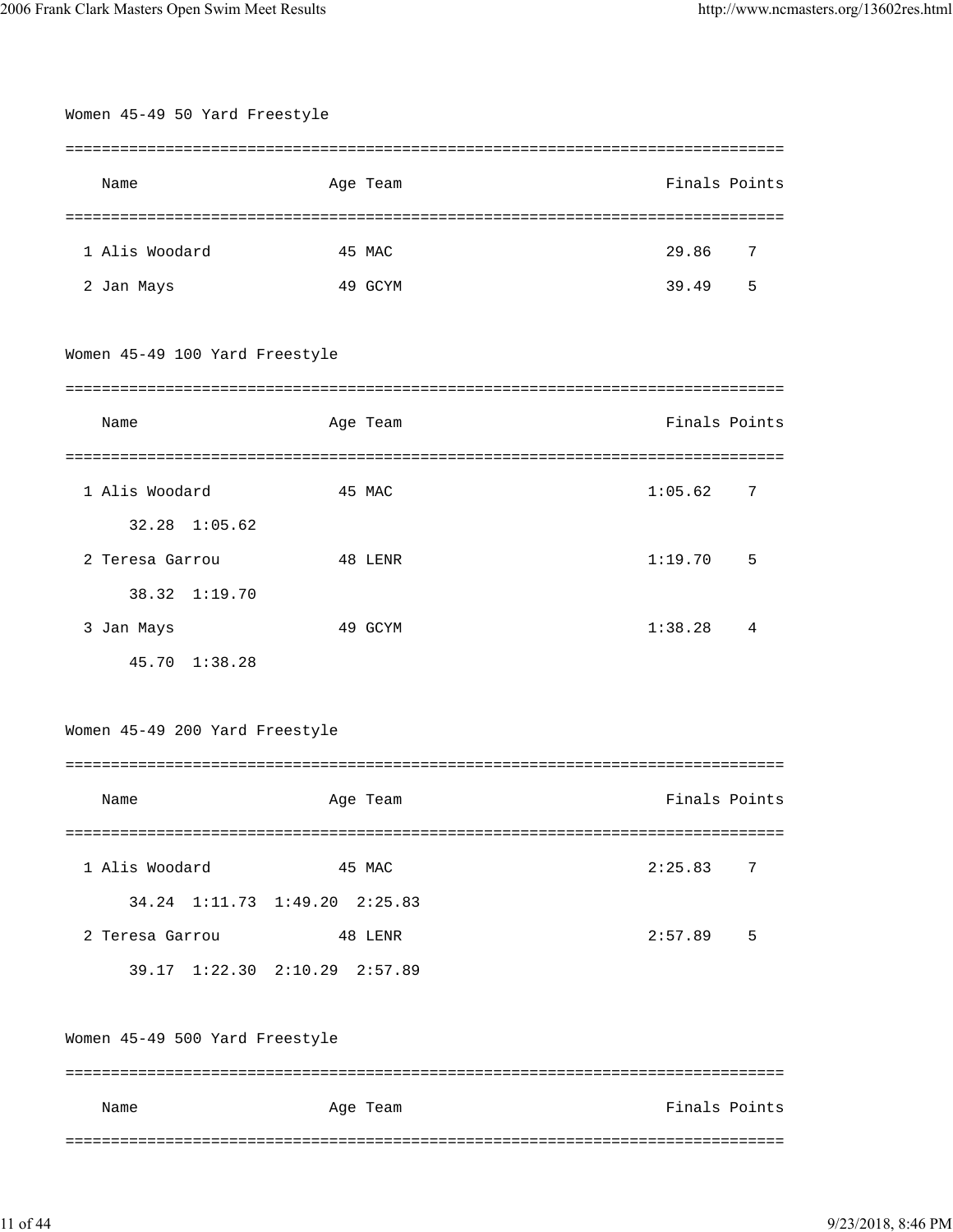| 1 Alis Woodard                   |                    | 45 MAC   |  |                                                       | 6:47.45       | -7         |
|----------------------------------|--------------------|----------|--|-------------------------------------------------------|---------------|------------|
|                                  |                    |          |  | 38.21 1:19.57 2:00.27 2:42.11 3:23.76 4:05.70 4:46.81 | 5:28.30       |            |
| $6:09.17$ $6:47.45$              |                    |          |  |                                                       |               |            |
|                                  |                    |          |  |                                                       |               |            |
| Women 45-49 50 Yard Backstroke   |                    |          |  |                                                       |               |            |
|                                  |                    |          |  |                                                       |               |            |
| Name                             |                    | Age Team |  |                                                       | Finals Points |            |
|                                  |                    |          |  |                                                       |               |            |
| 1 Teresa Garrou                  |                    | 48 LENR  |  |                                                       | 42.77         | 7          |
| 2 Jan Mays                       |                    | 49 GCYM  |  |                                                       | 53.19         | 5          |
|                                  |                    |          |  |                                                       |               |            |
| Women 45-49 50 Yard Breaststroke |                    |          |  |                                                       |               |            |
|                                  |                    |          |  |                                                       |               |            |
| Name                             |                    | Age Team |  |                                                       | Finals Points |            |
|                                  |                    |          |  |                                                       |               |            |
| 1 Jan Mays                       |                    | 49 GCYM  |  |                                                       | 52.32         | 7          |
|                                  |                    |          |  |                                                       |               |            |
| Women 45-49 50 Yard Butterfly    |                    |          |  |                                                       |               |            |
|                                  |                    |          |  |                                                       |               |            |
| Name                             |                    | Age Team |  |                                                       | Finals Points |            |
|                                  | ================== |          |  |                                                       |               | ========== |
| 1 Teresa Garrou                  |                    | 48 LENR  |  |                                                       | 42.63         | 7          |
|                                  |                    |          |  |                                                       |               |            |
| Women 50-54 50 Yard Freestyle    |                    |          |  |                                                       |               |            |
|                                  |                    |          |  |                                                       |               |            |
| Name                             |                    | Age Team |  |                                                       | Finals Points |            |
| ==============================   |                    |          |  |                                                       |               |            |
| 1 Jeannie Sykes                  |                    | 51 TMS   |  |                                                       | 30.85         | 7          |
|                                  |                    |          |  |                                                       |               |            |
| Women 50-54 100 Yard Freestyle   |                    |          |  |                                                       |               |            |
|                                  |                    |          |  |                                                       |               |            |
| Name                             |                    | Age Team |  |                                                       | Finals Points |            |
|                                  |                    |          |  |                                                       |               |            |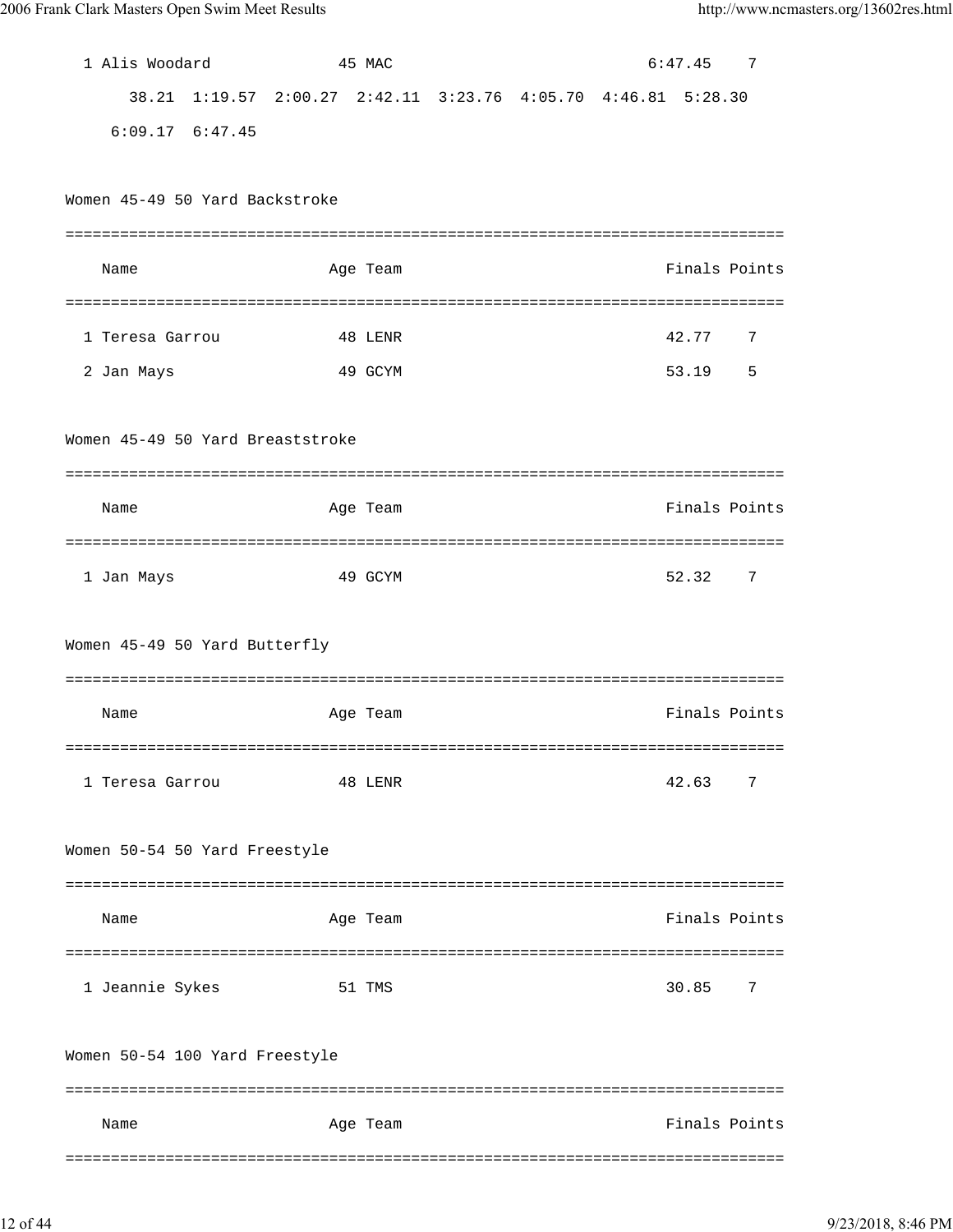| 1 Jeannie Sykes                 |                                                                       | 51 TMS   |  | 1:07.76  |         | 7              |
|---------------------------------|-----------------------------------------------------------------------|----------|--|----------|---------|----------------|
| 32.27 1:07.76                   |                                                                       |          |  |          |         |                |
| 2 Loraine Watt                  |                                                                       | 50 NCMS  |  |          | 1:45.07 | 5              |
| 50.31 1:45.07                   |                                                                       |          |  |          |         |                |
|                                 |                                                                       |          |  |          |         |                |
| Women 50-54 200 Yard Freestyle  |                                                                       |          |  |          |         |                |
| Name                            |                                                                       | Age Team |  |          |         | Finals Points  |
| 1 Loraine Watt                  |                                                                       | 50 NCMS  |  | 3:42.25  |         | 7              |
|                                 | 50.72 1:46.20 2:44.32 3:42.25                                         |          |  |          |         |                |
| Women 50-54 500 Yard Freestyle  |                                                                       |          |  |          |         |                |
|                                 |                                                                       |          |  |          |         |                |
| Name                            |                                                                       | Age Team |  |          |         | Finals Points  |
|                                 |                                                                       |          |  |          |         |                |
| 1 Kathy Andersen                |                                                                       | 50 MAC   |  |          | 9:02.28 | $\overline{7}$ |
|                                 | 48.13 1:42.24 2:36.78 3:33.00 4:28.80 5:25.18 6:20.80 7:16.31         |          |  |          |         |                |
| $8:10.56$ $9:02.28$             |                                                                       |          |  |          |         |                |
| 2 Loraine Watt                  |                                                                       | 50 NCMS  |  | 9:54.33  |         | 5              |
| 53.35                           | $1:50.51$ $2:49.44$ $3:49.86$ $4:50.16$ $5:50.99$ $6:52.06$           |          |  |          | 7:52.56 |                |
| $8:54.17$ $9:54.33$             |                                                                       |          |  |          |         |                |
| Women 50-54 1000 Yard Freestyle |                                                                       |          |  |          |         |                |
|                                 |                                                                       |          |  |          |         |                |
| Name                            |                                                                       | Age Team |  |          |         | Finals Points  |
|                                 |                                                                       |          |  |          |         |                |
| 1 Loraine Watt                  |                                                                       | 50 NCMS  |  | 19:59.43 |         | 7              |
|                                 | 52.33 1:47.82 2:45.14 3:43.79 4:43.24 5:43.38 6:43.92 7:44.35         |          |  |          |         |                |
|                                 |                                                                       |          |  |          |         |                |
|                                 | 8:45.03 9:46.98 10:48.75 11:50.55 12:52.95 13:53.62 14:54.90 15:56.42 |          |  |          |         |                |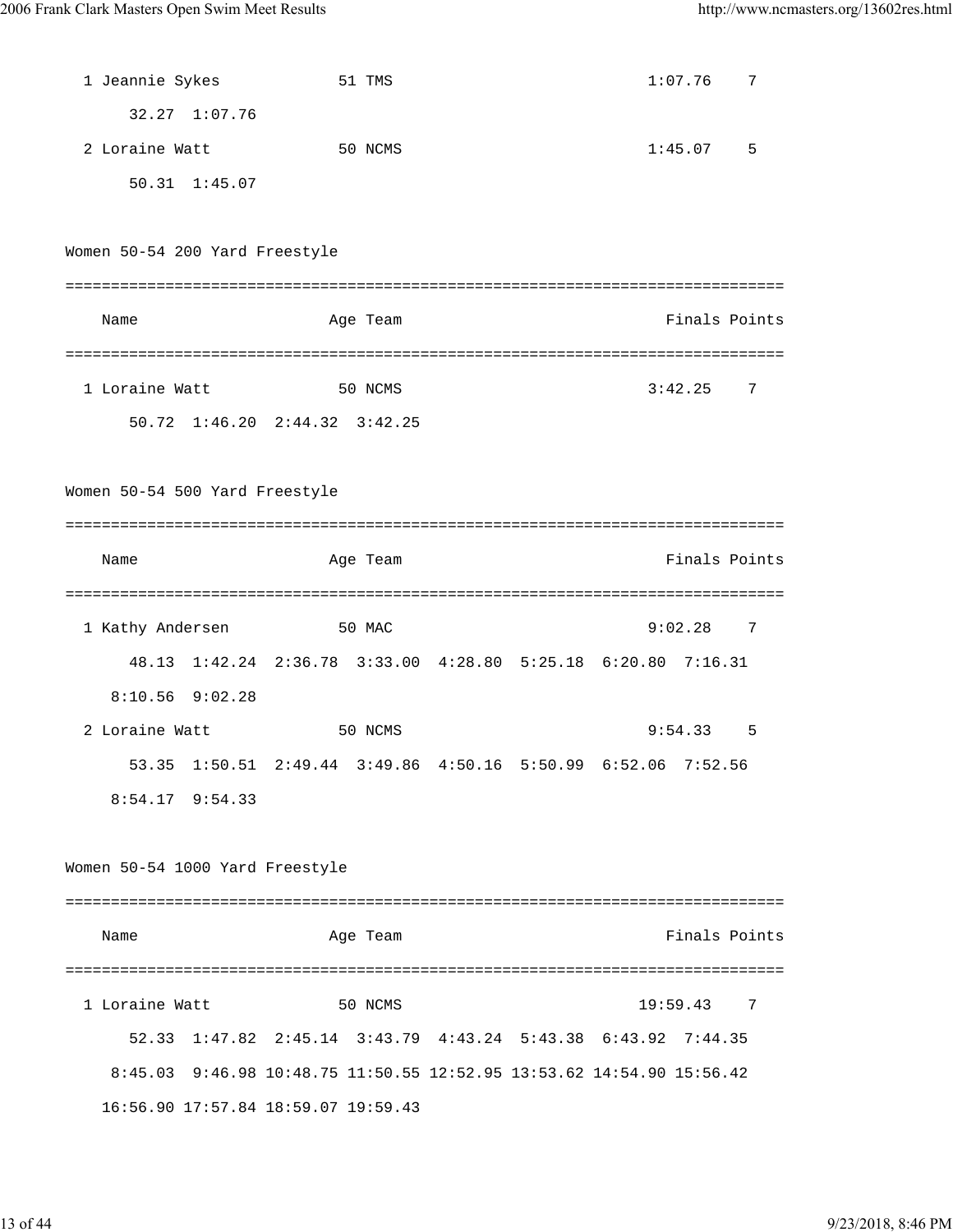| Women 50-54 50 Yard Backstroke    |          |               |  |
|-----------------------------------|----------|---------------|--|
|                                   |          |               |  |
| Name                              | Age Team | Finals Points |  |
|                                   |          |               |  |
| 1 Loraine Watt                    | 50 NCMS  | 56.18<br>7    |  |
| Women 50-54 100 Yard Backstroke   |          |               |  |
|                                   |          |               |  |
| Name                              | Age Team | Finals Points |  |
|                                   |          |               |  |
| 1 Loraine Watt                    | 50 NCMS  | 1:57.10<br>7  |  |
| 59.21 1:57.10                     |          |               |  |
|                                   |          |               |  |
| Women 50-54 50 Yard Breaststroke  |          |               |  |
| Name                              | Age Team | Finals Points |  |
| 1 Ann Sims                        | 54 NCMS  | 39.48<br>7    |  |
| 2 Kathy Andersen                  | 50 MAC   | 46.63<br>5    |  |
| Women 50-54 100 Yard Breaststroke |          |               |  |
| Name                              | Age Team | Finals Points |  |
| 1 Ann Sims                        | 54 NCMS  | 1:24.61<br>7  |  |
| 40.75 1:24.61                     |          |               |  |
| 2 Jeannie Sykes                   | 51 TMS   | 1:33.27<br>5  |  |
| 45.93 1:33.27                     |          |               |  |
| 3 Kathy Andersen                  | 50 MAC   | 1:43.54<br>4  |  |
| 51.30 1:43.54                     |          |               |  |
| Women 50-54 50 Yard Butterfly     |          |               |  |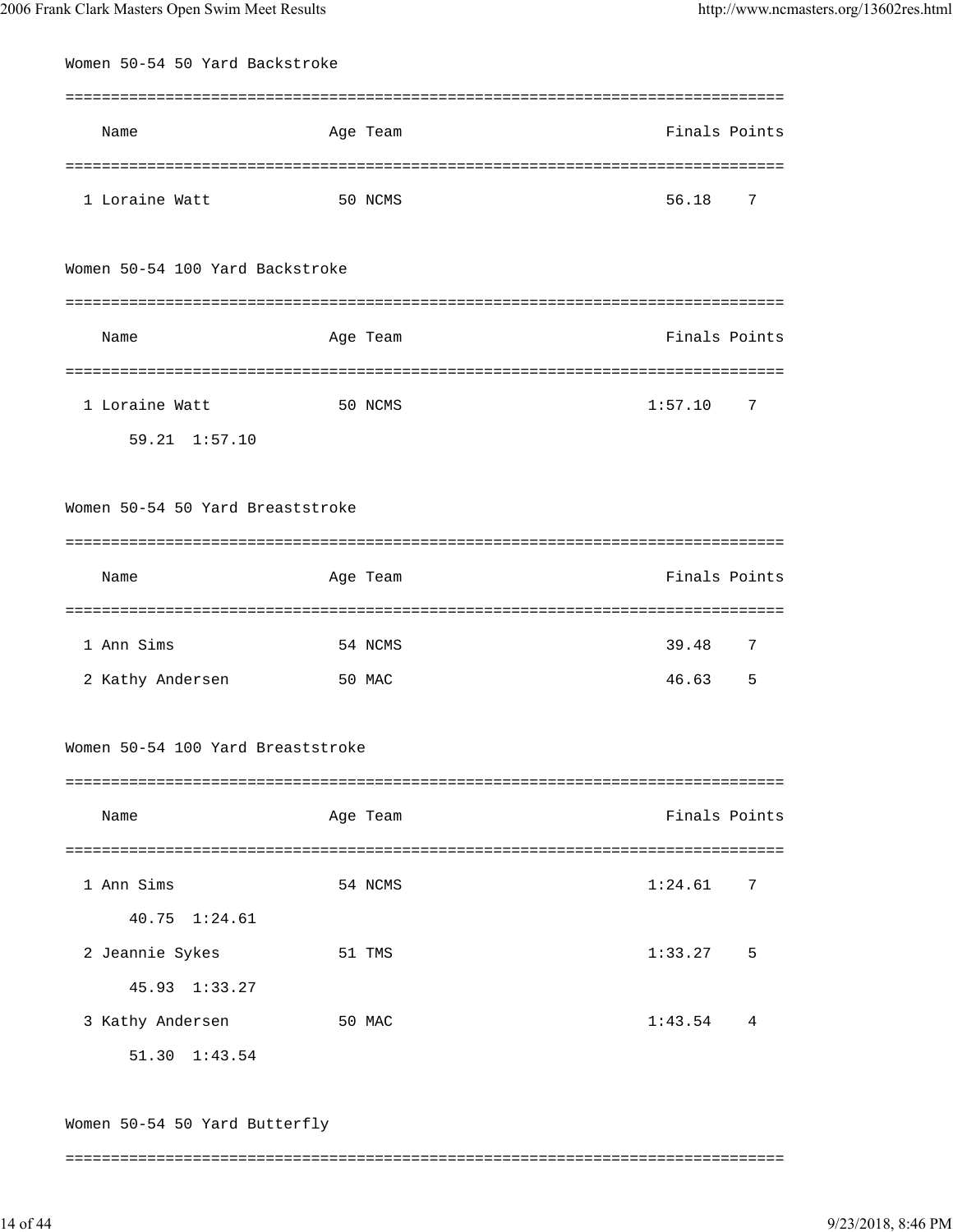| Name                                | Age Team | Finals Points                                                        |
|-------------------------------------|----------|----------------------------------------------------------------------|
|                                     |          |                                                                      |
| 1 Kathy Andersen                    | 50 MAC   | 55.32<br>7                                                           |
|                                     |          |                                                                      |
| Women 50-54 200 Yard IM             |          |                                                                      |
|                                     |          |                                                                      |
| Name                                | Age Team | Finals Points                                                        |
|                                     |          |                                                                      |
| 1 Jeannie Sykes                     | 51 TMS   | 7<br>3:00.48                                                         |
| 36.95 1:29.08 2:20.96 3:00.48       |          |                                                                      |
| 2 Kathy Andersen                    | 50 MAC   | 3:49.97<br>5                                                         |
| 55.25 1:58.32 2:58.21 3:49.97       |          |                                                                      |
|                                     |          |                                                                      |
| Women 55-59 1000 Yard Freestyle     |          |                                                                      |
|                                     |          |                                                                      |
| Name                                | Age Team | Finals Points                                                        |
|                                     |          |                                                                      |
|                                     |          |                                                                      |
| 1 Greta van Meeteren 59 TRYM        |          | 17:42.51 7                                                           |
|                                     |          | 48.38 1:41.09 2:33.78 3:26.41 4:19.37 5:13.08 6:06.44 7:00.40        |
|                                     |          | 7:54.40 8:48.28 9:41.59 10:34.60 11:27.20 12:20.22 13:14.06 14:07.95 |
| 15:01.78 15:55.40 16:49.61 17:42.51 |          |                                                                      |
|                                     |          |                                                                      |
| Women 55-59 100 Yard Breaststroke   |          |                                                                      |
|                                     |          |                                                                      |
| Name                                | Age Team | Finals Points                                                        |
|                                     |          |                                                                      |
| 1 Greta van Meeteren                | 59 TRYM  | 1:45.61<br>7                                                         |
| 50.18 1:45.61                       |          |                                                                      |
|                                     |          |                                                                      |
| Women 60-64 50 Yard Freestyle       |          |                                                                      |
|                                     |          |                                                                      |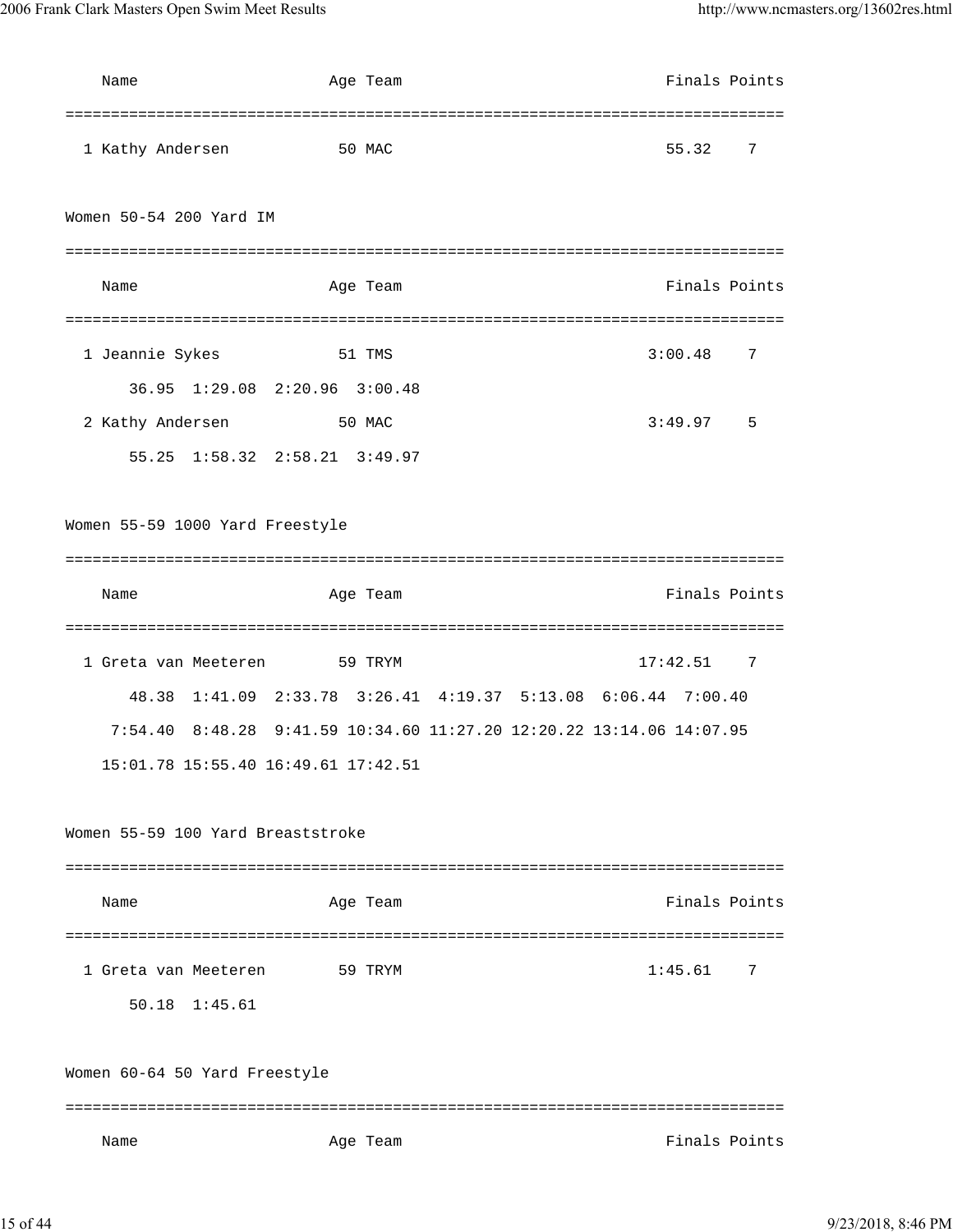| 1 Susan Husson                   | 62 TRYM  | 42.15<br>7    |
|----------------------------------|----------|---------------|
| Women 60-64 100 Yard Freestyle   |          |               |
|                                  |          |               |
| Name                             | Age Team | Finals Points |
| 1 Susan Husson                   | 62 TRYM  | 1:36.34<br>7  |
| 46.51 1:36.34                    |          |               |
| Women 65-69 50 Yard Freestyle    |          |               |
| Name                             | Age Team | Finals Points |
| 1 Sally Newell                   | 68 THAT  | 36.02<br>7    |
| Women 65-69 50 Yard Backstroke   |          |               |
| Name                             | Age Team | Finals Points |
| 1 Sally Newell                   | 68 THAT  | 45.15<br>7    |
| Women 65-69 50 Yard Breaststroke |          |               |
| Name                             | Age Team | Finals Points |
| 1 Sally Newell                   | 68 THAT  | 44.95<br>7    |
| Women 65-69 100 Yard IM          |          |               |
|                                  |          |               |
| Name                             | Age Team | Finals Points |
| 1 Sally Newell                   | 68 THAT  | 1:33.29<br>7  |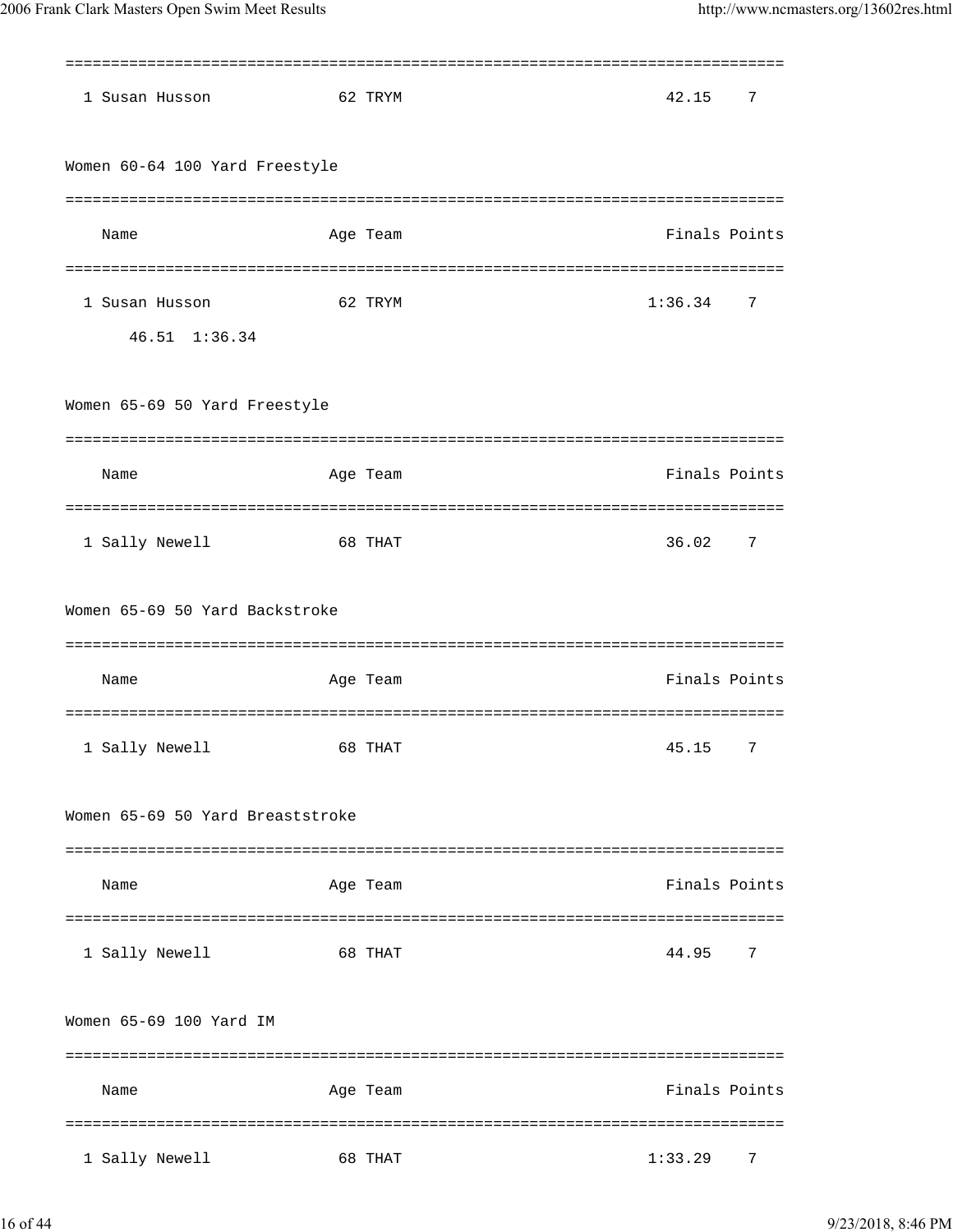49.36 1:33.29

Women 70-74 50 Yard Freestyle =============================================================================== Name Age Team Age Team Finals Points =============================================================================== 1 Suzanne Robbins-Bonitz 72 THAT 49.00 7 Women 70-74 50 Yard Backstroke =============================================================================== Name Age Team Age Team Finals Points =============================================================================== 1 Suzanne Robbins-Bonitz 72 THAT 49.98 7 Women 70-74 100 Yard Backstroke =============================================================================== Name Age Team Age Age Team Finals Points =============================================================================== 1 Suzanne Robbins-Bonitz 72 THAT 1:59.01 7 56.56 1:59.01 Women 70-74 100 Yard Breaststroke =============================================================================== Name Age Team Age Team Finals Points =============================================================================== 1 Suzanne Robbins-Bonitz 72 THAT 2:24.08 7 1:06.22 2:24.08 Women 80-84 200 Yard Freestyle =============================================================================== Name Age Team Age Team Finals Points ===============================================================================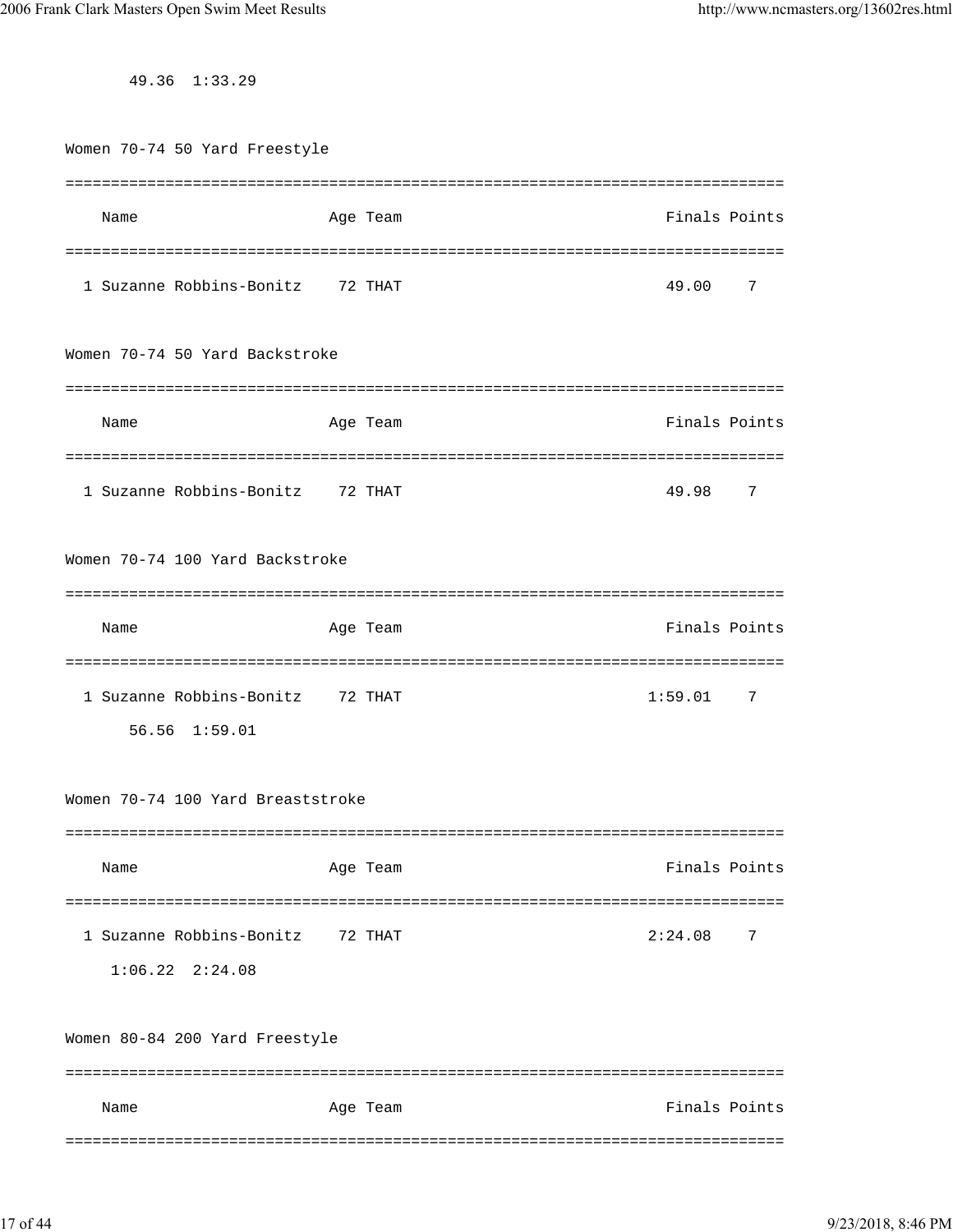| 1 Betsy Montgomery 80 MONT              |    |            |                                                                         | 4:23.96       | 7   |
|-----------------------------------------|----|------------|-------------------------------------------------------------------------|---------------|-----|
| $1:05.12$ $2:10.32$ $3:18.07$ $4:23.96$ |    |            |                                                                         |               |     |
|                                         |    |            |                                                                         |               |     |
| Women 80-84 1000 Yard Freestyle         |    |            |                                                                         |               |     |
|                                         |    |            |                                                                         |               |     |
| Name                                    |    | Age Team   |                                                                         | Finals Points |     |
|                                         |    |            |                                                                         |               |     |
| 1 Betsy Montgomery 80 MONT              |    |            |                                                                         | 24:09.32      | - 7 |
|                                         |    |            | 1:08.02 2:18.35 3:31.12 4:44.30 5:56.69 7:11.08 8:24.24 9:38.52         |               |     |
|                                         |    |            | 10:52.51 12:05.66 13:19.39 14:33.27 15:47.29 17:01.07 18:14.45 19:26.89 |               |     |
| 20:39.55 21:51.04 23:02.12 24:09.32     |    |            |                                                                         |               |     |
|                                         |    |            |                                                                         |               |     |
| Women 80-84 50 Yard Backstroke          |    |            |                                                                         |               |     |
|                                         |    |            |                                                                         |               |     |
| Name                                    |    | Age Team   |                                                                         | Finals Points |     |
|                                         |    |            |                                                                         |               |     |
| 1 Betsy Montgomery                      |    | 80 MONT    |                                                                         | 1:09.07       | 7   |
|                                         |    |            |                                                                         |               |     |
| Men 18-24 50 Yard Freestyle             |    |            |                                                                         |               |     |
|                                         |    |            |                                                                         |               |     |
| Name                                    |    | Age Team   |                                                                         | Finals Points |     |
|                                         |    |            |                                                                         |               |     |
| 1 Justin Smith                          |    | 22 NCMS    |                                                                         | 23.33         | 7   |
| 2 Phillip Weber                         | 21 | <b>WMC</b> |                                                                         | 24.70         | 5   |
| 3 Kenny Hummel                          | 19 | <b>WMC</b> |                                                                         | 25.67         | 4   |
|                                         |    |            |                                                                         |               |     |
| Men 18-24 100 Yard Freestyle            |    |            |                                                                         |               |     |
|                                         |    |            |                                                                         |               |     |
| Name                                    |    | Age Team   |                                                                         | Finals Points |     |
|                                         |    |            |                                                                         |               |     |
| 1 Kenny Hummel                          | 19 | WWC        |                                                                         | 57.84         | 7   |

27.32 57.84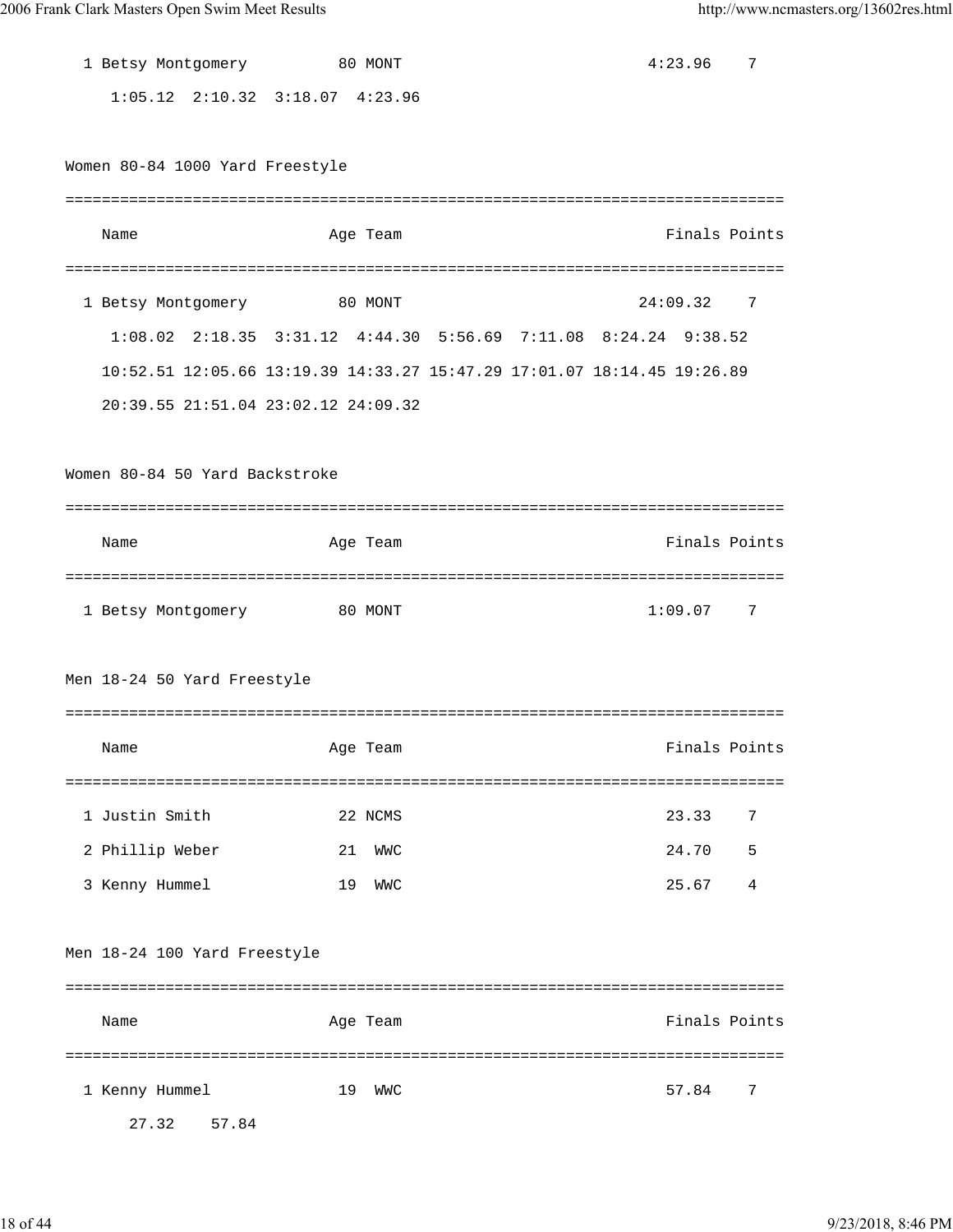| Men 18-24 50 Yard Backstroke   |    |            |               |   |
|--------------------------------|----|------------|---------------|---|
|                                |    |            |               |   |
| Name                           |    | Age Team   | Finals Points |   |
|                                |    |            |               |   |
| 1 Justin Smith                 |    | 22 NCMS    | 27.74         | 7 |
| 2 Phillip Weber                | 21 | WWC        | 30.10         | 5 |
| 3 Kenny Hummel                 | 19 | <b>WMC</b> | 32.60         | 4 |
| Men 18-24 50 Yard Breaststroke |    |            |               |   |
| Name                           |    | Age Team   | Finals Points |   |
|                                |    |            |               |   |
| 1 Kenny Hummel                 | 19 | WWC        | 35.13         | 7 |
| 2 Phillip Weber                | 21 | WWC        | 36.12<br>$-5$ |   |
|                                |    |            |               |   |
| Men 18-24 50 Yard Butterfly    |    |            |               |   |
|                                |    |            |               |   |
|                                |    |            |               |   |
| Name                           |    | Age Team   | Finals Points |   |
|                                |    |            |               |   |
| 1 Phillip Weber                | 21 | WWC        | 29.66         | 7 |
| 2 Kenny Hummel                 |    | 19 WWC     | 30.30 5       |   |
|                                |    |            |               |   |
| Men 25-29 50 Yard Freestyle    |    |            |               |   |
|                                |    |            |               |   |
| Name                           |    | Age Team   | Finals Points |   |
|                                |    |            |               |   |
| 1 Filippo Porco                |    | 28 THAT    | 26.78         | 7 |
|                                |    |            |               |   |
| Men 25-29 100 Yard Freestyle   |    |            |               |   |
|                                |    |            |               |   |
| Name                           |    | Age Team   | Finals Points |   |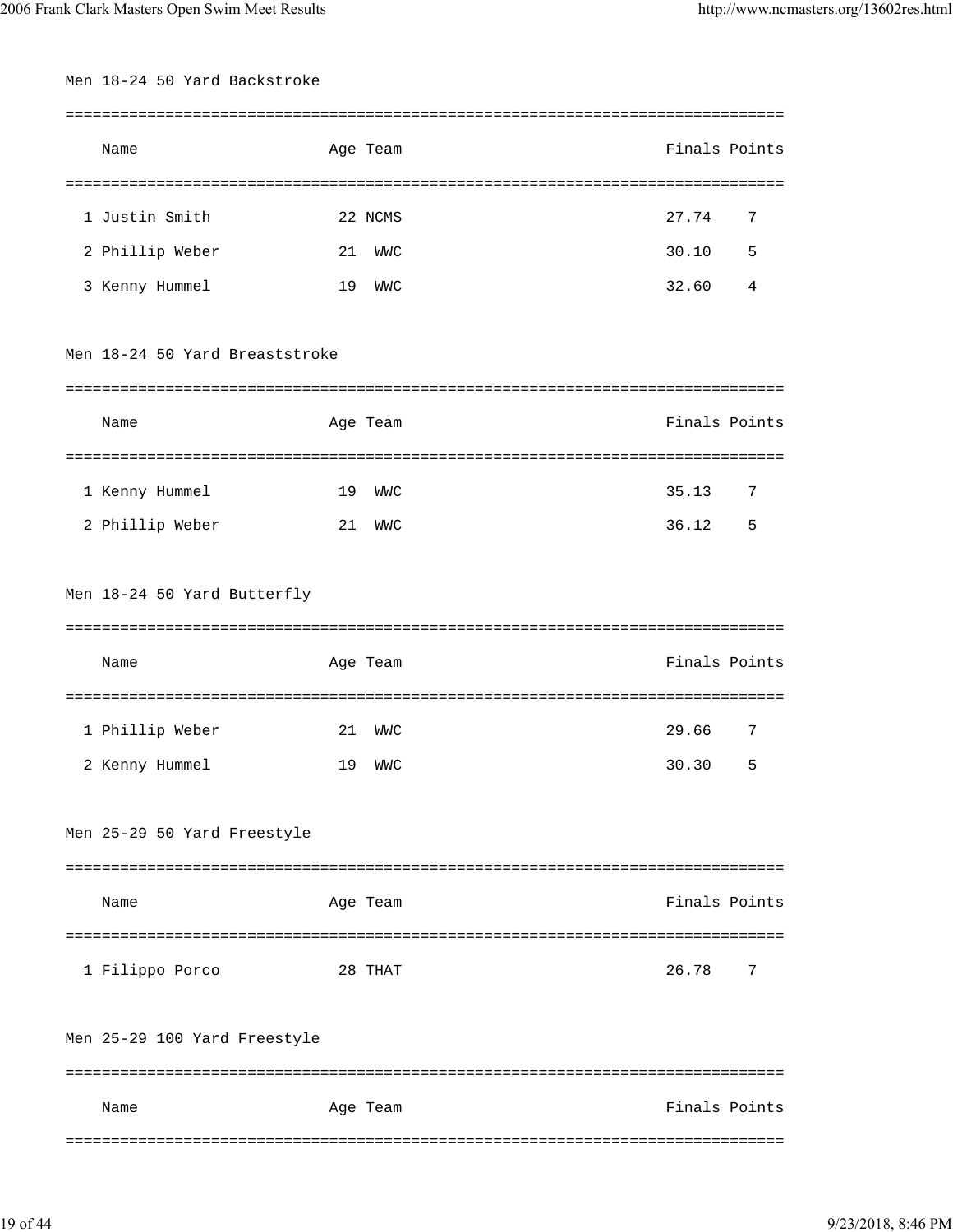| 1 Mark Medendorp              | 28 TMS                                                           | 53.78         | 7 |
|-------------------------------|------------------------------------------------------------------|---------------|---|
| 25.31 53.78                   |                                                                  |               |   |
| 2 Filippo Porco               | 28 THAT                                                          | 59.57         | 5 |
| 28.93 59.57                   |                                                                  |               |   |
|                               |                                                                  |               |   |
| Men 25-29 200 Yard Freestyle  |                                                                  |               |   |
|                               |                                                                  |               |   |
| Name                          | Age Team                                                         | Finals Points |   |
|                               |                                                                  |               |   |
| 1 Mark Medendorp              | 28 TMS                                                           | 1:56.80       | 7 |
|                               | 26.71 56.29 1:26.65 1:56.80                                      |               |   |
| 2 Matt Elewer                 | 29 DAMA                                                          | 2:15.39       | 5 |
|                               | 31.75 1:06.40 1:40.61 2:15.39                                    |               |   |
|                               |                                                                  |               |   |
| Men 25-29 500 Yard Freestyle  |                                                                  |               |   |
|                               |                                                                  |               |   |
|                               |                                                                  |               |   |
| Name                          | Age Team                                                         | Finals Points |   |
|                               |                                                                  |               |   |
| 1 Filippo Porco               | 28 THAT                                                          | 6:21.47       | 7 |
|                               | 33.56 1:12.32 1:50.85 2:29.96 3:09.40 3:48.69 4:27.41 5:06.70    |               |   |
| 5:45.40 6:21.47               |                                                                  |               |   |
|                               |                                                                  |               |   |
| Men 25-29 1000 Yard Freestyle |                                                                  |               |   |
|                               |                                                                  |               |   |
| Name                          | Age Team                                                         | Finals Points |   |
|                               |                                                                  |               |   |
| 1 Filippo Porco               | 28 THAT                                                          | 13:03.05<br>7 |   |
| 34.39                         | 1:11.69  1:49.61  2:28.45  3:08.22  3:48.02  4:27.83  5:08.07    |               |   |
|                               | 5:48.41 6:28.87 7:08.49 7:48.78 8:28.59 9:08.26 9:48.23 10:28.04 |               |   |
|                               | 11:07.96 11:47.85 12:27.31 13:03.05                              |               |   |
|                               |                                                                  |               |   |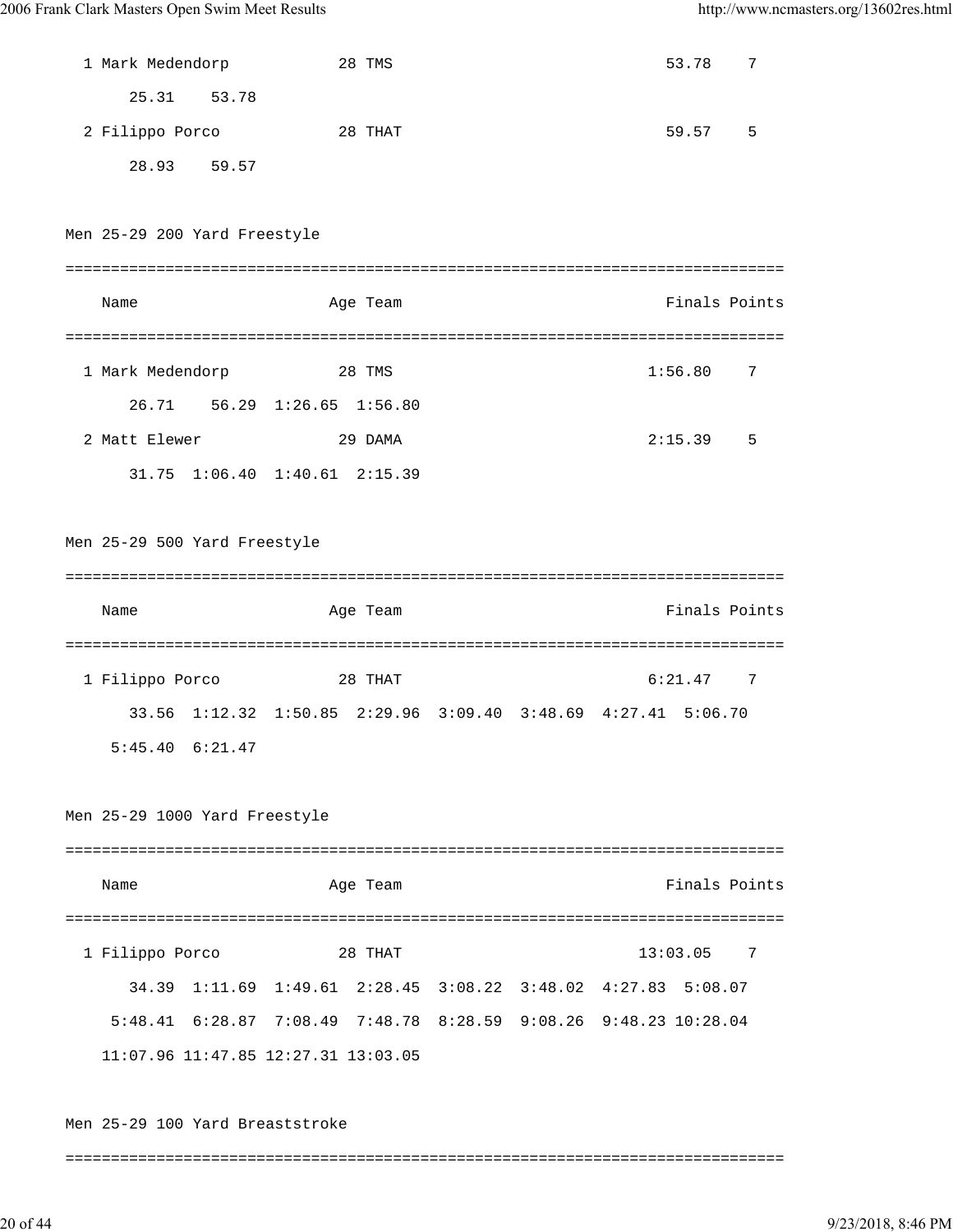| Name                              | Age Team | Finals Points |    |
|-----------------------------------|----------|---------------|----|
| 1 Filippo Porco<br>36.76 1:16.90  | 28 THAT  | 1:16.90       | -7 |
| Men 25-29 50 Yard Butterfly       |          |               |    |
| Name                              | Age Team | Finals Points |    |
| 1 Mark Medendorp                  | 28 TMS   | 25.59         | 7  |
| 2 Filippo Porco                   | 28 THAT  | 31.27         | 5  |
| Men 25-29 100 Yard Butterfly      |          |               |    |
| Name                              | Age Team | Finals Points |    |
| 1 Mark Medendorp<br>25.76 56.41   | 28 TMS   | 56.41         | 7  |
| 2 Matt Elewer<br>31.48<br>1:09.97 | 29 DAMA  | 1:09.97       | 5  |
| Men 30-34 50 Yard Freestyle       |          |               |    |
| Name                              | Age Team | Finals Points |    |
|                                   |          |               |    |
| 1 Carlos Sacerio                  | 31 RAM   | 23.97         | 7  |
| 2 Derek Parr                      | 31 DAMA  | 26.23         | 5  |
| 3 Jason Peters                    | 33 NCMS  | 27.98         | 4  |
| 4 Marshall Stanley                | 32 DAMA  | 31.90         | 3  |
| 5 Rob Newton                      | 34 DAMA  | 35.36         | 2  |

Men 30-34 100 Yard Freestyle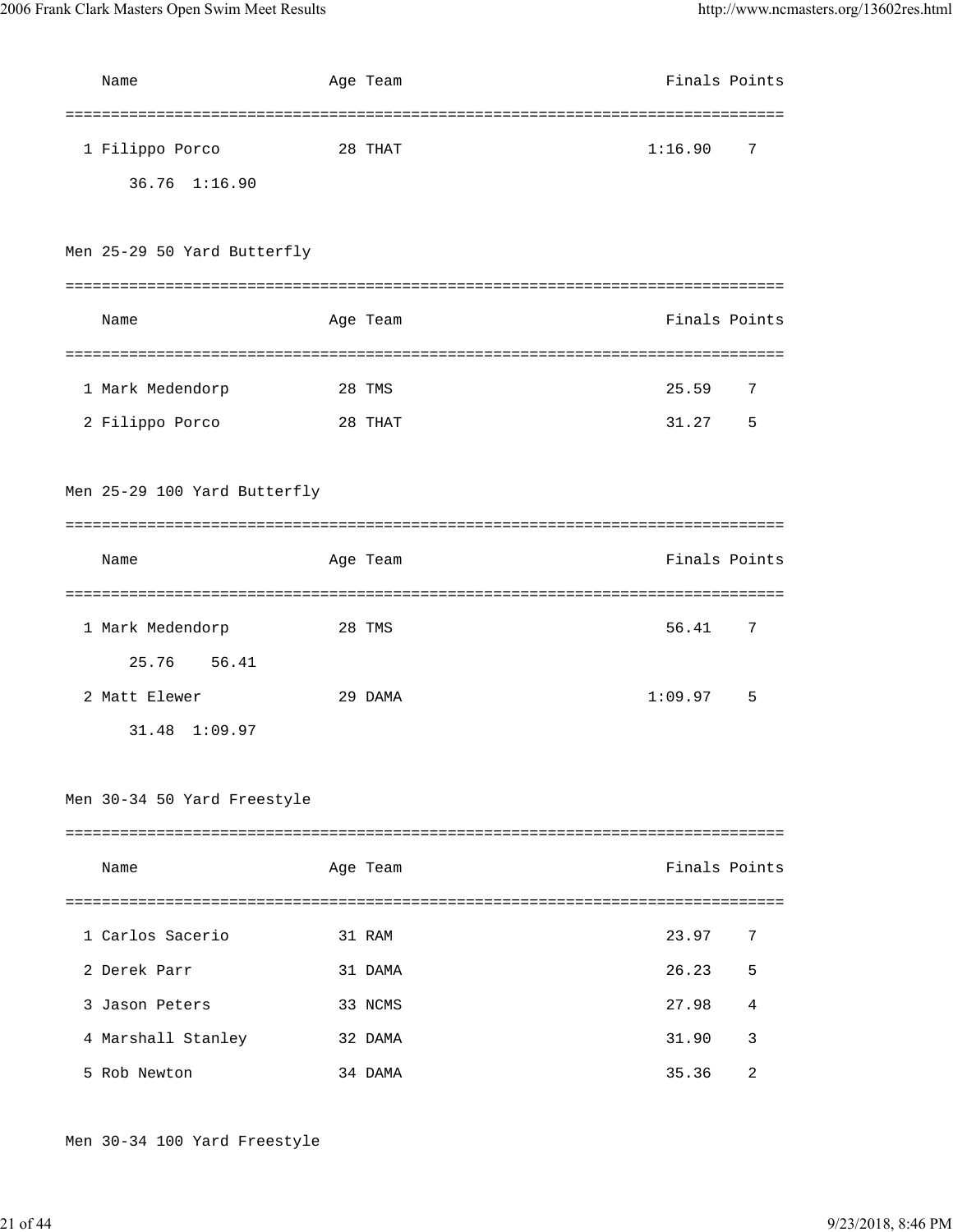| Name                          |               |                                                               | Age Team |  |          |         | Finals Points |
|-------------------------------|---------------|---------------------------------------------------------------|----------|--|----------|---------|---------------|
| 1 Carlos Sacerio              |               |                                                               | 31 RAM   |  |          | 52.80   | 7             |
| 25.03                         | 52.80         |                                                               |          |  |          |         |               |
| 2 Erik McFetters              |               |                                                               | 30 GCYM  |  |          | 1:01.01 | 5             |
|                               | 29.88 1:01.01 |                                                               |          |  |          |         |               |
| 3 Jason Peters                |               |                                                               | 33 NCMS  |  |          | 1:04.42 | 4             |
|                               | 30.29 1:04.42 |                                                               |          |  |          |         |               |
| Men 30-34 200 Yard Freestyle  |               |                                                               |          |  |          |         |               |
| Name                          |               |                                                               | Age Team |  |          |         | Finals Points |
| 1 Erik McFetters              |               |                                                               | 30 GCYM  |  |          | 2:16.07 | 7             |
|                               |               | 32.51 1:06.72 1:41.92 2:16.07                                 |          |  |          |         |               |
| Men 30-34 500 Yard Freestyle  |               |                                                               |          |  |          |         |               |
| Name                          |               |                                                               | Age Team |  |          |         | Finals Points |
| 1 Derek Parr                  |               |                                                               | 31 DAMA  |  |          | 6:13.77 | 7             |
|                               |               | 31.14 1:06.87 1:43.26 2:20.55 2:59.17 3:38.19 4:18.35 4:58.44 |          |  |          |         |               |
| $5:36.96$ $6:13.77$           |               |                                                               |          |  |          |         |               |
| 2 Rob Newton                  |               |                                                               | 34 DAMA  |  |          | 9:35.31 | -5            |
|                               |               | 43.64 1:36.83 2:34.76 3:36.18 4:36.37 5:35.28 6:36.19         |          |  |          | 7:35.90 |               |
| $8:39.69$ $9:35.31$           |               |                                                               |          |  |          |         |               |
| Men 30-34 1000 Yard Freestyle |               |                                                               |          |  |          |         |               |
| Name                          |               |                                                               | Age Team |  |          |         | Finals Points |
| 1 Matthew Clancey             |               |                                                               | 32 TMS   |  | 13:27.82 |         | 7             |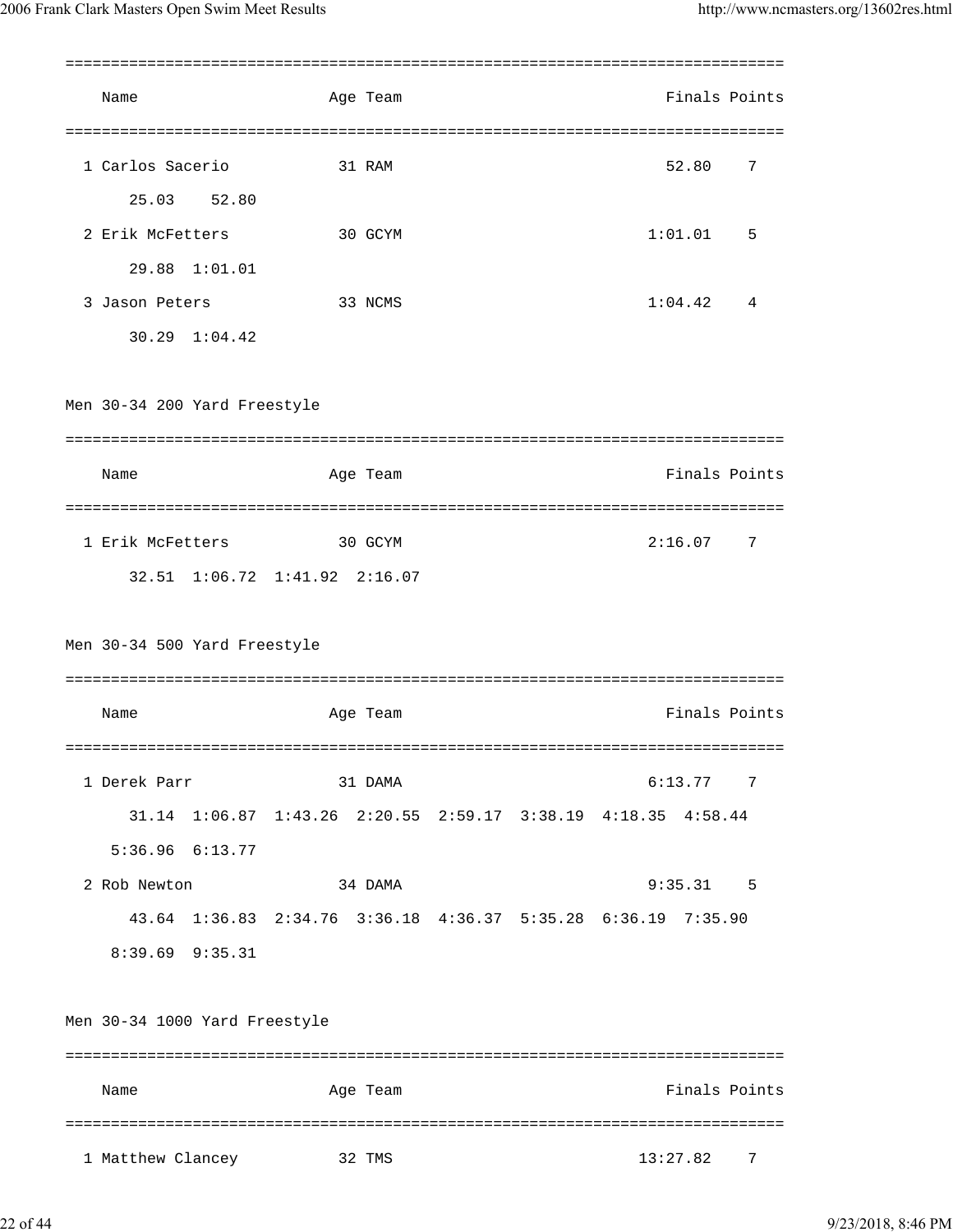| 34.06                          | 1:11.85 | 1:51.75 2:31.97 3:12.80 3:54.51 4:36.55                            |          |  |                                   | 5:18.47       |      |
|--------------------------------|---------|--------------------------------------------------------------------|----------|--|-----------------------------------|---------------|------|
|                                |         | $5:59.86$ $6:41.29$ $7:22.23$ $8:03.29$                            |          |  | 8:44.68 9:25.43 10:06.29 10:47.40 |               |      |
|                                |         | 11:28.16 12:08.69 12:49.16 13:27.82                                |          |  |                                   |               |      |
| 2 Jason Peters                 |         |                                                                    | 33 NCMS  |  |                                   | 15:31.22      | $-5$ |
|                                |         | 36.10 1:16.17 1:59.70 2:46.90                                      |          |  | $3:34.40$ $4:21.91$ $5:07.79$     | 5:55.46       |      |
|                                |         | 6:45.26 7:32.81 8:20.99 9:09.18 9:56.41 10:44.85 11:33.51 12:21.78 |          |  |                                   |               |      |
|                                |         | 13:10.71 13:59.28 14:47.66 15:31.22                                |          |  |                                   |               |      |
|                                |         |                                                                    |          |  |                                   |               |      |
| Men 30-34 50 Yard Backstroke   |         |                                                                    |          |  |                                   |               |      |
|                                |         |                                                                    |          |  |                                   |               |      |
| Name                           |         |                                                                    | Age Team |  |                                   | Finals Points |      |
|                                |         |                                                                    |          |  |                                   |               |      |
| 1 Jason Peters                 |         |                                                                    | 33 NCMS  |  |                                   | 39.29         | 7    |
| 2 Marshall Stanley             |         |                                                                    | 32 DAMA  |  |                                   | 48.53         | 5    |
| 3 Rob Newton                   |         |                                                                    | 34 DAMA  |  |                                   | 53.18         | 4    |
|                                |         |                                                                    |          |  |                                   |               |      |
| Men 30-34 50 Yard Breaststroke |         |                                                                    |          |  |                                   |               |      |
|                                |         |                                                                    |          |  |                                   |               |      |
| Name                           |         |                                                                    | Age Team |  |                                   | Finals Points |      |
|                                |         |                                                                    |          |  |                                   |               |      |
| 1 Derek Parr                   |         |                                                                    | 31 DAMA  |  |                                   | 32.38         | 7    |
| 2 Marshall Stanley             |         |                                                                    | 32 DAMA  |  |                                   | 42.14         | 5    |
|                                |         |                                                                    |          |  |                                   |               |      |
|                                |         | Men 30-34 100 Yard Breaststroke                                    |          |  |                                   |               |      |
|                                |         |                                                                    |          |  |                                   |               |      |
| Name                           |         |                                                                    | Age Team |  |                                   | Finals Points |      |
|                                |         |                                                                    |          |  |                                   |               |      |
| 1 Derek Parr                   |         |                                                                    | 31 DAMA  |  |                                   | 1:10.62       | 7    |
| 32.76                          | 1:10.62 |                                                                    |          |  |                                   |               |      |
| 2 Marshall Stanley             |         |                                                                    | 32 DAMA  |  |                                   | 1:35.47       | 5    |
| 45.48                          | 1:35.47 |                                                                    |          |  |                                   |               |      |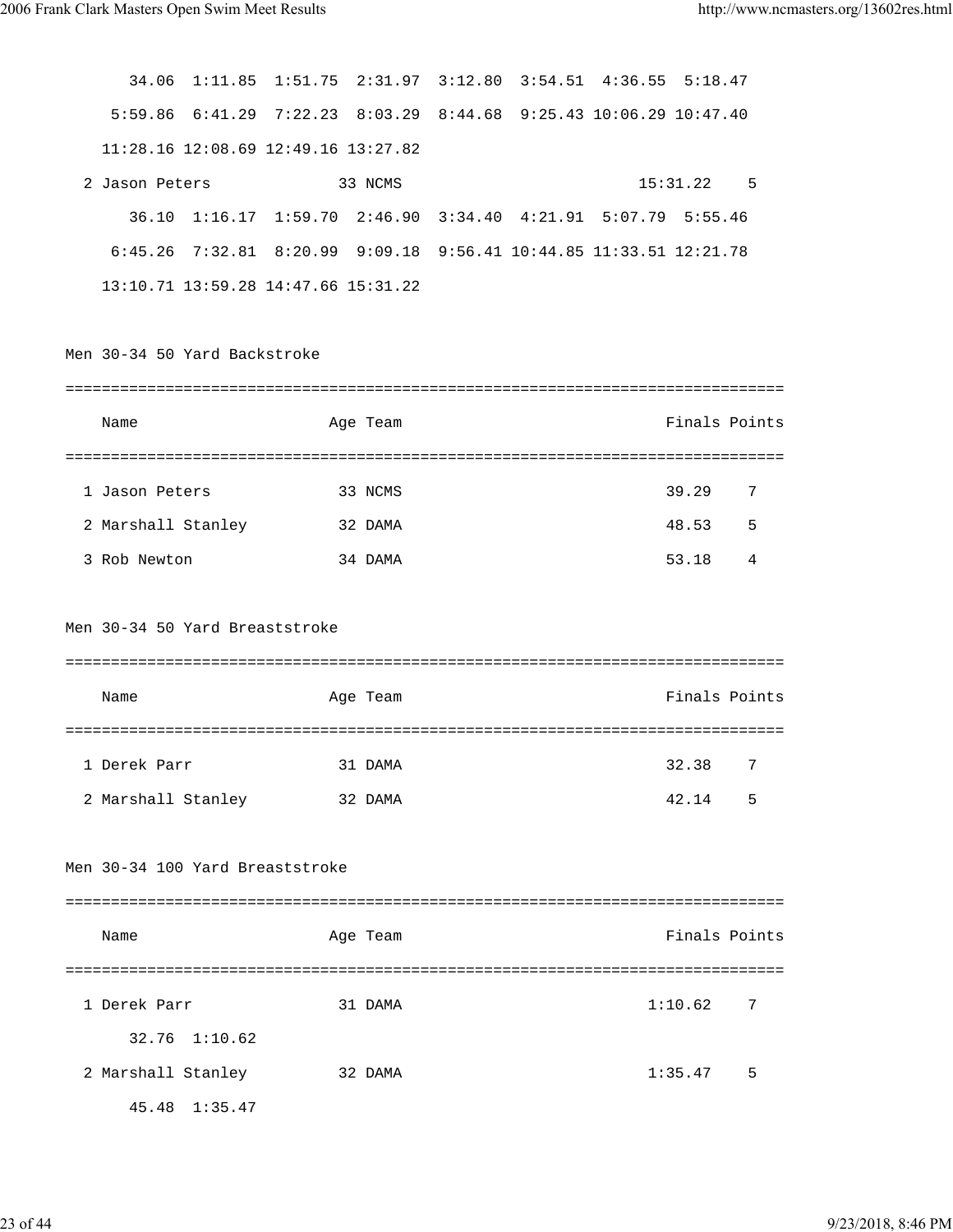| Men 30-34 50 Yard Butterfly   |          |               |
|-------------------------------|----------|---------------|
| Name                          | Age Team | Finals Points |
|                               |          |               |
| 1 Carlos Sacerio              | 31 RAM   | 25.60<br>7    |
| 2 Derek Parr                  | 31 DAMA  | 30.49<br>5    |
| Men 30-34 100 Yard IM         |          |               |
| Name                          | Age Team | Finals Points |
|                               |          |               |
| 1 Erik McFetters              | 30 GCYM  | 1:12.95<br>7  |
| 34.08 1:12.95                 |          |               |
| -- Jason Peters               | 33 NCMS  | DQ            |
| 39.13<br>DQ                   |          |               |
| Men 30-34 200 Yard IM         |          |               |
|                               |          |               |
| Name                          | Age Team | Finals Points |
|                               |          |               |
| 1 Erik McFetters              | 30 GCYM  | 2:37.83<br>7  |
| 32.58 1:12.76 2:01.83 2:37.83 |          |               |
| Men 35-39 50 Yard Freestyle   |          |               |
|                               |          | Finals Points |
| Name                          | Age Team |               |
|                               |          |               |
| 1 Todd Pletcher               | 36 WYN   | 23.73<br>7    |
| 2 Kurt Sprenger               | 35 VMST  | 23.87<br>5    |
| 3 Scott Brown                 | 38 DAMA  | 27.21<br>4    |
|                               |          |               |

Men 35-39 100 Yard Freestyle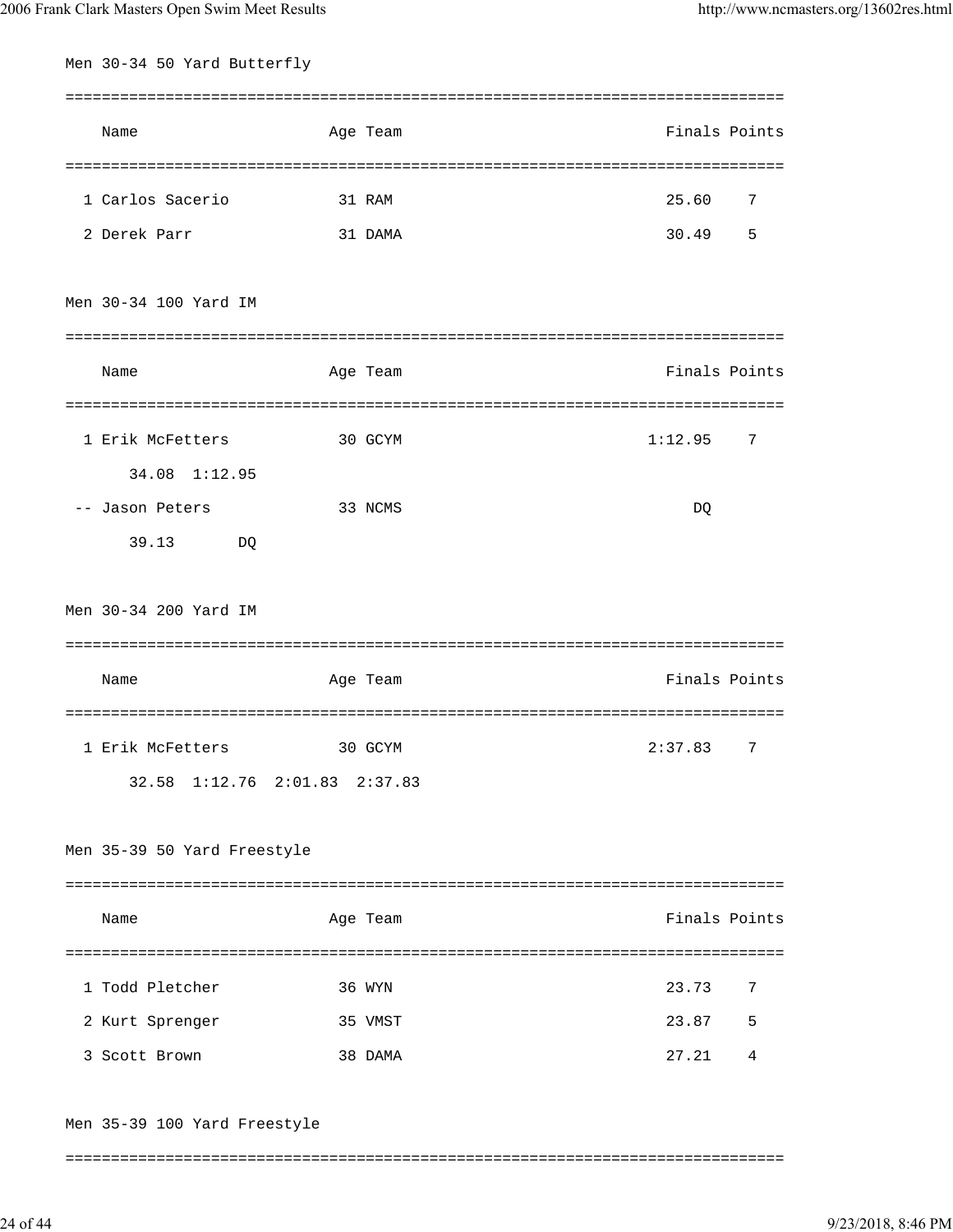| Name                          |        | Age Team | Finals Points |   |
|-------------------------------|--------|----------|---------------|---|
|                               |        |          |               |   |
| 1 Kurt Sprenger               |        | 35 VMST  | 52.38         | 7 |
| 25.03 52.38                   |        |          |               |   |
| 2 Todd Pletcher               | 36 WYN |          | 53.29         | 5 |
| 25.50 53.29                   |        |          |               |   |
| Men 35-39 50 Yard Backstroke  |        |          |               |   |
|                               |        |          |               |   |
| Name                          |        | Age Team | Finals Points |   |
|                               |        |          |               |   |
| 1 Todd Pletcher               |        | 36 WYN   | 27.54         | 7 |
| 2 Kurt Sprenger               |        | 35 VMST  | 27.84         | 5 |
|                               |        |          |               |   |
| Men 35-39 100 Yard Backstroke |        |          |               |   |
|                               |        |          |               |   |
|                               |        |          |               |   |
| Name                          |        | Age Team | Finals Points |   |
|                               |        |          |               |   |
| 1 Kurt Sprenger               |        | 35 VMST  | 59.91         | 7 |
| 28.90 59.91                   |        |          |               |   |
| 2 Todd Pletcher               |        | 36 WYN   | 1:00.69       | 5 |
| 29.52 1:00.69                 |        |          |               |   |
|                               |        |          |               |   |
| Men 35-39 200 Yard Backstroke |        |          |               |   |
|                               |        |          |               |   |
| Name                          |        | Age Team | Finals Points |   |
|                               |        |          |               |   |
| 1 Kurt Sprenger               |        | 35 VMST  | 2:15.00       | 7 |
| 31.32 1:05.28 1:40.33 2:15.00 |        |          |               |   |
|                               |        |          |               |   |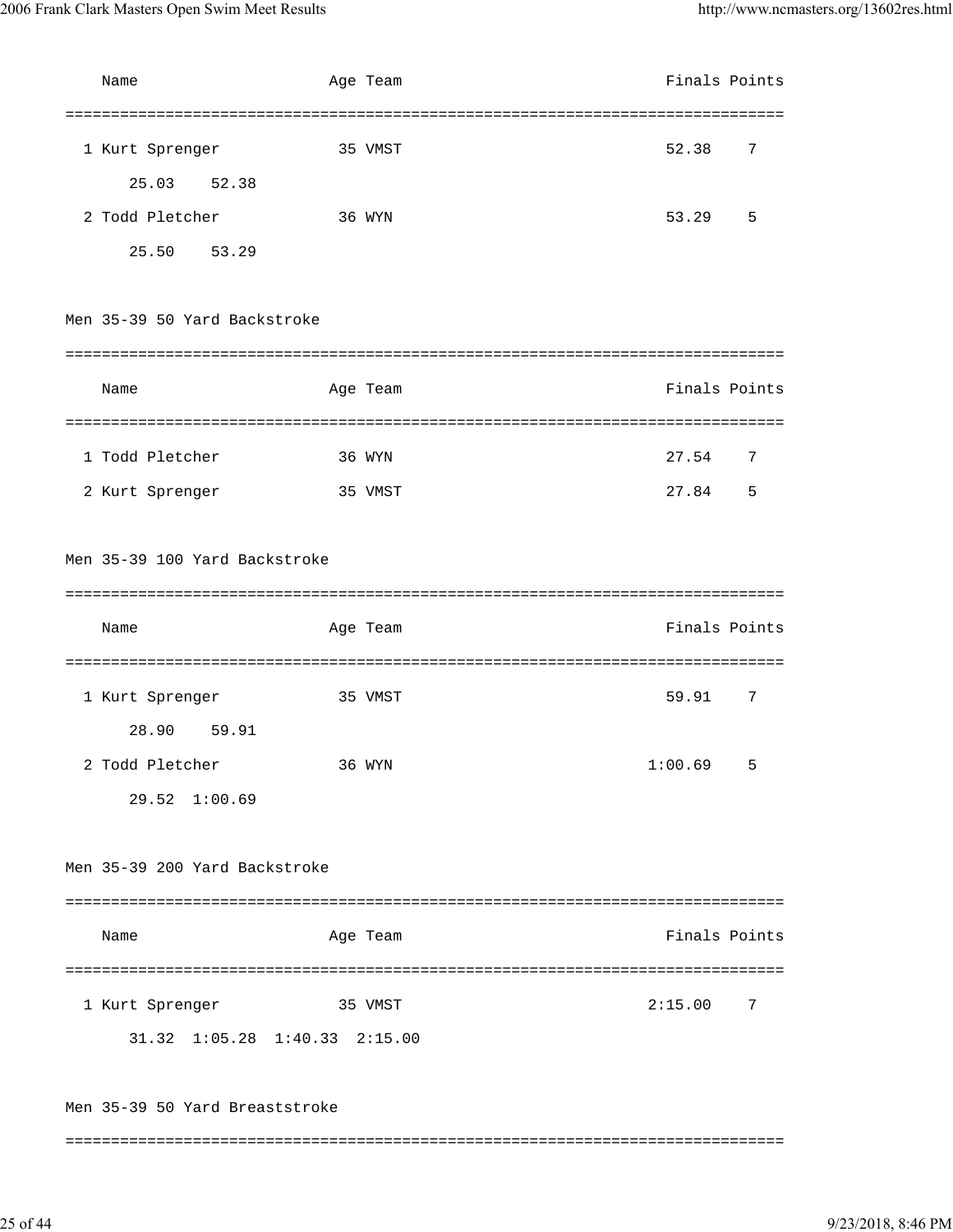| Name                           | Age Team | Finals Points |                |
|--------------------------------|----------|---------------|----------------|
| 1 Scott Brown                  | 38 DAMA  | 35.02         | 7              |
| Men 35-39 50 Yard Butterfly    |          |               |                |
|                                |          |               |                |
| Name                           | Age Team | Finals Points |                |
|                                |          |               |                |
| 1 Scott Brown                  | 38 DAMA  | 30.98         | 7              |
| Men 35-39 100 Yard IM          |          |               |                |
|                                |          |               |                |
| Name                           | Age Team | Finals Points |                |
|                                |          |               |                |
| 1 Todd Pletcher                | 36 WYN   | 1:01.75       | 7              |
| 27.77 1:01.75                  |          |               |                |
| Men 40-44 50 Yard Freestyle    |          |               |                |
| Name                           | Age Team | Finals Points |                |
| 1 Henry Stewart                | 42 RAM   | 22.88         | 7              |
| 2 Brian Goldman                | 41 RAM   | 24.20         | 5              |
| 3 John Mangrum                 | 42 RAM   | 27.53         | $\overline{4}$ |
| 4 John Gilmore                 | 42 NCMS  | 30.89         | 3              |
| Men 40-44 100 Yard Freestyle   |          |               |                |
| Name                           | Age Team | Finals Points |                |
| 1 Henry Stewart<br>25.00 52.05 | 42 RAM   | 52.05         | 7              |
| 2 Mark Duff                    | 40 RAM   | 1:02.23       | 5              |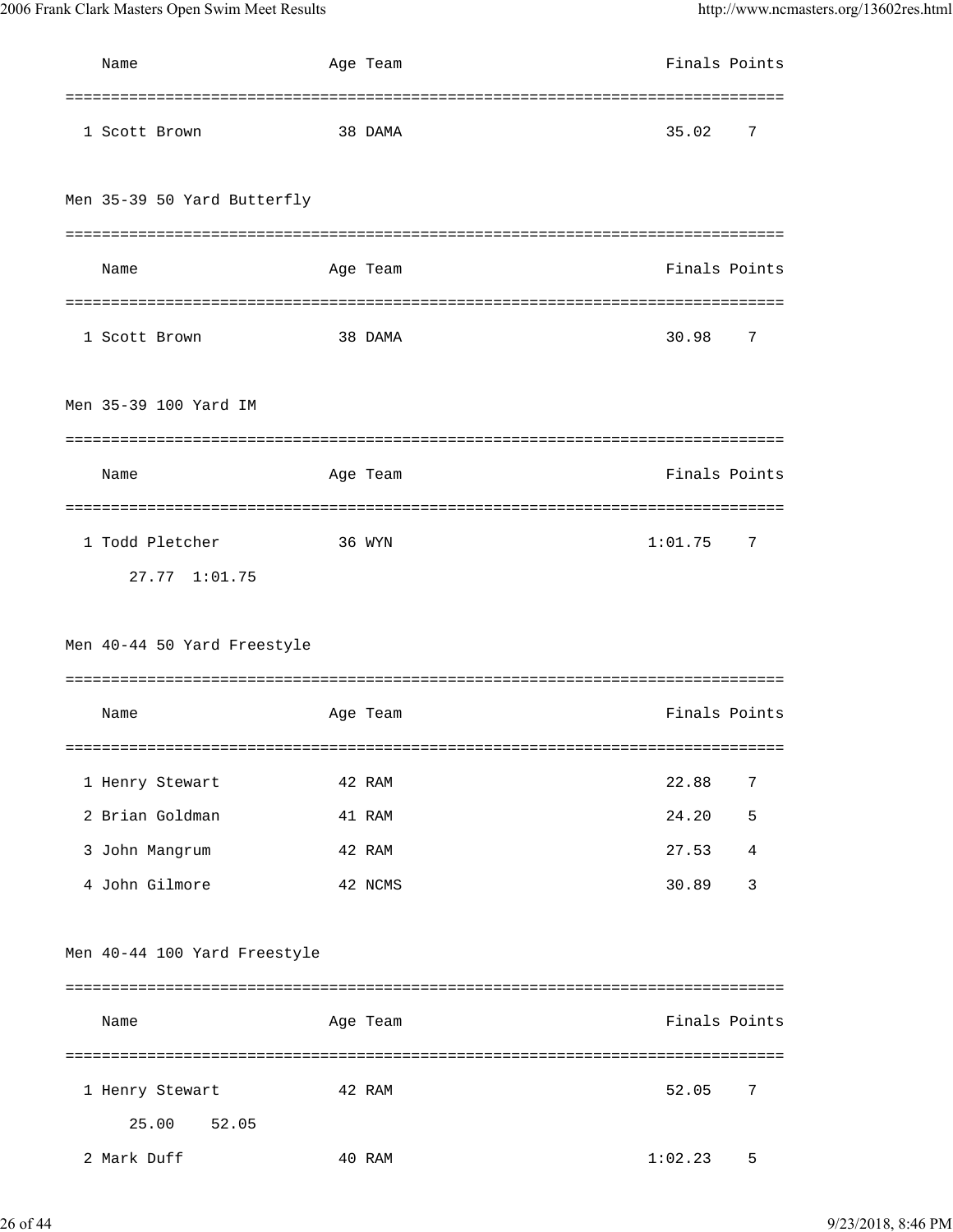30.59 1:02.23

|       | Men 40-44 200 Yard Freestyle    |                       |          |                                |               |         |
|-------|---------------------------------|-----------------------|----------|--------------------------------|---------------|---------|
|       |                                 |                       |          |                                |               |         |
|       | Name                            |                       | Age Team |                                | Finals Points |         |
|       |                                 |                       |          |                                |               |         |
|       | 1 Brian Goldman                 |                       | 41 RAM   |                                | 1:57.95       | 7       |
| 26.98 |                                 | 57.46 1:28.16 1:57.95 |          |                                |               |         |
|       |                                 |                       |          |                                |               |         |
|       | Men 40-44 100 Yard Backstroke   |                       |          |                                |               |         |
|       |                                 |                       |          |                                |               |         |
|       | Name                            |                       | Age Team |                                | Finals Points |         |
|       |                                 | ====================  |          | =========================      |               |         |
|       | 1 John Mangrum                  |                       | 42 RAM   |                                | 1:09.90       | 7       |
|       | 34.63 1:09.90                   |                       |          |                                |               |         |
|       |                                 |                       |          |                                |               |         |
|       | Men 40-44 50 Yard Breaststroke  |                       |          |                                |               |         |
|       |                                 |                       |          |                                |               |         |
|       | Name                            |                       | Age Team |                                | Finals Points |         |
|       |                                 | ===============       |          | ============================== |               |         |
|       | 1 Brian Goldman                 |                       | 41 RAM   |                                | 33.04         | 7       |
|       | 2 John Gilmore                  |                       | 42 NCMS  |                                | 39.59         | 5       |
|       |                                 |                       |          |                                |               |         |
|       | Men 40-44 100 Yard Breaststroke |                       |          |                                |               |         |
|       |                                 |                       |          |                                |               |         |
|       | Name                            |                       | Age Team |                                | Finals Points |         |
|       |                                 |                       |          |                                |               |         |
|       | 1 John Mangrum                  |                       | 42 RAM   |                                | 1:17.78       | 7       |
|       | 36.89 1:17.78                   |                       |          |                                |               |         |
|       |                                 |                       |          |                                |               |         |
|       | Men 40-44 50 Yard Butterfly     |                       |          |                                |               |         |
|       |                                 |                       |          |                                |               | ======= |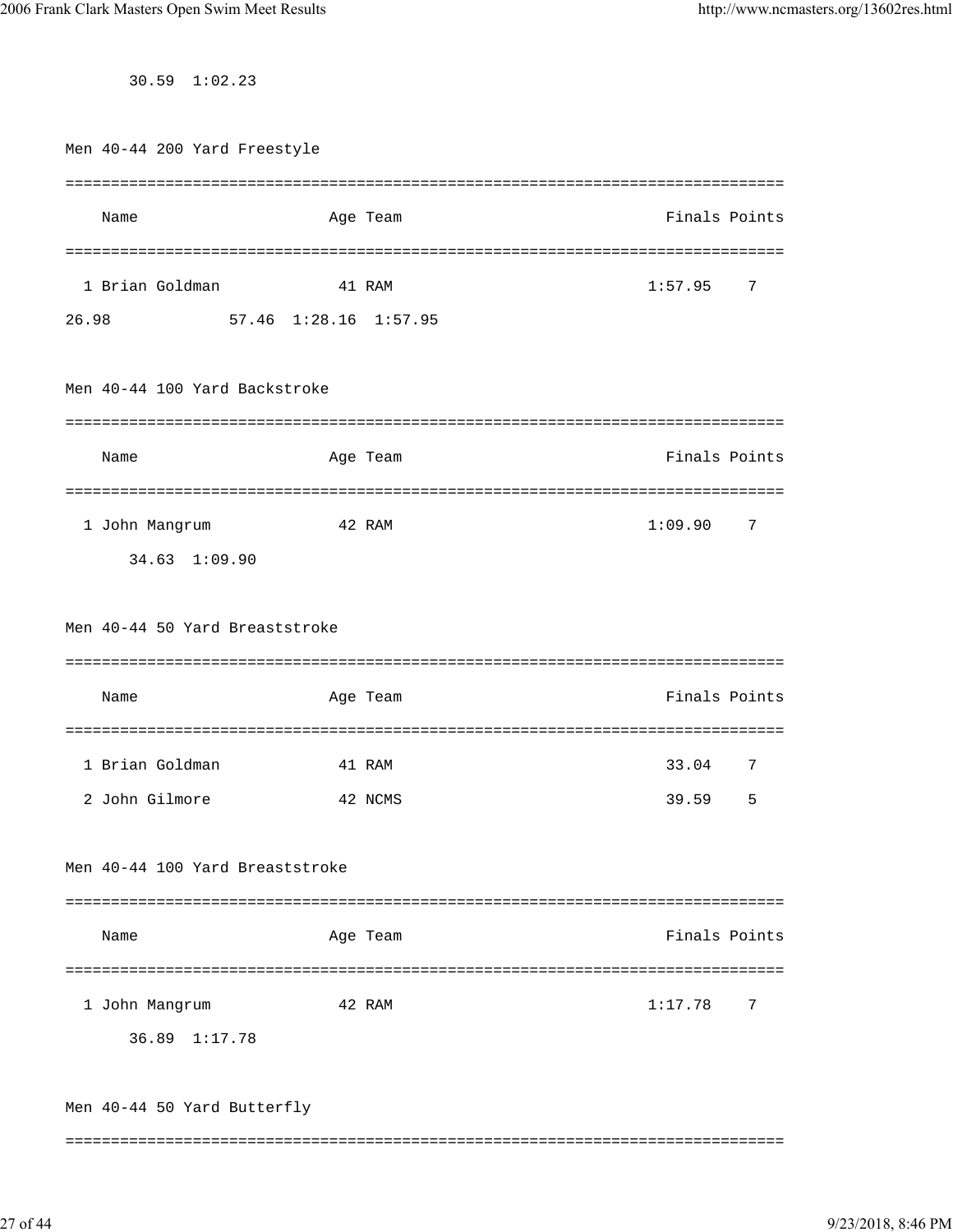| Name                          | Age Team | Finals Points |
|-------------------------------|----------|---------------|
| 1 Henry Stewart               | 42 RAM   | 25.11<br>7    |
| 2 Brian Goldman               | 41 RAM   | 27.31<br>5    |
| 3 Mark Duff                   | 40 RAM   | 30.21<br>4    |
| 4 John Mangrum                | 42 RAM   | 30.25<br>3    |
| Men 40-44 100 Yard Butterfly  |          |               |
|                               |          |               |
| Name                          | Age Team | Finals Points |
|                               |          |               |
| 1 Henry Stewart               | 42 RAM   | 55.72<br>7    |
| 26.27 55.72                   |          |               |
| 2 John Mangrum                | 42 RAM   | 1:11.33<br>5  |
| $32.32 \quad 1:11.33$         |          |               |
|                               |          |               |
| Men 40-44 200 Yard Butterfly  |          |               |
|                               |          |               |
| Name                          | Age Team | Finals Points |
|                               |          |               |
| 1 John Mangrum                | 42 RAM   | 2:51.81<br>7  |
| 33.75 1:14.62 2:02.94 2:51.81 |          |               |
|                               |          |               |
| Men 40-44 100 Yard IM         |          |               |
|                               |          |               |
| Name                          | Age Team | Finals Points |
|                               |          |               |
| 1 Brian Goldman               | 41 RAM   | 1:04.28<br>7  |
| 30.88 1:04.28                 |          |               |
|                               |          |               |
| Men 40-44 200 Yard IM         |          |               |
|                               |          |               |
| Name                          | Age Team | Finals Points |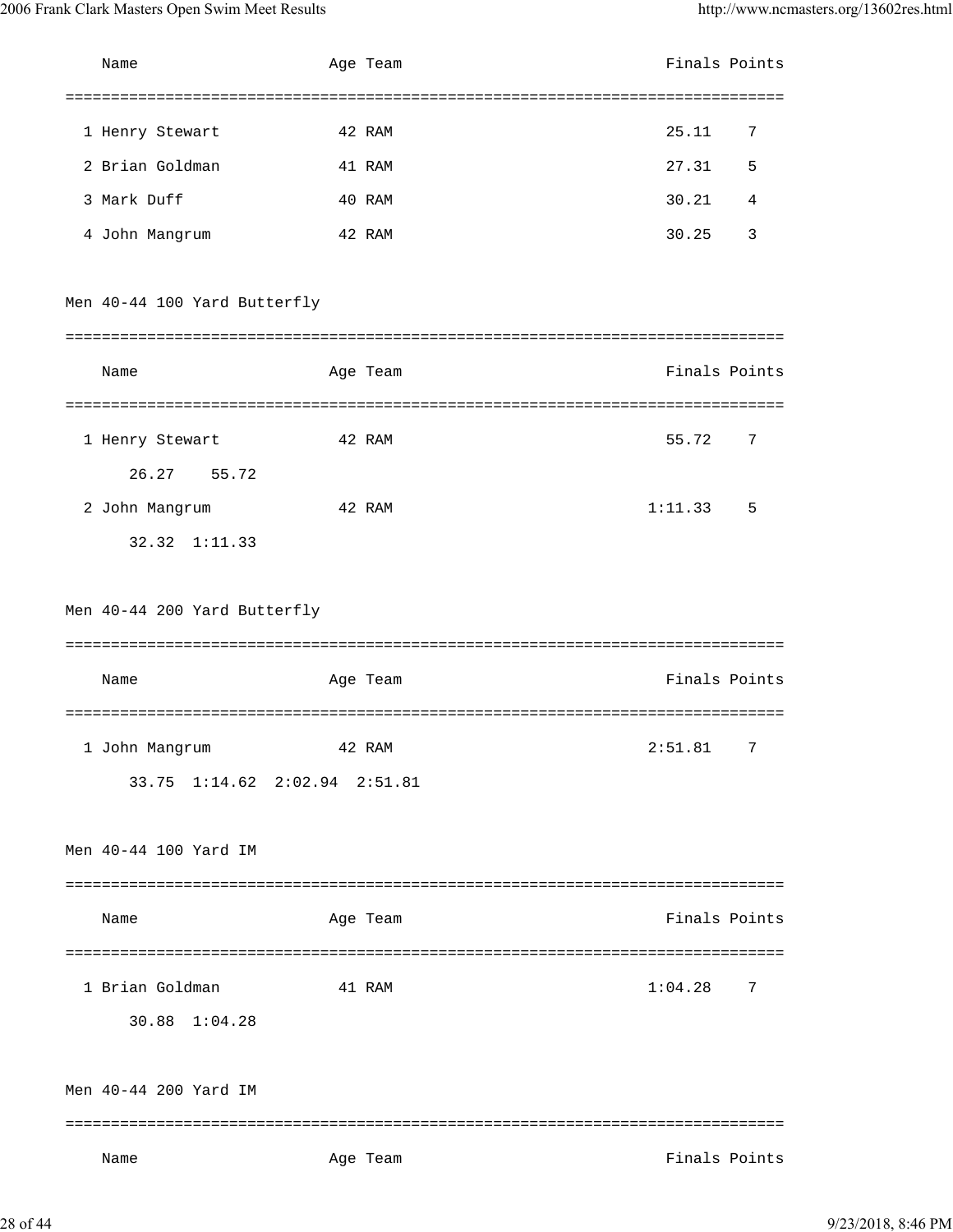| 1 Mark Duff                  | 40 RAM                        | 2:42.66<br>7  |
|------------------------------|-------------------------------|---------------|
|                              | 35.79 1:16.97 2:04.62 2:42.66 |               |
|                              |                               |               |
| Men 45-49 50 Yard Freestyle  |                               |               |
|                              |                               |               |
| Name                         | Age Team                      | Finals Points |
|                              |                               |               |
| 1 Jonathan Klein             | 48 THAT                       | 24.23<br>7    |
| 2 Gene Kennedy               | 46 NEM                        | 26.25<br>5    |
| 3 Eric Waldbauer             | 46 RAM                        | 27.47<br>4    |
| 4 Carl Ivarssson             | 45 NCMS                       | 30.87<br>3    |
|                              |                               |               |
| Men 45-49 100 Yard Freestyle |                               |               |
|                              |                               |               |
| Name                         | Age Team                      | Finals Points |
|                              |                               |               |
| 1 Jonathan Klein             | 48 THAT                       | 52.91<br>7    |
| 25.68<br>52.91               |                               |               |
| 2 Gene Kennedy               | 46 NEM                        | 58.43<br>5    |
| 28.29 58.43                  |                               |               |
| 3 Carl Ivarssson             | 45 NCMS                       | 1:07.00<br>4  |
| 31.51 1:07.00                |                               |               |
|                              |                               |               |
| Men 45-49 200 Yard Freestyle |                               |               |
|                              |                               |               |
| Name                         | Age Team                      | Finals Points |
|                              |                               |               |
| 1 Jonathan Klein             | 48 THAT                       | 1:57.28<br>7  |
|                              | 27.29 57.20 1:27.18 1:57.28   |               |
| 2 Gene Kennedy               | 46 NEM                        | 5<br>2:08.72  |
|                              | 29.87 1:02.20 1:35.47 2:08.72 |               |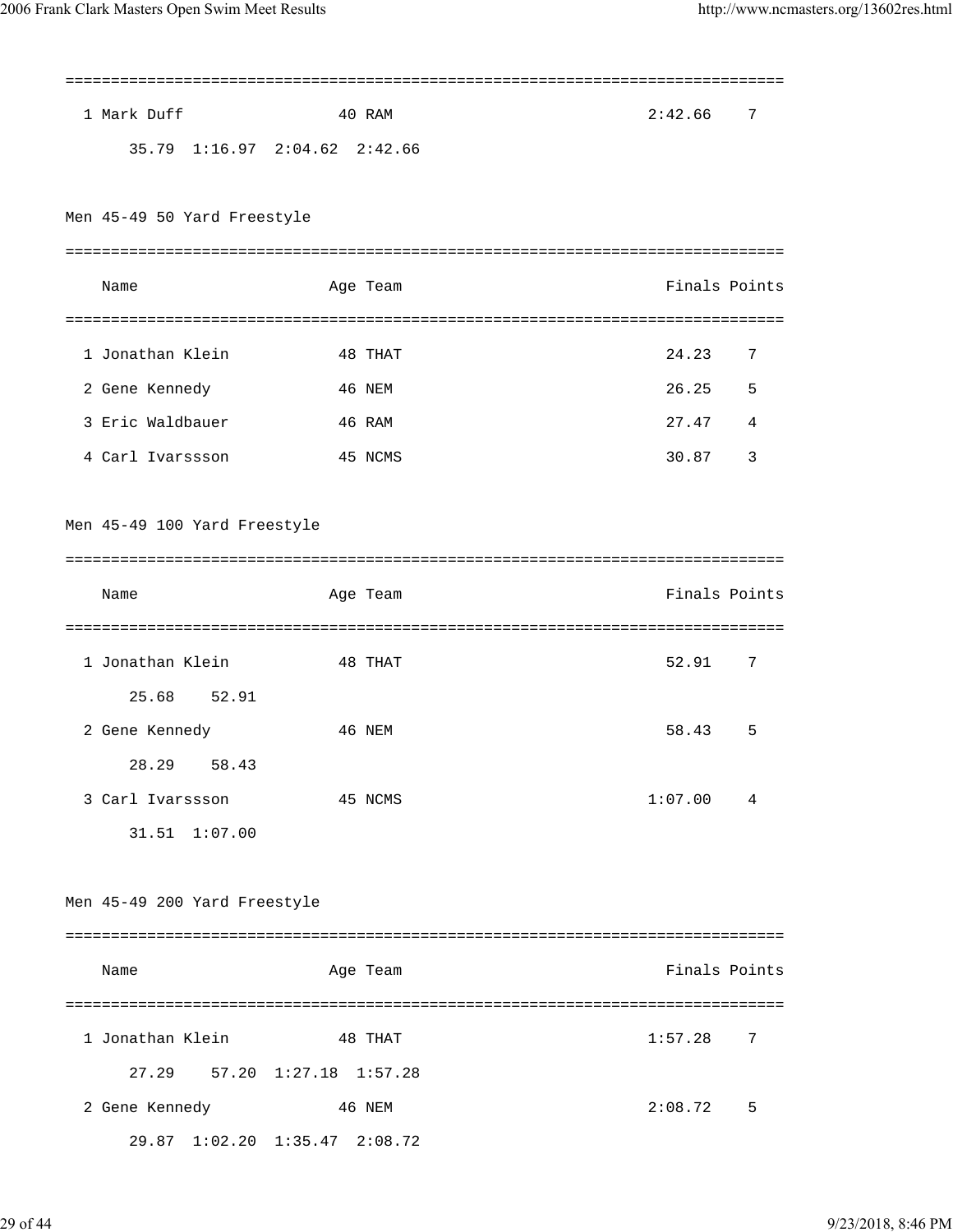3 Carl Ivarssson 45 NCMS 2:31.13 4 34.56 1:11.02 1:51.32 2:31.13 Men 45-49 500 Yard Freestyle =============================================================================== Name **Age Team** Age Team **Finals Points** =============================================================================== 1 Eric Waldbauer 46 RAM 6:32.85 7 33.49 1:12.47 1:52.95 2:33.71 3:14.38 3:54.54 4:34.72 5:14.79 5:54.41 6:32.85 2 Robert Turner 45 VMST 6:58.43 5 33.23 1:12.69 1:56.05 2:37.39 3:23.77 4:11.37 4:48.71 5:23.99 6:12.66 6:58.43 3 Erdem Narter 49 TYRA 8:02.85 4 39.69 1:22.65 2:08.61 2:56.75 3:47.75 4:39.01 5:30.36 6:22.25 7:13.87 8:02.85 Men 45-49 1000 Yard Freestyle =============================================================================== Name Age Team Finals Points =============================================================================== 1 Robert Turner 45 VMST 11:38.59 7 32.12 1:07.20 1:42.11 2:17.25 2:53.02 3:28.87 4:04.08 4:39.12 5:13.98 5:48.81 6:23.91 6:59.19 7:34.52 8:10.24 8:45.96 9:21.70 9:57.43 10:32.54 11:07.33 11:38.59 2 Gene Kennedy 46 NEM 12:22.38 5 33.33 1:09.32 1:45.86 2:22.53 2:59.38 3:36.36 4:13.37 4:50.22 5:27.18 6:04.79 6:42.53 7:20.27 7:58.13 8:35.98 9:13.19 9:51.07 10:28.96 11:06.78 11:45.21 12:22.38 Men 45-49 50 Yard Backstroke =============================================================================== Name **Age Team** Age Team **Finals Points**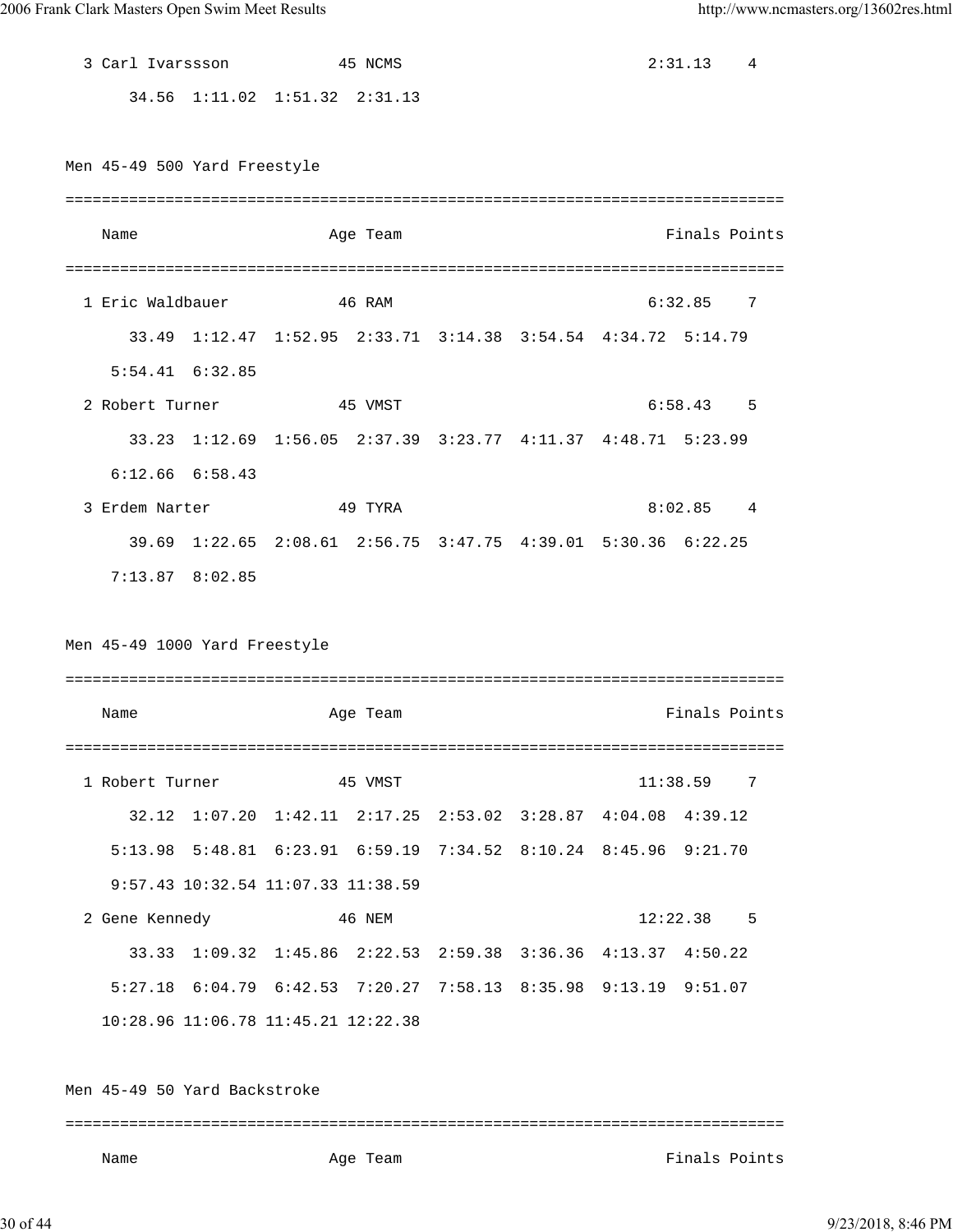| 1 Jonathan Klein                | 48 THAT  | 27.83<br>7    |
|---------------------------------|----------|---------------|
| 2 Mark Doyle                    | 46 TRYM  | 28.90<br>5    |
|                                 |          |               |
| Men 45-49 100 Yard Backstroke   |          |               |
|                                 |          |               |
| Name                            | Age Team | Finals Points |
|                                 |          |               |
| 1 Jonathan Klein                | 48 THAT  | 58.94<br>7    |
| 28.85 58.94                     |          |               |
| 2 Mark Doyle                    | 46 TRYM  | 1:02.23<br>5  |
| $30.61$ $1:02.23$               |          |               |
|                                 |          |               |
| Men 45-49 200 Yard Backstroke   |          |               |
|                                 |          |               |
| Name                            | Age Team | Finals Points |
|                                 |          |               |
| 1 Mark Doyle                    | 46 TRYM  | 2:17.26<br>-7 |
| 33.40 1:08.41 1:43.44 2:17.26   |          |               |
|                                 |          |               |
| Men 45-49 50 Yard Breaststroke  |          |               |
|                                 |          |               |
| Name                            | Age Team | Finals Points |
|                                 |          |               |
| 1 Eric Waldbauer                | 46 RAM   | 34.71<br>7    |
| 2 Gary Lowell                   | 47 TMS   | 5<br>37.75    |
|                                 |          |               |
| Men 45-49 100 Yard Breaststroke |          |               |
|                                 |          |               |
| Name                            | Age Team | Finals Points |
|                                 |          |               |
| 1 Eric Waldbauer                | 46 RAM   | 7<br>1:14.53  |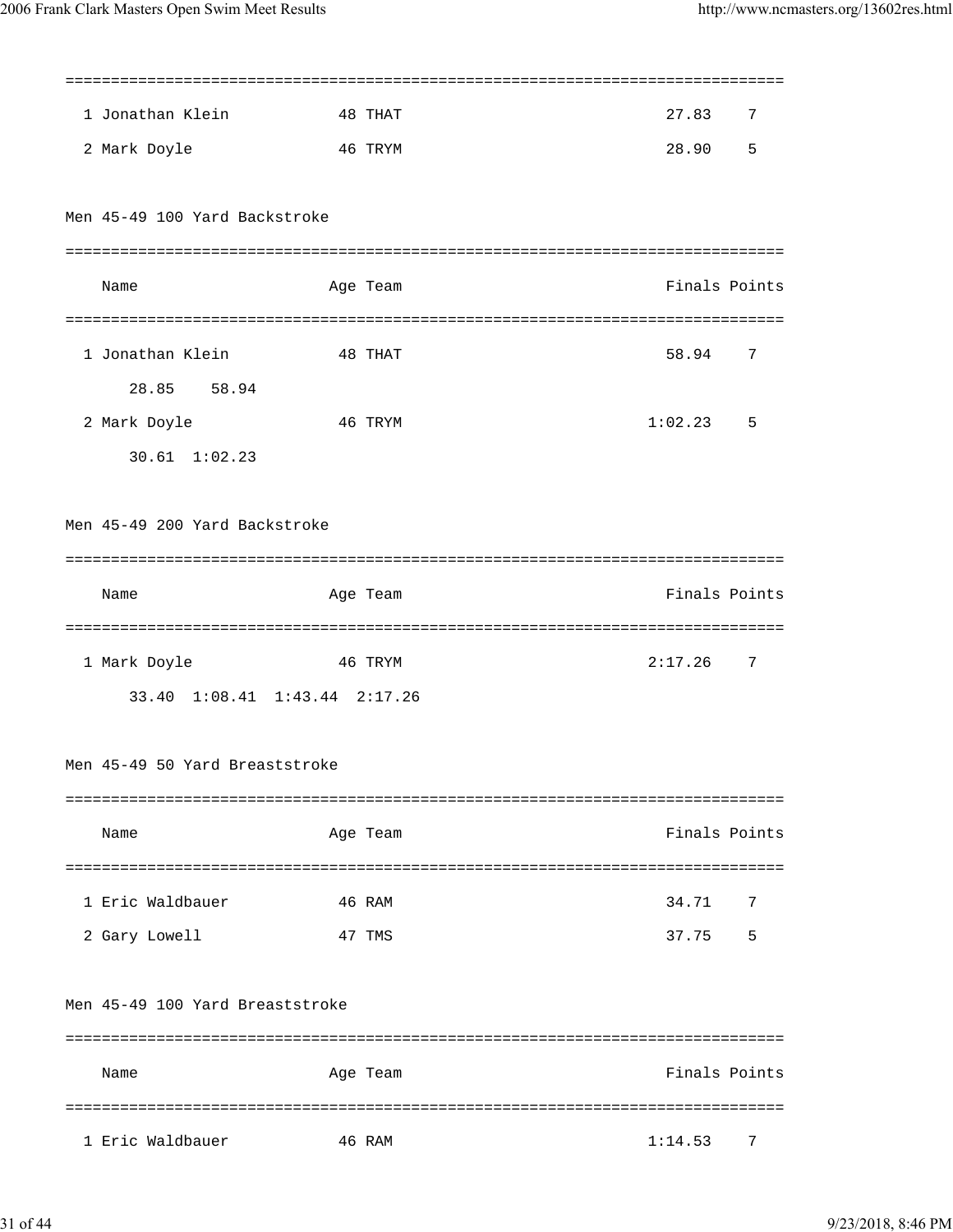| 35.50 1:14.53                   |          |               |                |
|---------------------------------|----------|---------------|----------------|
| 2 Gary Lowell                   | 47 TMS   | 1:21.40       | 5              |
| 39.65 1:21.40                   |          |               |                |
|                                 |          |               |                |
| Men 45-49 200 Yard Breaststroke |          |               |                |
|                                 |          |               |                |
| Name                            | Age Team | Finals Points |                |
|                                 |          |               |                |
| 1 Eric Waldbauer<br>46 RAM      |          | 2:45.48       | 7              |
| 37.71 1:19.51 2:02.65 2:45.48   |          |               |                |
|                                 |          |               |                |
| Men 45-49 50 Yard Butterfly     |          |               |                |
|                                 |          |               |                |
| Name                            |          | Finals Points |                |
|                                 | Age Team |               |                |
|                                 |          |               |                |
| 46 NEM<br>1 Gene Kennedy        |          | 30.72         | 7              |
|                                 |          |               |                |
| Men 50-54 50 Yard Freestyle     |          |               |                |
|                                 |          |               |                |
| Name                            | Age Team | Finals Points |                |
| ===========                     |          |               |                |
| 1 Robert Schmitz                | 53 THAT  | 26.35         | 7              |
| 2 Dennis McGraw                 | 54 THAT  | 26.64         | 5              |
| 3 Leonard Sibley                | 51 NCMS  | 28.26         | 4              |
| 4 Gregory Singer                | 54 THAT  | 29.76         | $\overline{3}$ |
|                                 |          |               |                |
| Men 50-54 100 Yard Freestyle    |          |               |                |
|                                 |          |               |                |
| Name                            | Age Team | Finals Points |                |
|                                 |          |               |                |
| 1 Dennis McGraw                 | 54 THAT  | 59.04         | 7              |
| 27.93<br>59.04                  |          |               |                |
| 2 Robert Schmitz                | 53 THAT  | 59.51         | 5              |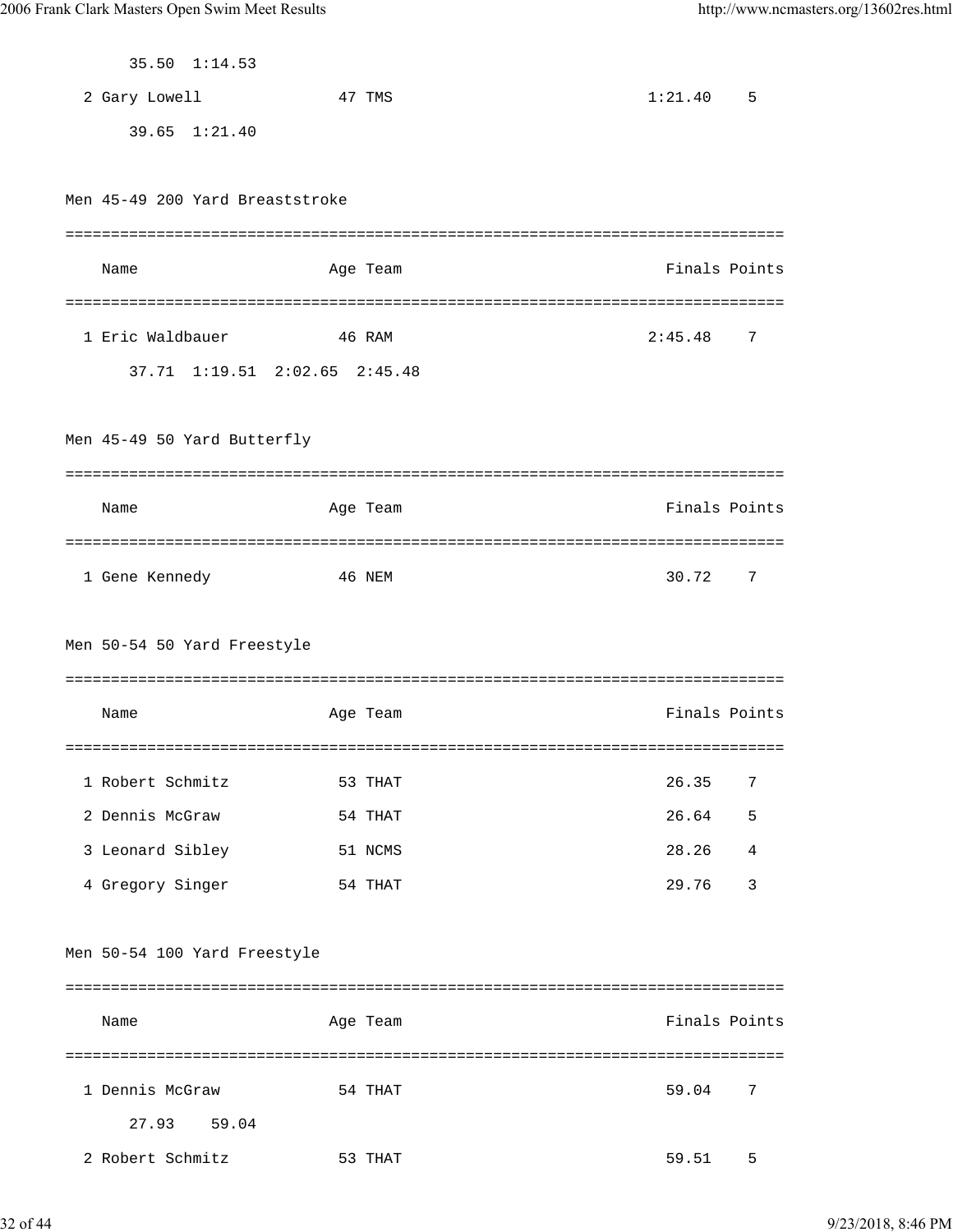|                               | 28.41 59.51   |                                                               |               |   |
|-------------------------------|---------------|---------------------------------------------------------------|---------------|---|
| 3 Gregory Singer              |               | 54 THAT                                                       | 1:08.01       | 4 |
|                               | 31.89 1:08.01 |                                                               |               |   |
|                               |               |                                                               |               |   |
| Men 50-54 200 Yard Freestyle  |               |                                                               |               |   |
|                               |               |                                                               |               |   |
| Name                          |               | Age Team                                                      | Finals Points |   |
|                               |               |                                                               |               |   |
| 1 George Corrigan             |               | 53 RAM                                                        | 2:05.27       | 7 |
|                               |               | 30.14 1:01.92 1:33.92 2:05.27                                 |               |   |
|                               |               | 2 Fred Ferroggiaro 52 NCMS                                    | 2:05.32       | 5 |
|                               |               | 29.19 1:00.76 1:33.31 2:05.32                                 |               |   |
| 3 Dennis McGraw               |               | 54 THAT                                                       | 2:15.01       | 4 |
|                               |               | 30.50 1:04.73 1:39.83 2:15.01                                 |               |   |
| 4 Mark Smith                  |               | 50 DAMA                                                       | 3:52.06       | 3 |
|                               |               | 46.00 1:45.33 2:48.93 3:52.06                                 |               |   |
|                               |               |                                                               |               |   |
|                               |               |                                                               |               |   |
| Men 50-54 500 Yard Freestyle  |               |                                                               |               |   |
|                               |               |                                                               |               |   |
| Name                          |               | Age Team                                                      | Finals Points |   |
|                               |               |                                                               |               |   |
| 1 Fred Ferroggiaro            |               | 52 NCMS                                                       | 5:37.56       | 7 |
|                               |               | 31.94 1:06.09 1:40.35 2:14.66 2:48.74 3:22.89 3:56.82 4:30.98 |               |   |
| $5:04.83$ $5:37.56$           |               |                                                               |               |   |
| 2 Mark Smith                  |               | 50 DAMA                                                       | 10:17.88      | 5 |
|                               |               | 47.63 1:49.35 2:51.27 3:54.28 4:58.41 6:02.19 7:07.34 8:12.72 |               |   |
| $9:16.36$ $10:17.88$          |               |                                                               |               |   |
|                               |               |                                                               |               |   |
| Men 50-54 1000 Yard Freestyle |               |                                                               |               |   |
|                               |               |                                                               |               |   |
| Name                          |               | Age Team                                                      | Finals Points |   |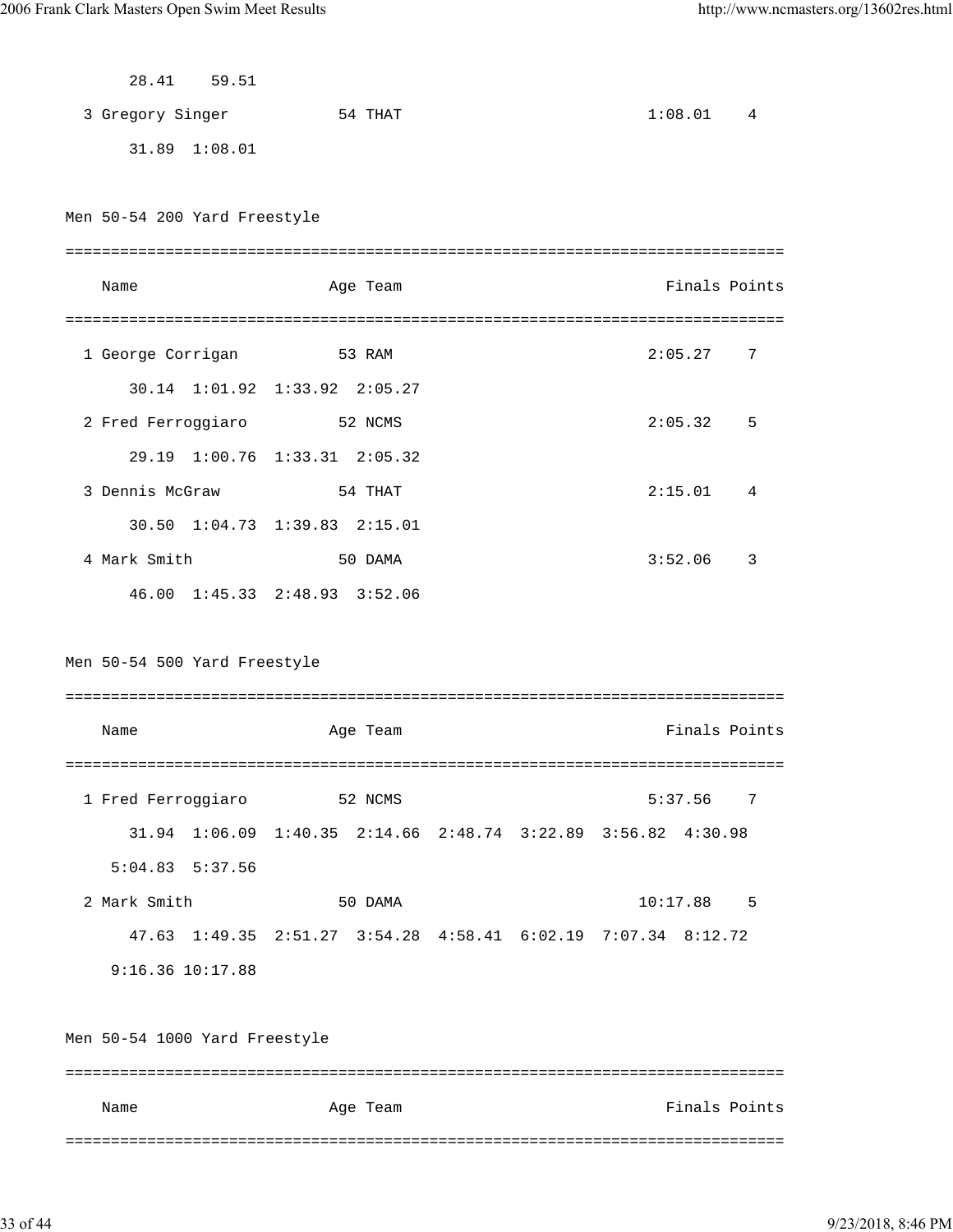| 1 George Corrigan 53 RAM      |                                                                   |  | $11:39.78$ 7  |   |
|-------------------------------|-------------------------------------------------------------------|--|---------------|---|
|                               | 32.06 1:06.06 1:39.98 2:14.36 2:49.50 3:24.51 3:59.53 4:34.75     |  |               |   |
|                               | 5:10.19 6:20.62 6:55.94 7:31.46 8:07.42 9:18.85 9:54.46 10:30.08  |  |               |   |
| 11:05.88 11:39.78 11:39.78    |                                                                   |  |               |   |
| 2 Gerry Chapman               | 54 TMS                                                            |  | $12:52.51$ 5  |   |
|                               | 33.93 1:11.18 1:48.99 2:27.59 3:06.30 3:44.89 4:24.27 5:03.19     |  |               |   |
|                               | 5:42.49 6:21.90 7:01.49 8:20.83 9:00.15 9:40.13 10:19.64 10:59.02 |  |               |   |
|                               | 11:38.08 12:16.91 12:53.62 12:52.51                               |  |               |   |
| 3 Wayne Sykes                 | 53 TMS                                                            |  | 13:25.50 4    |   |
|                               | 35.51 1:13.64 1:53.38 2:34.23 3:14.89 3:55.33 4:35.64 5:15.66     |  |               |   |
|                               | 5:56.03 6:35.67 7:19.67 8:01.08 8:42.23 9:23.28 10:04.07 10:44.88 |  |               |   |
|                               | 11:24.94 12:05.12 12:44.58 13:25.50                               |  |               |   |
|                               |                                                                   |  |               |   |
| Men 50-54 50 Yard Backstroke  |                                                                   |  |               |   |
|                               |                                                                   |  |               |   |
| Name                          | Age Team                                                          |  | Finals Points |   |
|                               |                                                                   |  |               |   |
| 1 Fred Ferroggiaro            | 52 NCMS                                                           |  | 28.93         | 7 |
| 2 Robert Schmitz              | 53 THAT                                                           |  | 32.28         | 5 |
| 3 Dennis McGraw               | 54 THAT                                                           |  | 32.30         | 4 |
| 4 Leonard Sibley              | 51 NCMS                                                           |  | 36.36         | 3 |
| Men 50-54 100 Yard Backstroke |                                                                   |  |               |   |
| Name                          | Age Team                                                          |  | Finals Points |   |
| 1 Fred Ferroggiaro            | 52 NCMS                                                           |  | 1:02.11       | 7 |
| 30.86 1:02.11                 |                                                                   |  |               |   |
| 2 John Flack                  | 50 THAT                                                           |  | 1:08.37 5     |   |
| Men 50-54 200 Yard Backstroke |                                                                   |  |               |   |
|                               |                                                                   |  |               |   |

Name Age Team Age Team Finals Points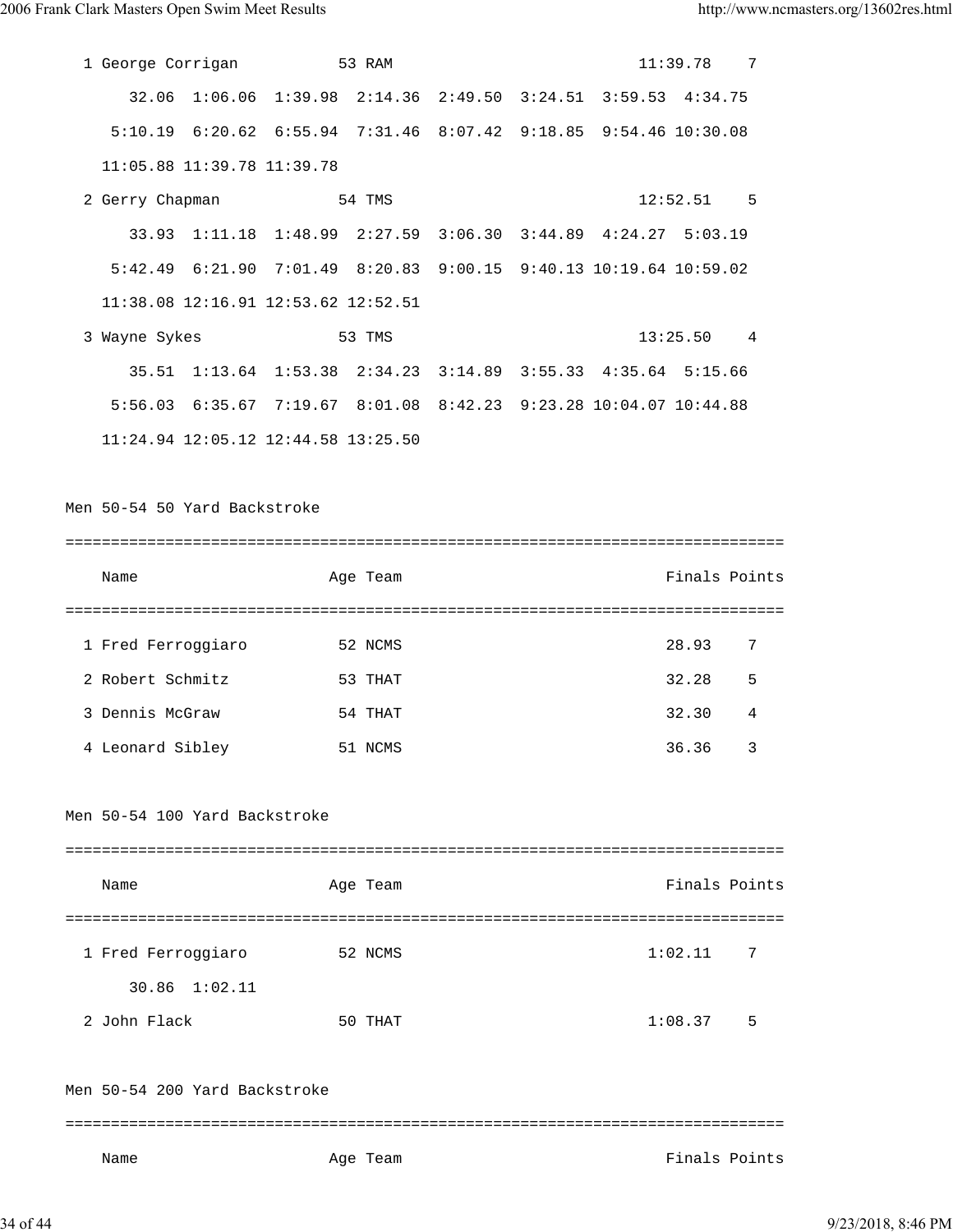|                                 |          |               | ========= |
|---------------------------------|----------|---------------|-----------|
| 1 John Flack                    | 50 THAT  | 2:32.27       | 7         |
| 35.59 1:13.80 1:53.74 2:32.27   |          |               |           |
|                                 |          |               |           |
| Men 50-54 50 Yard Breaststroke  |          |               |           |
|                                 |          |               |           |
| Name                            | Age Team | Finals Points |           |
|                                 |          |               |           |
| 1 Robert Schmitz                | 53 THAT  | 33.57         | 7         |
| 2 Leonard Sibley                | 51 NCMS  | 38.69         | 5         |
| 3 Gregory Singer                | 54 THAT  | 39.65         | 4         |
|                                 |          |               |           |
| Men 50-54 100 Yard Breaststroke |          |               |           |
|                                 |          |               |           |
| Name                            | Age Team | Finals Points |           |
|                                 |          |               |           |
| 1 Robert Schmitz<br>53 THAT     |          | 1:13.42       | 7         |
| 34.45 1:13.42                   |          |               |           |
| 2 Leonard Sibley                | 51 NCMS  | 1:26.26       | 5         |
| $40.61 \quad 1:26.26$           |          |               |           |
|                                 |          |               |           |
| Men 50-54 50 Yard Butterfly     |          |               |           |
|                                 |          |               |           |
| Name                            | Age Team | Finals Points |           |
|                                 |          |               |           |
| 1 Dennis McGraw                 | 54 THAT  | 30.20         | 7         |
| 2 Robert Schmitz                | 53 THAT  | 30.50         | 5         |
| 3 Leonard Sibley                | 51 NCMS  | 33.10         | 4         |
|                                 |          |               |           |
| Men 50-54 200 Yard Butterfly    |          |               |           |
|                                 |          |               |           |
| Name                            | Age Team | Finals Points |           |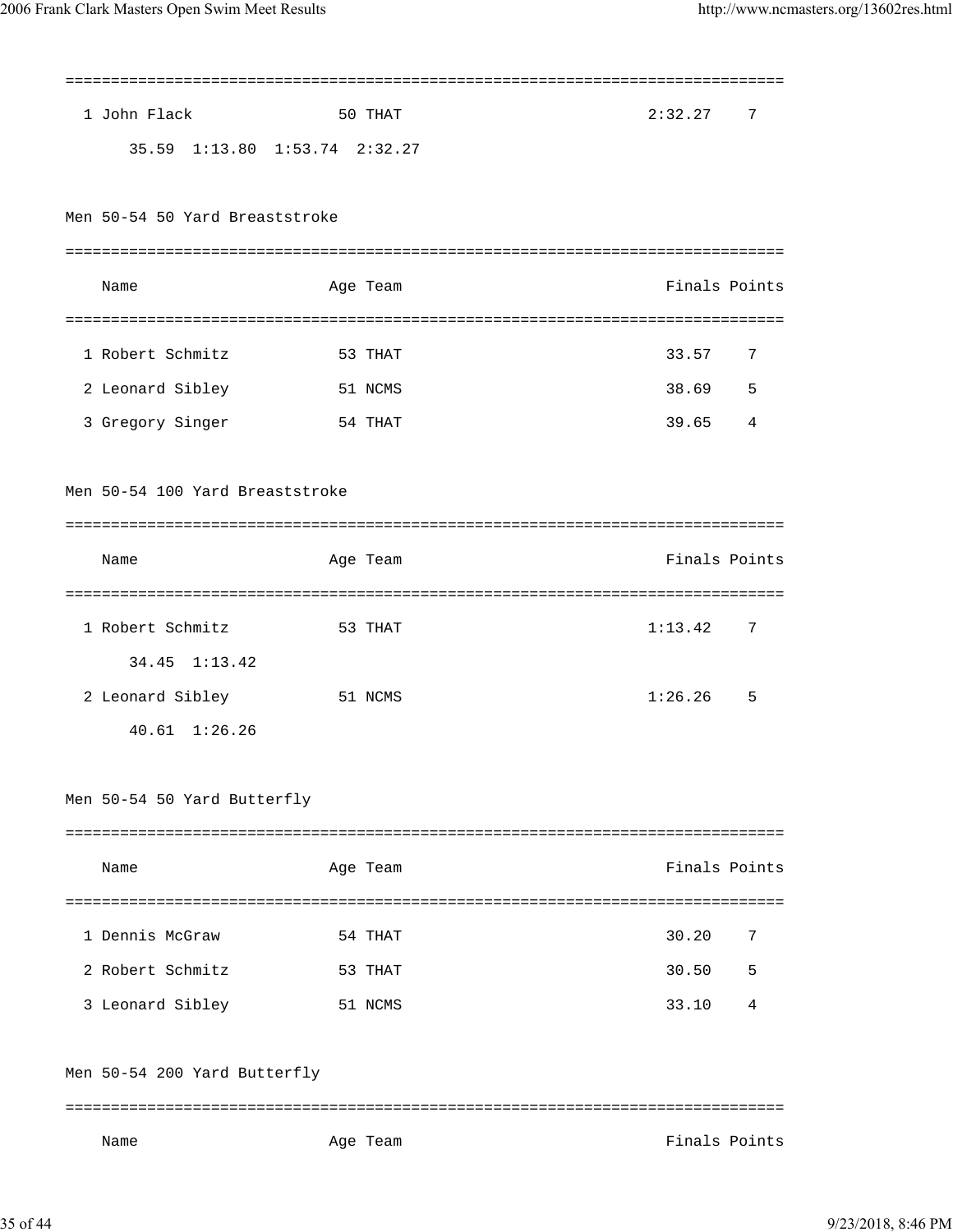| 1 Fred Ferroggiaro           | 52 NCMS                       | 2:27.08<br>7  |
|------------------------------|-------------------------------|---------------|
|                              | 32.66 1:10.57 1:49.56 2:27.08 |               |
|                              |                               |               |
| Men 50-54 100 Yard IM        |                               |               |
|                              |                               |               |
| Name                         | Age Team                      | Finals Points |
|                              |                               |               |
| 1 George Corrigan            | 53 RAM                        | 1:09.36<br>7  |
| 1:09.36<br>32.70             |                               |               |
| 2 Robert Schmitz             | 53 THAT                       | 1:09.76<br>5  |
| 32.29 1:09.76                |                               |               |
| 3 Gerry Chapman              | 54 TMS                        | 1:11.73<br>4  |
| 32.62 1:11.73                |                               |               |
| Men 50-54 200 Yard IM        |                               |               |
|                              |                               |               |
|                              |                               |               |
| Name                         | Age Team                      | Finals Points |
|                              |                               |               |
| 1 George Corrigan            | 53 RAM                        | 7<br>2:28.43  |
|                              | 31.06 1:10.76 1:55.88 2:28.43 |               |
| 2 Gerry Chapman              | 54 TMS                        | 2:42.02<br>5  |
|                              | 34.90 1:14.61 2:03.86 2:42.02 |               |
|                              |                               |               |
| Men 60-64 50 Yard Freestyle  |                               |               |
|                              |                               |               |
| Name                         | Age Team                      | Finals Points |
|                              |                               |               |
| 1 Bernie White               | 62 CSM                        | 29.37<br>7    |
|                              |                               |               |
| Men 60-64 100 Yard Freestyle |                               |               |
| Name                         | Age Team                      | Finals Points |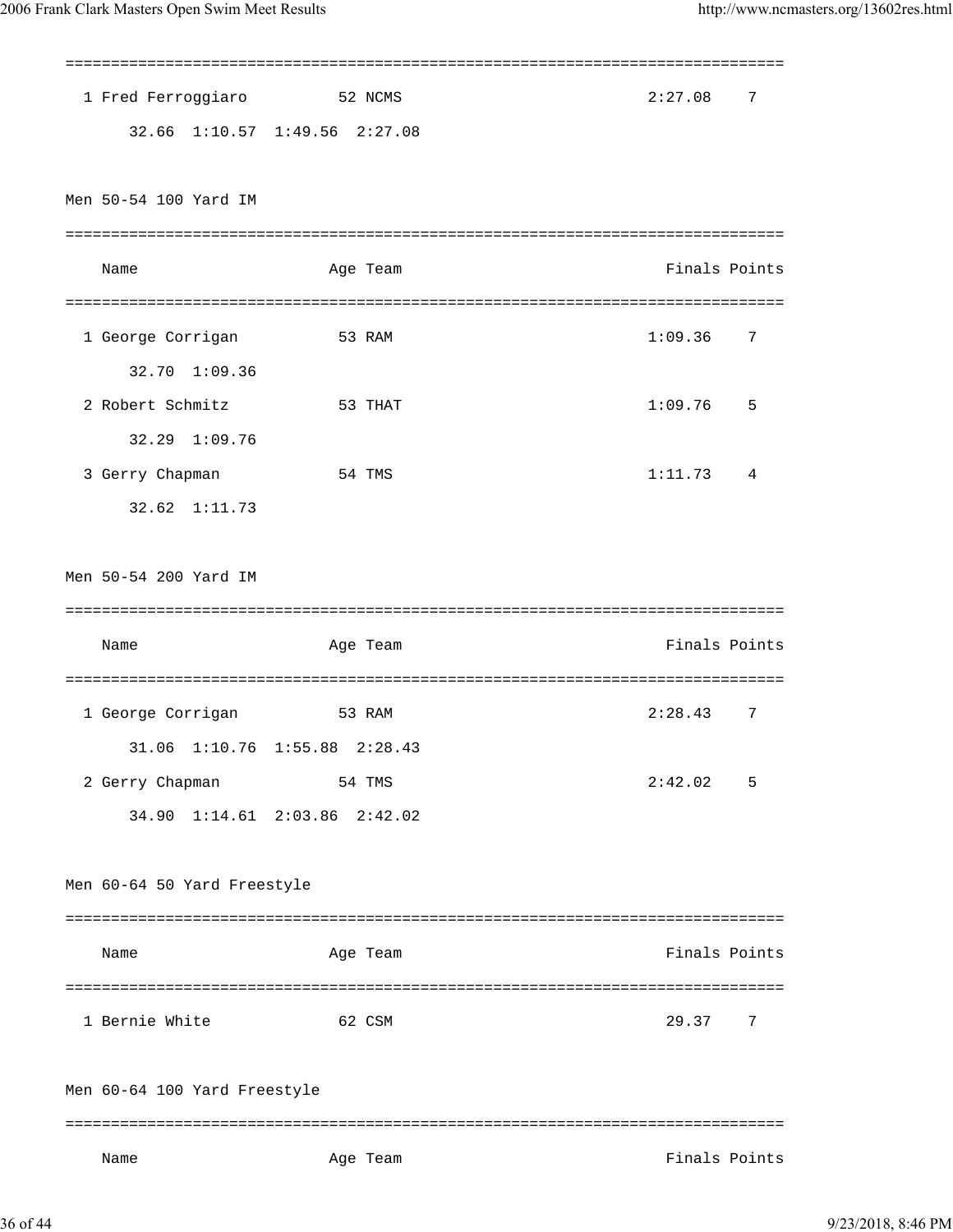| 1 Bernie White                      | 62 CSM   | 1:08.05<br>7                                                       |
|-------------------------------------|----------|--------------------------------------------------------------------|
| 32.97 1:08.05                       |          |                                                                    |
|                                     |          |                                                                    |
| Men 60-64 1000 Yard Freestyle       |          |                                                                    |
|                                     |          |                                                                    |
| Name                                | Age Team | Finals Points                                                      |
| ==============================      |          |                                                                    |
| 1 James Slaughter                   | 60 NCMS  | 14:38.53<br>7                                                      |
|                                     |          | 39.77 1:22.74 2:06.71 2:51.47 3:36.06 4:20.50 5:04.62 5:48.31      |
|                                     |          | 6:32.06 7:17.30 8:01.00 8:46.32 9:30.37 10:15.20 10:59.15 11:43.77 |
| 12:28.82 13:13.16 13:57.34 14:38.53 |          |                                                                    |
|                                     |          |                                                                    |
| Men 60-64 50 Yard Breaststroke      |          |                                                                    |
|                                     |          |                                                                    |
| Name                                | Age Team | Finals Points                                                      |
|                                     |          |                                                                    |
| 1 Bob Husson                        | 60 TRYM  | 35.17<br>7                                                         |
| 2 Garth Adcock                      | 60 NCMS  | 41.47<br>5                                                         |
| 3 Hans Metteren                     | 62 TRYM  | 42.71<br>4                                                         |
|                                     |          |                                                                    |
| Men 60-64 100 Yard Breaststroke     |          |                                                                    |
|                                     |          |                                                                    |
| Name                                | Age Team | Finals Points                                                      |
|                                     |          |                                                                    |
| 1 Bob Husson                        | 60 TRYM  | 1:19.94<br>7                                                       |
| 39.64 1:19.94                       |          |                                                                    |
| 2 Garth Adcock                      | 60 NCMS  | 1:32.96<br>5                                                       |
| 43.75<br>1:32.96                    |          |                                                                    |
| 3 Hans Metteren                     | 62 TRYM  | 1:34.45<br>4                                                       |
| 47.26 1:34.45                       |          |                                                                    |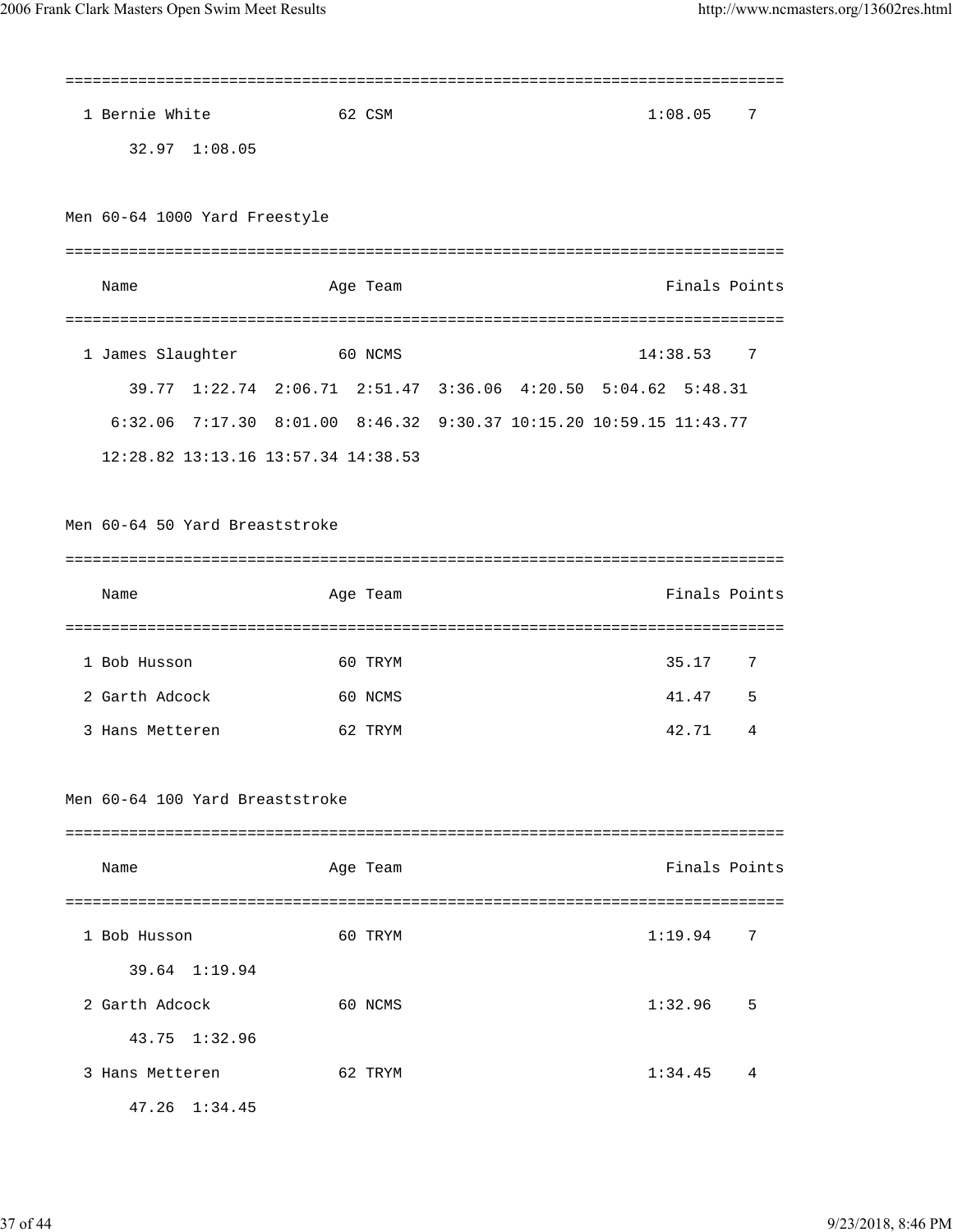| Men 60-64 200 Yard Breaststroke |                               |               |
|---------------------------------|-------------------------------|---------------|
|                                 |                               |               |
| Name                            | Age Team                      | Finals Points |
|                                 |                               |               |
| 1 Hans Metteren                 | 62 TRYM                       | 3:30.08<br>7  |
|                                 | 49.69 1:43.58 2:38.41 3:30.08 |               |
|                                 |                               |               |
| Men 60-64 50 Yard Butterfly     |                               |               |
|                                 |                               |               |
|                                 |                               |               |
| Name                            | Age Team                      | Finals Points |
|                                 |                               |               |
| 1 Bernie White                  | 62 CSM                        | 31.11<br>7    |
|                                 |                               |               |
| Men 60-64 100 Yard Butterfly    |                               |               |
|                                 |                               |               |
| Name                            | Age Team                      | Finals Points |
|                                 |                               |               |
| 1 Robert Poiletman              | 62 COLM                       | 1:01.95<br>7  |
| $29.31 \quad 1:01.95$           |                               |               |
|                                 |                               |               |
| Men 60-64 200 Yard Butterfly    |                               |               |
|                                 |                               |               |
| Name                            | Age Team                      | Finals Points |
|                                 |                               |               |
| 1 Robert Poiletman              | 62 COLM                       | 2:24.62<br>7  |
|                                 |                               |               |
|                                 | 32.37 1:09.49 1:47.91 2:24.62 |               |
|                                 |                               |               |
| Men 60-64 100 Yard IM           |                               |               |
|                                 |                               |               |
| Name                            | Age Team                      | Finals Points |
|                                 |                               |               |
| 1 Bob Husson                    | 60 TRYM                       | 1:15.41<br>7  |
| 37.65 1:15.41                   |                               |               |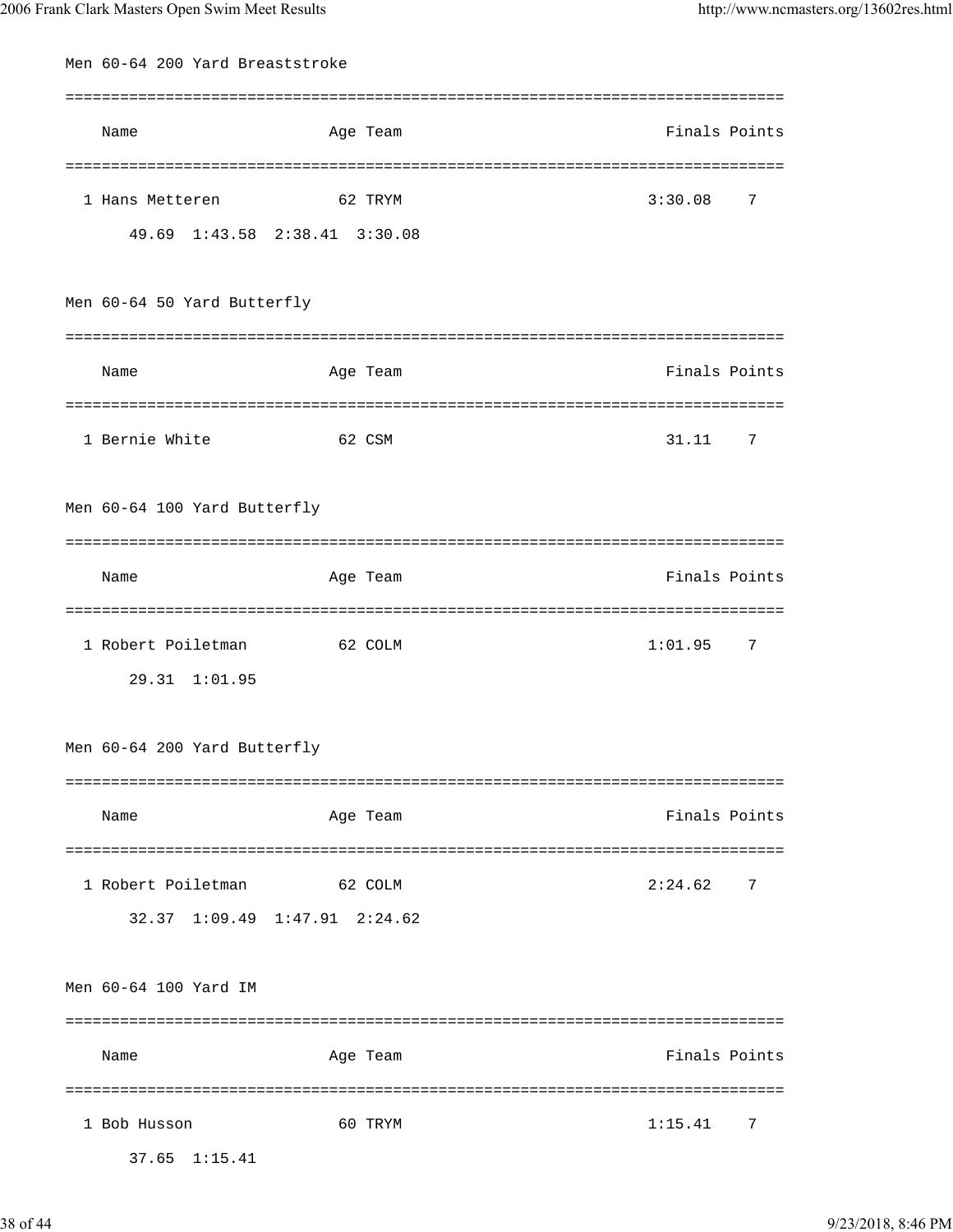| 2 Hans Metteren                   |        | 62 TRYM  | 1:33.29       | 5  |
|-----------------------------------|--------|----------|---------------|----|
| 46.94 1:33.29                     |        |          |               |    |
|                                   |        |          |               |    |
| Men 60-64 200 Yard IM             |        |          |               |    |
|                                   |        |          |               |    |
| Name                              |        | Age Team | Finals Points |    |
|                                   |        |          |               |    |
| 1 Bob Husson                      |        | 60 TRYM  | 2:49.52       | 7  |
| 37.03 1:25.72 2:11.35 2:49.52     |        |          |               |    |
| 2 Hans Metteren<br><b>62 TRYM</b> |        |          | 3:30.49       | -5 |
| 48.13 1:43.21 2:39.57 3:30.49     |        |          |               |    |
|                                   |        |          |               |    |
| Men 65-69 50 Yard Freestyle       |        |          |               |    |
|                                   |        |          |               |    |
| Name                              |        | Age Team | Finals Points |    |
|                                   |        |          |               |    |
| 1 Mikal Barnes                    |        | 66 AWSM  | 34.80         | 7  |
| 2 Edward Weiss                    | 65 AMS |          | 35.19         | 5  |
|                                   |        |          |               |    |
| Men 65-69 100 Yard Freestyle      |        |          |               |    |
|                                   |        |          |               |    |
| Name                              |        | Age Team | Finals Points |    |
|                                   |        |          |               |    |
| 1 Mikal Barnes                    |        | 66 AWSM  | 1:21.20       | 7  |
| 38.00 1:21.20                     |        |          |               |    |
| 2 Edward Weiss                    |        | 65 AMS   | 1:38.41       | 5  |
| 44.39 1:38.41                     |        |          |               |    |
|                                   |        |          |               |    |
| Men 65-69 200 Yard Freestyle      |        |          |               |    |
|                                   |        |          |               |    |
| Name                              |        | Age Team | Finals Points |    |
|                                   |        |          |               |    |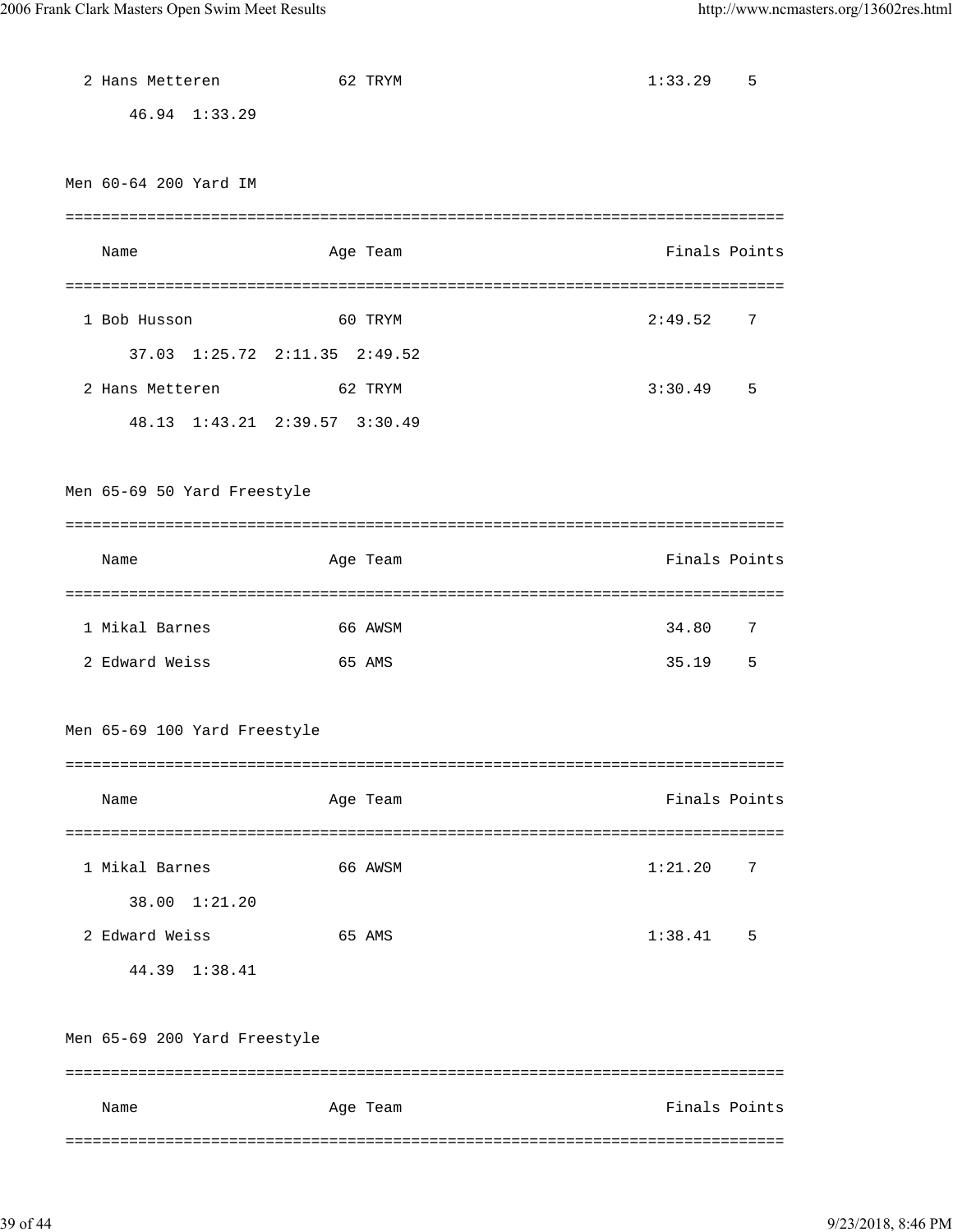| 1 Mikal Barnes                  |                                     | 66 AWSM  |  | 3:21.02                                                       |       | 7              |
|---------------------------------|-------------------------------------|----------|--|---------------------------------------------------------------|-------|----------------|
|                                 | 46.17 1:38.98 2:32.98 3:21.02       |          |  |                                                               |       |                |
|                                 |                                     |          |  |                                                               |       |                |
| Men 65-69 500 Yard Freestyle    |                                     |          |  |                                                               |       |                |
|                                 |                                     |          |  |                                                               |       |                |
| Name                            |                                     | Age Team |  |                                                               |       | Finals Points  |
|                                 |                                     |          |  |                                                               |       |                |
| 1 Mikal Barnes                  |                                     | 66 AWSM  |  | 9:27.42                                                       |       | 7              |
|                                 |                                     |          |  | 49.88 1:46.96 2:46.88 3:46.41 4:45.04 5:43.75 6:43.48 7:42.39 |       |                |
| 8:38.96 9:27.42                 |                                     |          |  |                                                               |       |                |
|                                 |                                     |          |  |                                                               |       |                |
| Men 65-69 1000 Yard Freestyle   |                                     |          |  |                                                               |       |                |
|                                 |                                     |          |  |                                                               |       |                |
| Name                            |                                     | Age Team |  |                                                               |       | Finals Points  |
|                                 |                                     |          |  |                                                               |       |                |
| 1 Mikal Barnes                  |                                     | 66 AWSM  |  | 20:45.07                                                      |       |                |
|                                 |                                     |          |  |                                                               |       | $\overline{7}$ |
|                                 |                                     |          |  | 55.70 1:55.39 2:55.54 3:55.18 4:55.67 5:55.40 6:56.70 7:56.32 |       |                |
|                                 | 8:55.99 9:56.67 11:54.90            |          |  | 12:55.12 13:56.01 14:53.96 15:52.29                           |       |                |
|                                 |                                     |          |  |                                                               |       |                |
|                                 | 16:51.51 17:49.82 18:49.69 20:45.07 |          |  |                                                               |       |                |
|                                 |                                     |          |  |                                                               |       |                |
| Men 65-69 50 Yard Breaststroke  |                                     |          |  |                                                               |       |                |
|                                 |                                     |          |  |                                                               |       |                |
| Name                            |                                     | Age Team |  |                                                               |       | Finals Points  |
|                                 |                                     |          |  |                                                               |       |                |
| 1 Edward Weiss                  |                                     | 65 AMS   |  |                                                               | 44.35 | 7              |
|                                 |                                     |          |  |                                                               |       |                |
| Men 65-69 100 Yard Breaststroke |                                     |          |  |                                                               |       |                |
|                                 |                                     |          |  |                                                               |       |                |
| Name                            |                                     | Age Team |  |                                                               |       | Finals Points  |
|                                 |                                     |          |  |                                                               |       |                |
| 1 Edward Weiss                  |                                     | 65 AMS   |  | 1:40.73                                                       |       | 7              |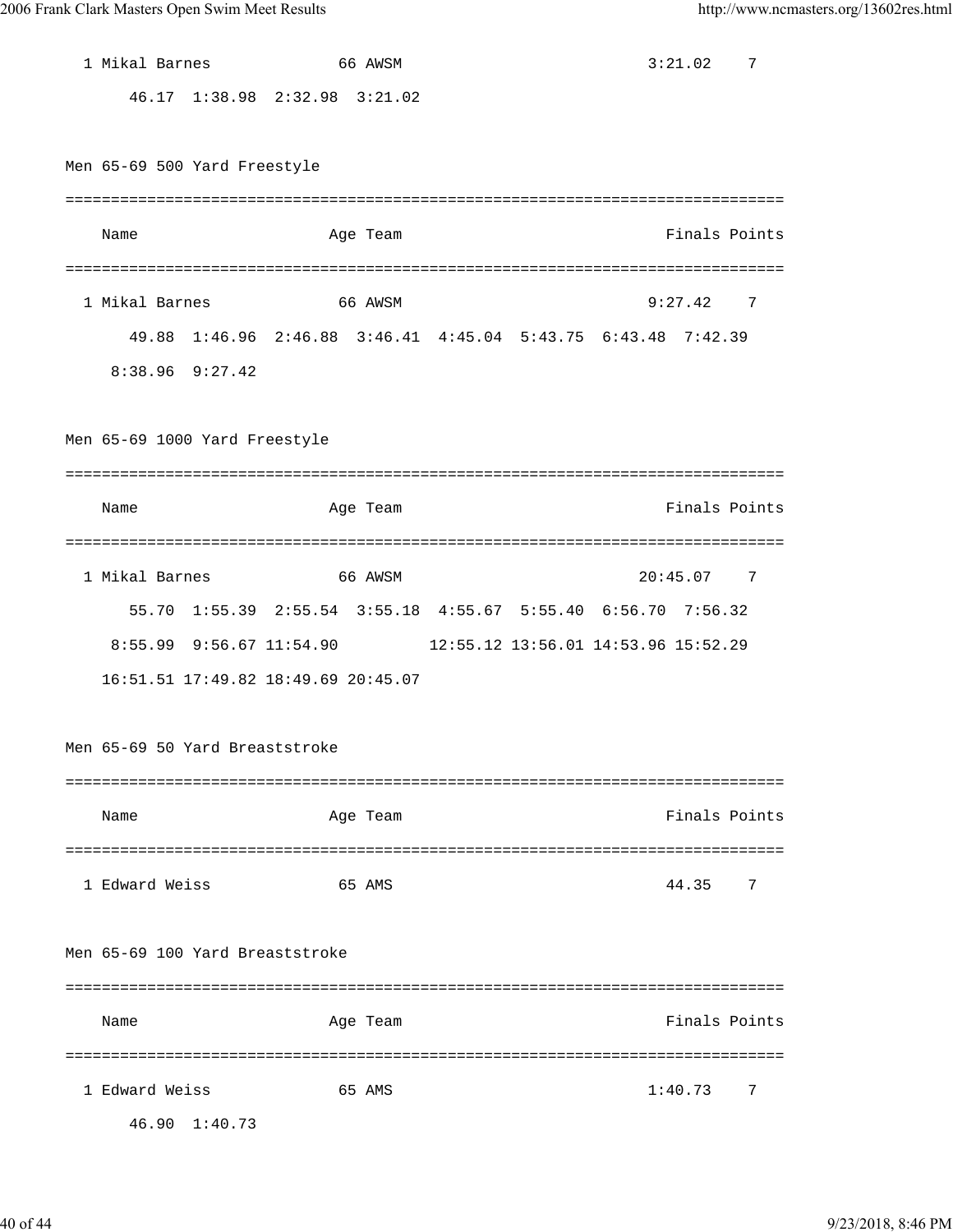| Men 75-79 50 Yard Breaststroke |                                                             |        |                               |               |   |
|--------------------------------|-------------------------------------------------------------|--------|-------------------------------|---------------|---|
|                                |                                                             |        |                               |               |   |
|                                | Name                                                        |        | Age Team                      | Finals Points |   |
|                                |                                                             |        |                               |               |   |
|                                | 1 John Kartheuer                                            | 75 MAC |                               | 35.85         | 7 |
|                                | Men 75-79 100 Yard Breaststroke                             |        |                               |               |   |
|                                |                                                             |        |                               |               |   |
|                                | Name                                                        |        | Age Team                      | Finals Points |   |
|                                | ==============                                              |        | ===========                   |               |   |
|                                | 1 John Kartheuer                                            |        | 75 MAC                        | 1:22.18       | 7 |
|                                | 38.33 1:22.18                                               |        |                               |               |   |
|                                |                                                             |        |                               |               |   |
|                                | Men 80-84 50 Yard Backstroke                                |        |                               |               |   |
|                                |                                                             |        |                               |               |   |
|                                | Name                                                        |        | Age Team                      | Finals Points |   |
|                                | =============================<br>1 Wayne Montgomery 80 MONT |        | ============================= | 1:06.34       | 7 |
|                                | Men 80-84 100 Yard Backstroke                               |        |                               |               |   |
|                                |                                                             |        |                               |               |   |
|                                | Name                                                        |        | Age Team                      | Finals Points |   |
|                                |                                                             |        |                               |               |   |
|                                | 80 MONT<br>1 Wayne Montgomery                               |        |                               | 2:23.64       | 7 |
|                                | $1:13.65$ $2:23.64$                                         |        |                               |               |   |
|                                | Men 80-84 50 Yard Breaststroke                              |        |                               |               |   |
|                                | Name                                                        |        | Age Team                      | Finals Points |   |
|                                |                                                             |        |                               |               |   |
|                                | 1 Wayne Montgomery                                          |        | 80 MONT                       | 1:27.97       | 7 |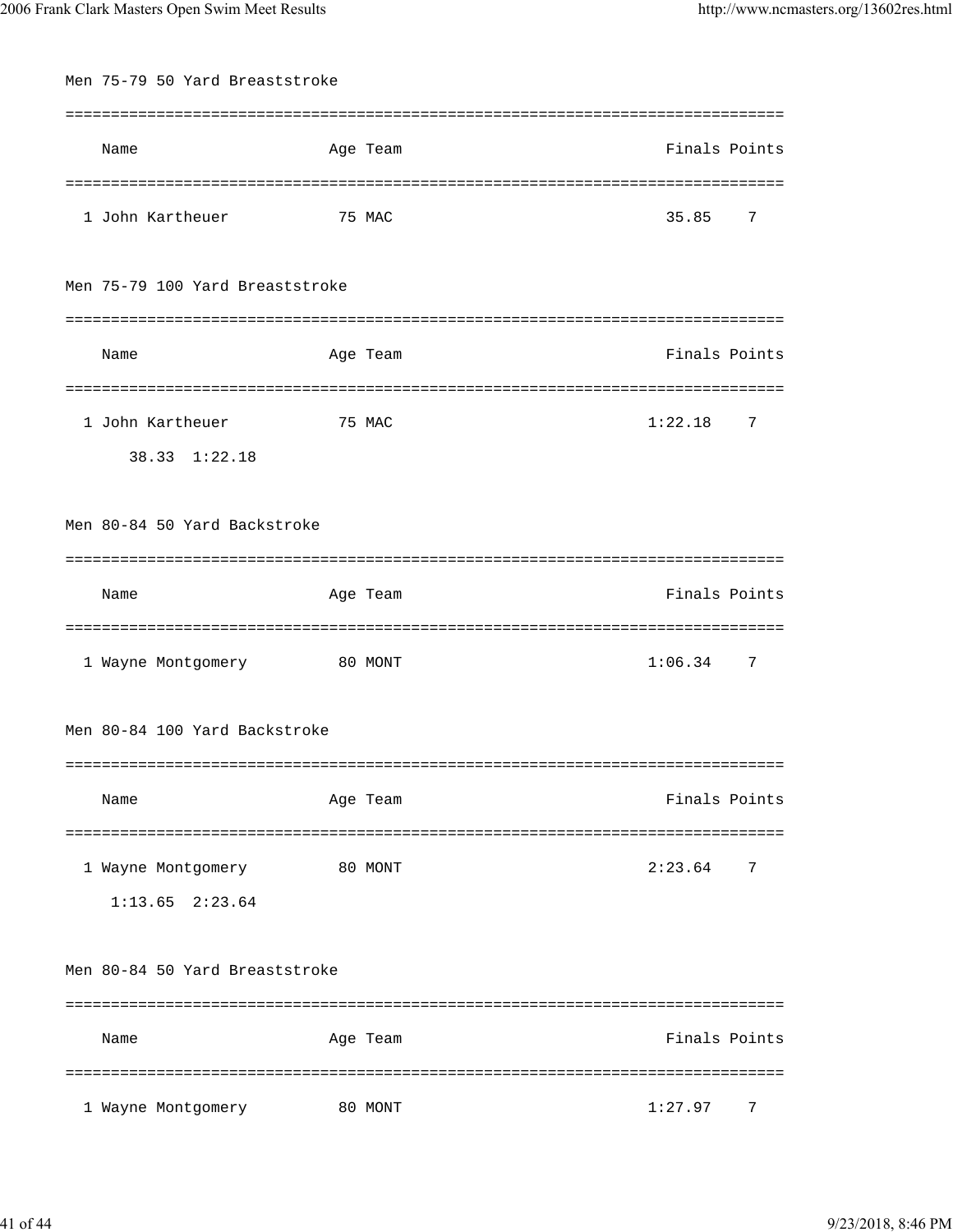Mixed 55+ 200 Yard Freestyle Relay =============================================================================== Team Finals Points =============================================================================== 1 TWIN RIVERS YMCA MASTERS 'A' 2:37.38 14 1) Hans Metteren M62 2) Greta van Meeteren W59 3) Susan Husson W62 4) Bob Husson M60 39.43 1:24.78 2:37.38 Women 25+ 200 Yard Freestyle Relay =============================================================================== Team Finals Points =============================================================================== 1 DURHAM AREA MASTERS 'A' 2:17.30 14 1) Danielle Newton W27 2) Dawn Franklin W36 3) Suzy Beckwith W27 4) Kate Montieth W28 31.24 1:12.52 1:40.52 2:17.30 Men 25+ 200 Yard Freestyle Relay =============================================================================== Team Finals Points =============================================================================== 1 TARHEEL AQUATIC TEAM 'A' 17.37 14 1) Dennis McGraw M54 2) Robert Schmitz M53 3) Filippo Porco M28 4) Jonathan Klein M48 27.22 56.87 1:47.37 2 DURHAM AREA MASTERS 'A' 2:02.21 10 1) Derek Parr M31 2) Matt Elewer M29 3) Mark Smith M50 4) Scott Brown M38 26.17 1:09.37 1:35.22 2:02.21 Mixed 25+ 200 Yard Medley Relay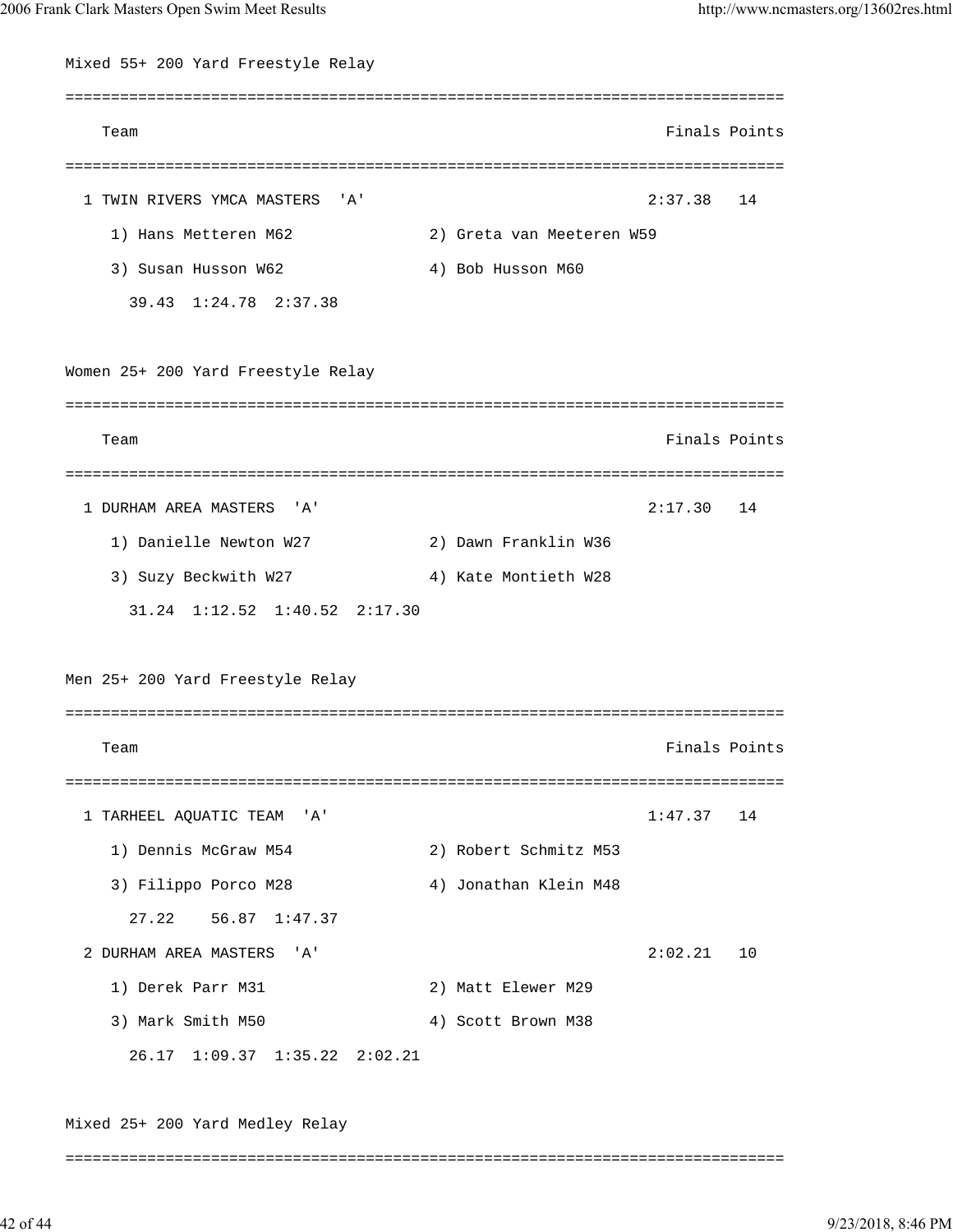| Team                                    |                           | Finals Points |    |
|-----------------------------------------|---------------------------|---------------|----|
|                                         |                           |               |    |
| 1 TRIAD MASTERS SWIMMING<br>'A'         |                           | 2:01.37       | 14 |
| 1) Jennifer Rock W38                    | 2) Missy Tandlmayer W29   |               |    |
| 3) Mark Medendorp M28                   | 4) Gerry Chapman M54      |               |    |
| 33.34 1:09.75 1:34.76 2:01.37           |                           |               |    |
| Mixed 55+ 200 Yard Medley Relay         |                           |               |    |
|                                         |                           |               |    |
| Team                                    |                           | Finals Points |    |
|                                         |                           |               |    |
| 1 TWIN RIVERS YMCA MASTERS<br>'A'       |                           | 2:52.93       | 14 |
| 1) Hans Metteren M62                    | 2) Greta van Meeteren W59 |               |    |
| 3) Bob Husson M60                       | 4) Susan Husson W62       |               |    |
| $1:34.38$ $1:50.76$ $2:52.93$<br>45.55  |                           |               |    |
| Women 25+ 200 Yard Medley Relay<br>Team |                           | Finals Points |    |
|                                         |                           |               |    |
| 1 DURHAM AREA MASTERS<br>' A '          |                           | 2:26.15       | 14 |
| 1) Kate Montieth W28                    | 2) Karen Fritchie W28     |               |    |
| 3) Suzy Beckwith W27                    | 4) Dawn Franklin W36      |               |    |
| 38.62<br>$1:12.52$ $1:51.74$ $2:26.15$  |                           |               |    |
| Men 25+ 200 Yard Medley Relay           |                           |               |    |
|                                         |                           |               |    |
| Team                                    |                           | Finals Points |    |
|                                         |                           |               |    |
| 1 DURHAM AREA MASTERS<br>'A'            |                           | 2:15.19       | 14 |
| 1) Matt Elewer M29                      | 2) Derek Parr M31         |               |    |
| 3) Scott Brown M38                      | 4) Rob Newton M34         |               |    |